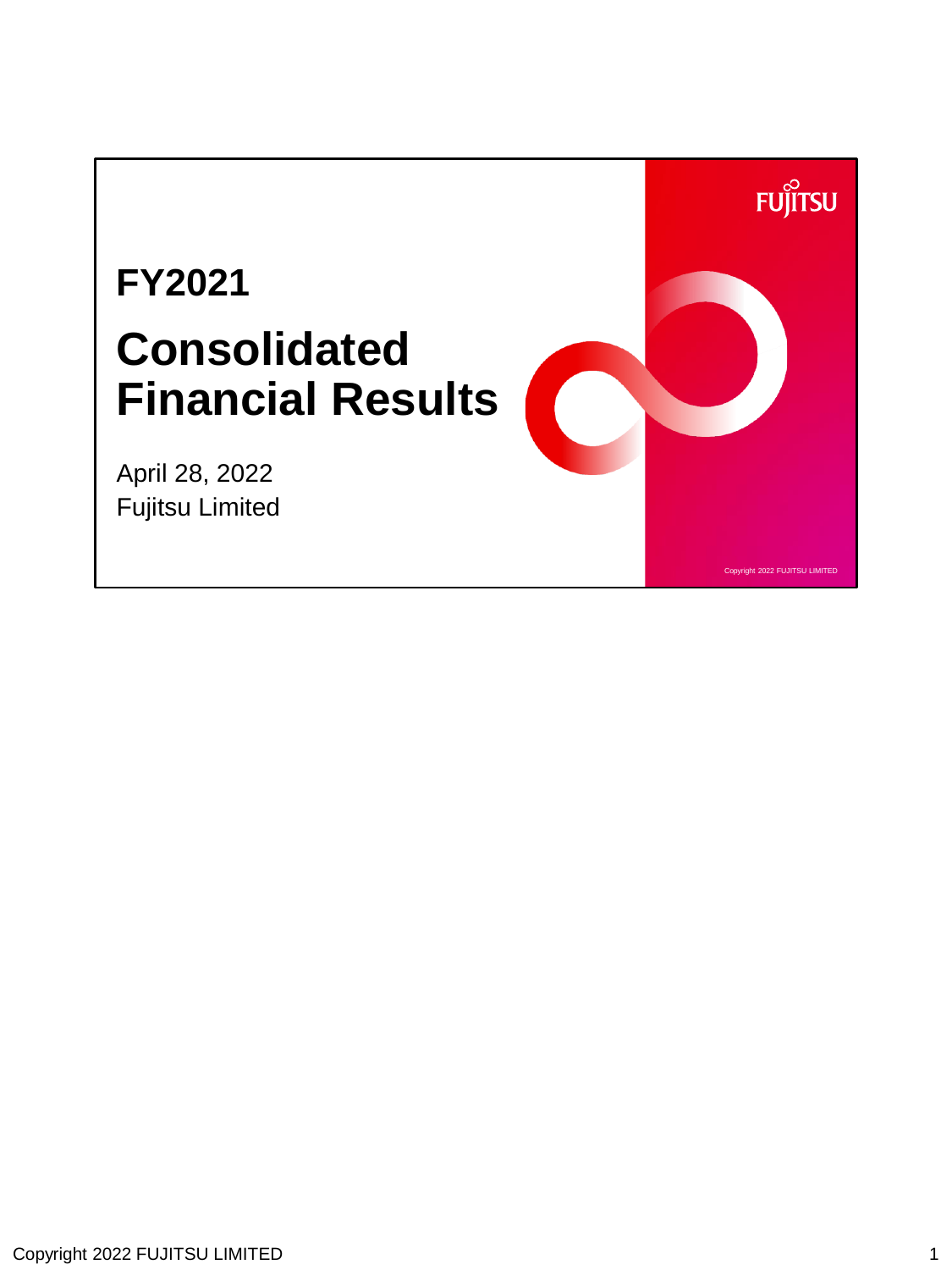## **FY21 Financial Highlights FUILTSU** Results Summary Operating profit, excluding special items, was 275.6 billion yen (an operating profit margin of 7.7%), an increase of more than 10% vs LY 1 Incoming Orders (Services-related, vs LY): Japan +**3**%, NWE +**9**%, CEE +**3**%, Americas +**19**% 2 Gross Margin: **31.2**%, an improvement of **1.1**% vs LY Strategic Growth Investments FY2020 **40.0** billion yen -> FY2021 **85.0** billion yen, a significant increase Human Resource Measures to Accelerate Transformation into a DX Company As part of a series of measures to help employees shape their careers and to put the appropriate people in the appropriate roles, we are expanding the program to support those taking on the challenge of a new career outside of the Fujitsu Group 65.0 billion yen was recorded as a one-time expense in FY2021  $\mathcal{D}$ Copyright 2022 FUJITSU LIMITED

Please turn to page 2, which presents highlights of our financial results.

Although the business environment remained difficult due to the ongoing COVID-19 pandemic and the negative impact of the semiconductor shortage, operating profit excluding special items was 275.6 billion yen, and our operating profit margin was 7.7%. Our operating profit increased by over 10% from the prior year.

There are three points I would like to point out about our results excluding special items. The first is that orders both from Japan and regions excluding Japan relating to system integration and services increased. Services orders from regions excluding Japan, in particular, significantly increased.

Second, our gross margin increased by 1.1 percentage points over the prior year, to 31.2%. In addition to an improvement in the profitability of solutions and services, this positive development was achieved against a backdrop of strong demand for electronic components.

Third, we were proactively making growth investments. We enhanced both new investments for value creation and investments in internal transformation, increasing both compared to the prior year.

Next is an initiative to accelerate our transformation into a DX company. As part of our policies to promote new career formation for employees and measures to appoint the right persons to the right positions, we expanded the support system for employees who want to take on the challenge of a new career outside of the Fujitsu Group for a limited time. As a result, we recorded a one-time expense of 65.0 billion yen in fiscal 2021.

Those are the highlights of today's presentation.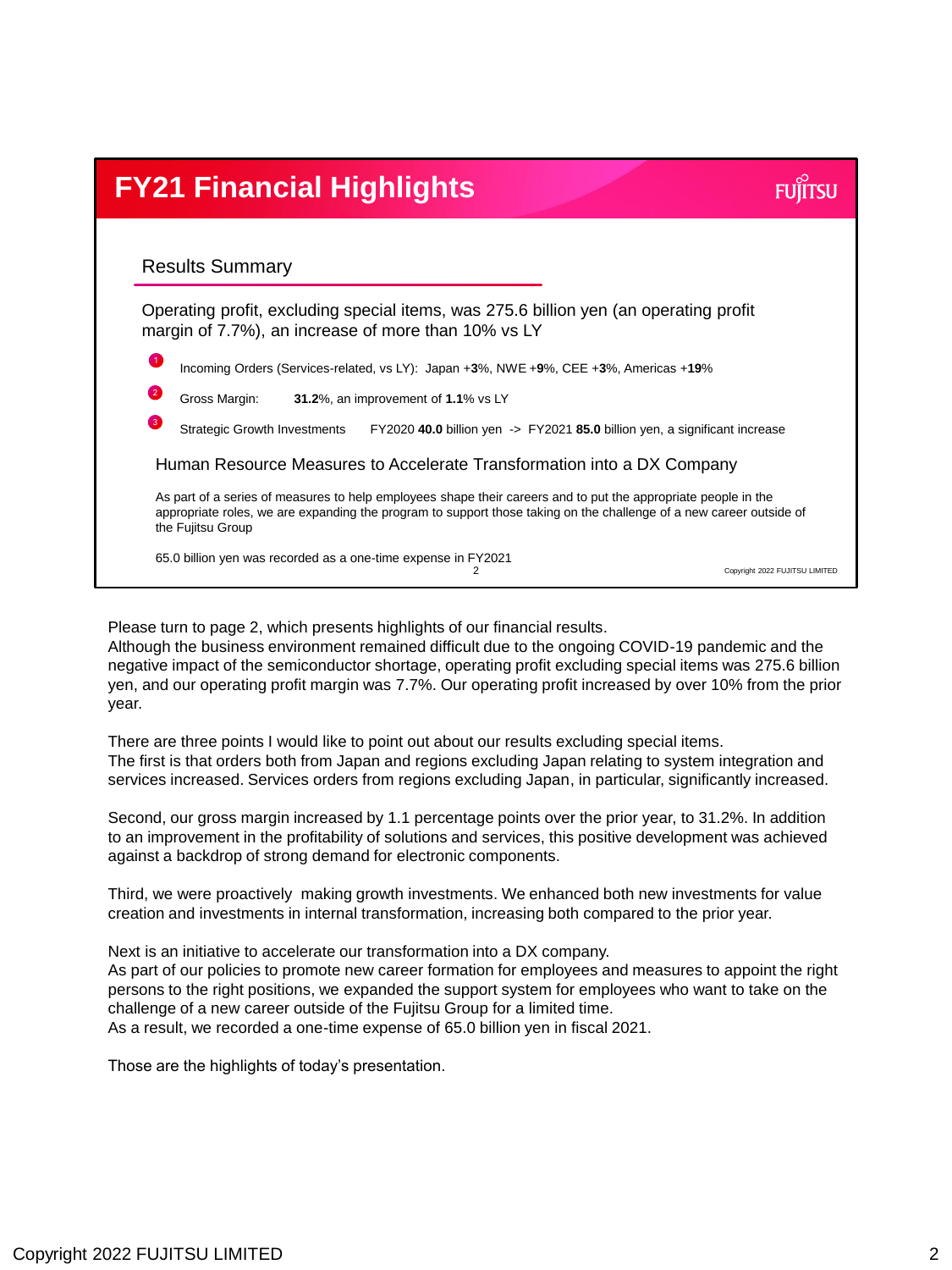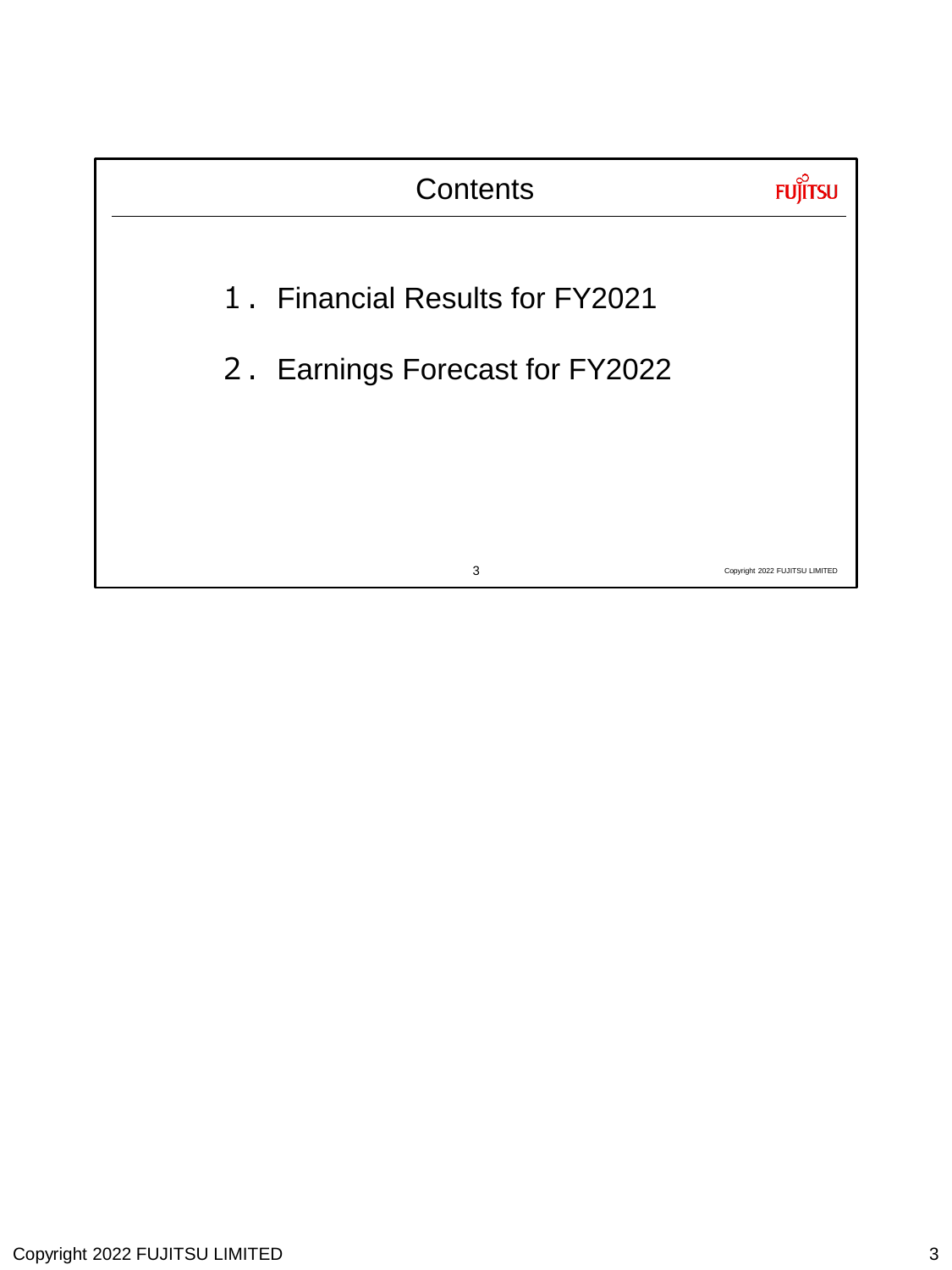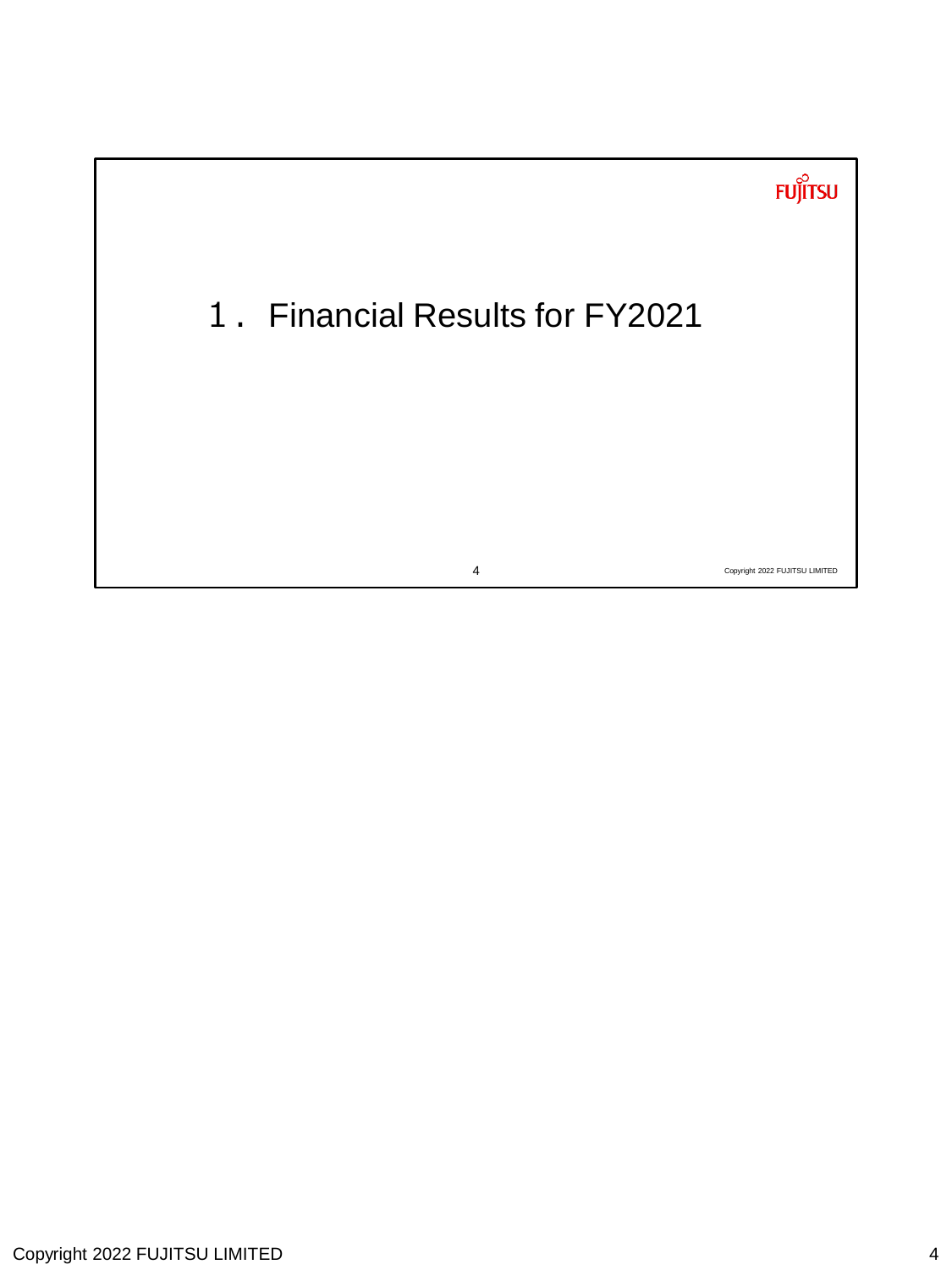## 1.Financial Results for FY2021

## Consolidated PL



Copyright 2022 FUJITSU LIMITED

|                            |                               | FY2020<br>(Actual) | FY2021<br>(Actual) | Change    | (%)     | Change<br>VS.<br>Mar forecast |
|----------------------------|-------------------------------|--------------------|--------------------|-----------|---------|-------------------------------|
|                            | Revenue                       | 3,589.7            | 3,586.8            | $-2.8$    | $-0.1$  | $-43.1$                       |
|                            | Impact of<br>restructuring *1 | 35.1               |                    | $-35.1$   |         |                               |
| <b>Excl. Special items</b> | [Excl. restructuring]         | 3,554.5            | 3,586.8            | 32.3      | 0.9     | $-43.1$                       |
|                            | OPPL                          | 247.3              | 275.6              | 28.2      | 11.4    | 0.6                           |
|                            | [Operating Profit Margin]     | [6.9%]             | [7.7%]             | [0.8%]    |         | [0.1%]                        |
| Special items              | Revenue                       |                    |                    |           |         |                               |
| (One-time Profit/Loss) *2  | OPPL                          | 18.9               | $-56.4$            | $-75.4$   |         | 8.5                           |
|                            | Revenue                       | 3,589.7            | 3,586.8            | $-2.8$    | $-0.1$  | $-43.1$                       |
| Total                      | <b>OPPL</b>                   | 266.3              | 219.2              | $-47.1$   | $-17.7$ | 9.2                           |
|                            | [Operating Profit Margin]     | $[7.4\%]$          | $[6.1\%]$          | $[-1.3%]$ |         | [0.3%]                        |
|                            | PAT <sup>*3</sup>             | 202.7              | 182.6              | $-20.0$   | -9.9    | 22.6                          |

This outlines our financial results for fiscal 2021.

On top are our financial results excluding special items.

Revenue was 3,586.8 billion yen, down 2.8 billion yen from last year. Excluding the impact of business restructurings, revenue increased by 32.3 billion yen, or 0.9%. The increase was driven by our network products business and electronic components.

5

Operating profit was 275.6 billion yen, up 28.2 billion yen from the prior year. The improvement was due to improved profitability in Technology Solutions and the impact of higher revenue from electronic components.

Next is special items. This is where we record one-time gains or losses from business restructurings or the sales of businesses. In fiscal 2021, there was a loss of 56.4 billion yen, representing a deterioration of 75.4 billion yen from the prior year. This decrease is mainly due to the fact that the previous year's gains from the sale of the mobile retail store business did not recur in fiscal 2021, as well as expenses of \$65 billion yen incurred in the fourth quarter relating to our human resources policies.

On the bottom of the slide you can see our consolidated figures. Operating profit was 219.2 billion yen, a 47.1 billion yen decline from the prior year due to the significant negative impact of special items in fiscal 2021.

Profit for the year was 182.6 billion yen, down 20.0 billion yen from the prior year.

On the far right are comparisons with the forecast we announced in March. Revenue fell short by 43.1 billion yen, in part because of network-related projects that have been postponed into the next period, but operating profit improved by 9.2 billion yen, and profit for the year improved by 22.6 billion yen.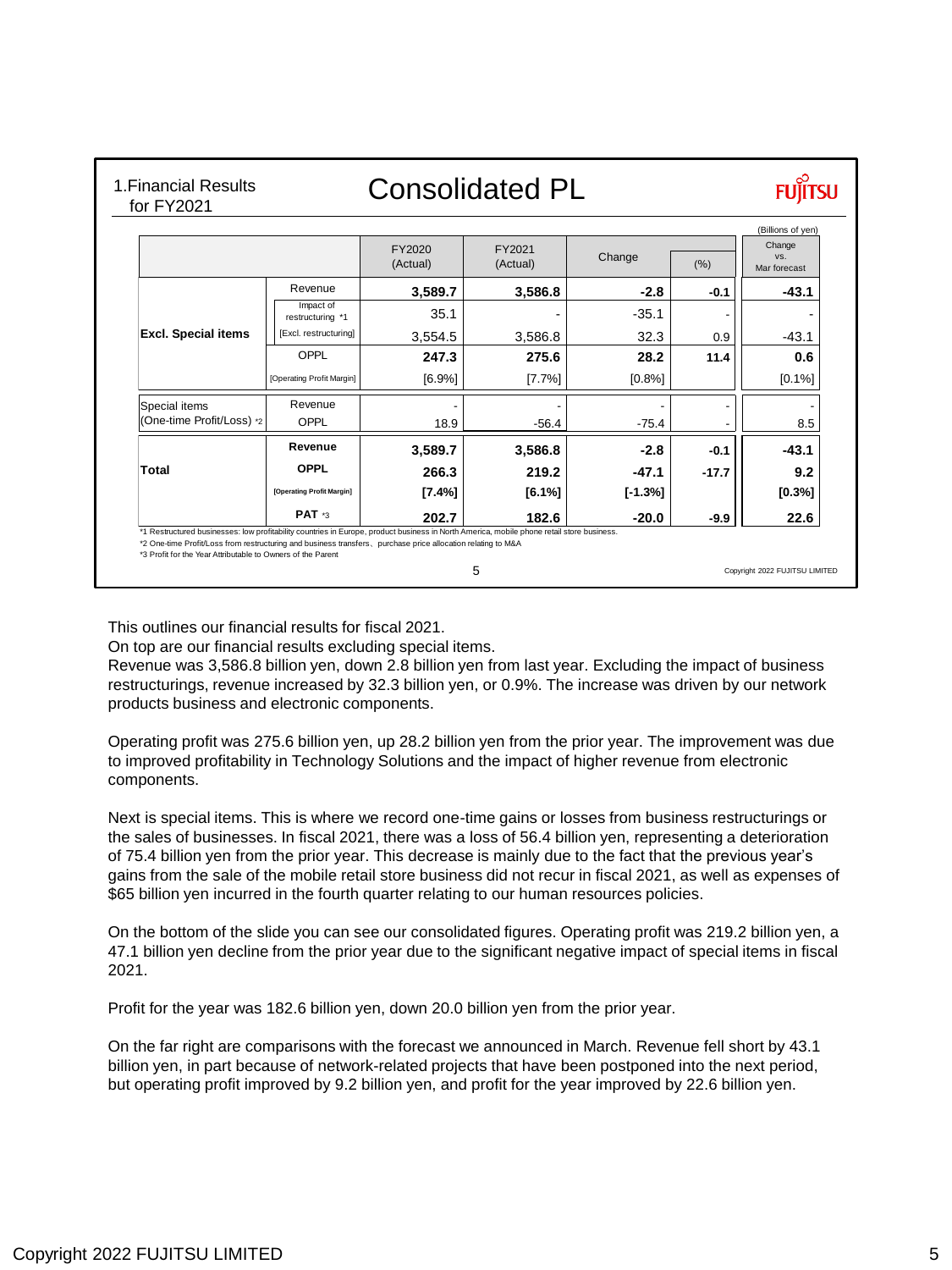

I will now comment on the factors behind changes in operating profit in fiscal 2021 compared to the prior year.

On the far left of the slide you can see our operating profit for fiscal 2020, which was 266.3 billion yen. I will use this as the starting point for explaining changes from the prior year.

The first downward arrow shows a negative impact of 18.9 billion yen due to gains from special items in the last fiscal year that did not recur this year.

The remaining factors from here are increases or decreases excluding the impact of restructuring and special items. The first upward arrow shows a positive impact of 29.1 billion yen from higher revenue. The network products business posted higher revenue, primarily from 5G base stations in North America, and Device Solutions posted higher revenue from electronic components due to a higher demand for semiconductors.

The next upward arrow shows a positive impact of 68.1 billion yen from greater efficiencies in costs and expenses. Costs improved by 36.7 billion yen. In addition to profitability improvements in Technology Solutions, there was a significant improvement in electronic components stemming from the impact of higher capacity utilization against a backdrop of very strong demand. Cost efficiency improved by 31.3 billion yen. In addition to greater efficiencies in existing development work and productivity improvements from transforming the ways we work, there were also improvements from the sale of idle assets.

The third arrow, pointing downward, shows a negative impact of 38.0 billion yen from an increase in growth investments, as we proactively expanded these investments.

The last downward arrow shows a negative impact of 31.0 billion yen stemming from delays in procuring component supplies. In addition to the negative impact on revenue of 78.0 billion yen due to a lower sales volume, there was also a negative impact from higher costs, and while we tried to pass these on in higher prices, these were outweighed by the negative factors.

These were the changes in operating profit excluding special items. In total, operating profit in our core business increased by 28.2 billion yen.

Adding everything together, operating profit excluding special items was 275.6 billion yen. When we include the last downward arrow of the decrease of 56.4 billion yen in special items, we get a total operating profit of 219.2 billion yen for fiscal 2021.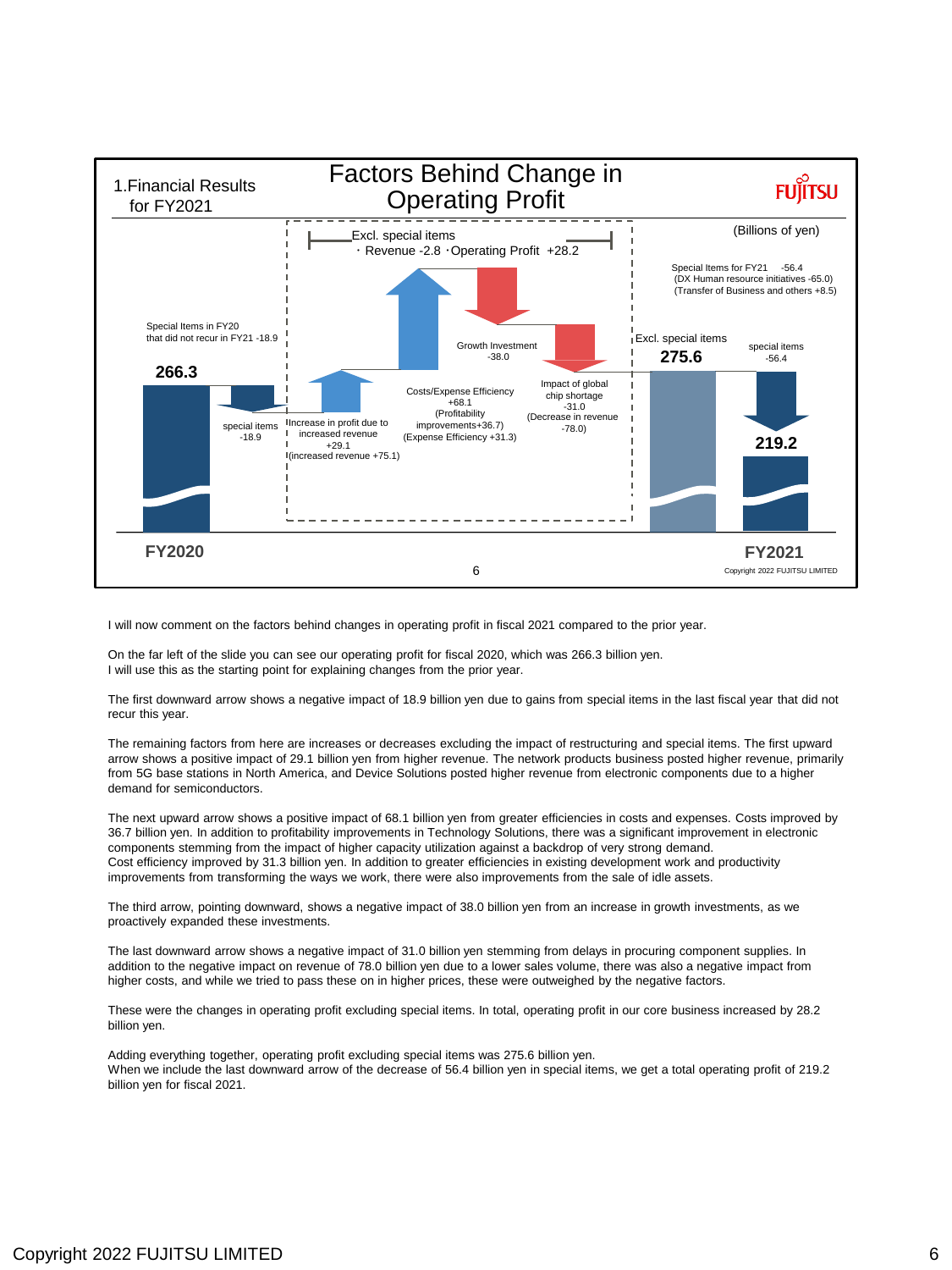1.Financial Results for FY2021

## Revenue by Segments (Excl. restructuring)

**FUJITSU** 

|                           |                                       | FY2020<br>(Actual) | FY2021<br>(Actual) | Change  | Impact of<br>global chip<br>shortage |
|---------------------------|---------------------------------------|--------------------|--------------------|---------|--------------------------------------|
|                           | <b>Excl. restructuring</b>            | 3,554.5            | 3,586.8            | 32.3    | $-78.0$                              |
|                           | <b>Technology Solutions</b>           | 3,071.7            | 3,056.3            | $-15.3$ | $-68.1$                              |
|                           | Solutions/Services                    | 1,883.6            | 1,840.5            | $-43.1$ | $-35.3$                              |
|                           | System Platforms                      | 633.7              | 617.5              | $-16.2$ | $-25.8$                              |
|                           | <b>System Products</b>                | 432.6              | 384.7              | $-47.9$ | $-22.1$                              |
|                           | Network Products                      | 201.1              | 232.8              | 31.6    | $-3.6$                               |
|                           | International Regions Excluding Japan | 707.6              | 729.3              | 21.7    | $-23.3$                              |
|                           | Common                                | $-153.3$           | $-131.0$           | 22.2    | 16.4                                 |
|                           | <b>Ubiquitous Solutions</b>           | 299.9              | 237.1              | $-62.8$ | $-9.9$                               |
|                           | <b>Device Solutions</b>               | 293.8              | 375.9              | 82.1    |                                      |
| Inter-segment Elimination |                                       | $-110.9$           | $-82.6$            | 28.3    |                                      |

Now I will provide some additional information about the arrows inside the dotted-line box in the waterfall chart. This page shows actual increases and decreases in revenue excluding the impact of business restructuring.

Revenue in Technology Solutions declined by 15.3 billion yen from the prior year. This amount includes the negative impact from delays in component supplies. Excluding that impact, revenue increased by 2%.

Revenue from Solutions and Services declined by 43.1 billion yen.

Services revenue, including from systems development, continued to be strong.

On the other hand, in addition to semiconductor shortages, there was a drop-off in large-scale projects from the higher levels of the prior year, and there was weakness in business that is integrated with hardware, primarily from local government customers, educational institutions, and medium-sized businesses.

In System Platforms, revenue declined by 16.2 billion yen. This amount includes a negative impact of 25.8 billion yen due to delays in component supplies. There was a drop-off stemming from supercomputer-related revenue in the prior year that did not recur this year, but these were covered by higher overall revenue elsewhere, primarily from 5G base stations in our network products business.

In international regions excluding Japan, revenue increased by 21.7 billion yen. In addition to higher revenue from the Services business in Northern and Western Europe as well as in North America, there was a positive foreign exchange impact from the weaker yen.

In Ubiquitous Solutions, revenue declined by 62.8 billion yen in comparison with the prior year, when there was strong remote work-related demand as well as revenue from the GIGA School Project.

In Device Solutions, revenue increased by 82.1 billion yen. In line with the increase in demand for semiconductors, revenue from electronic components was very strong.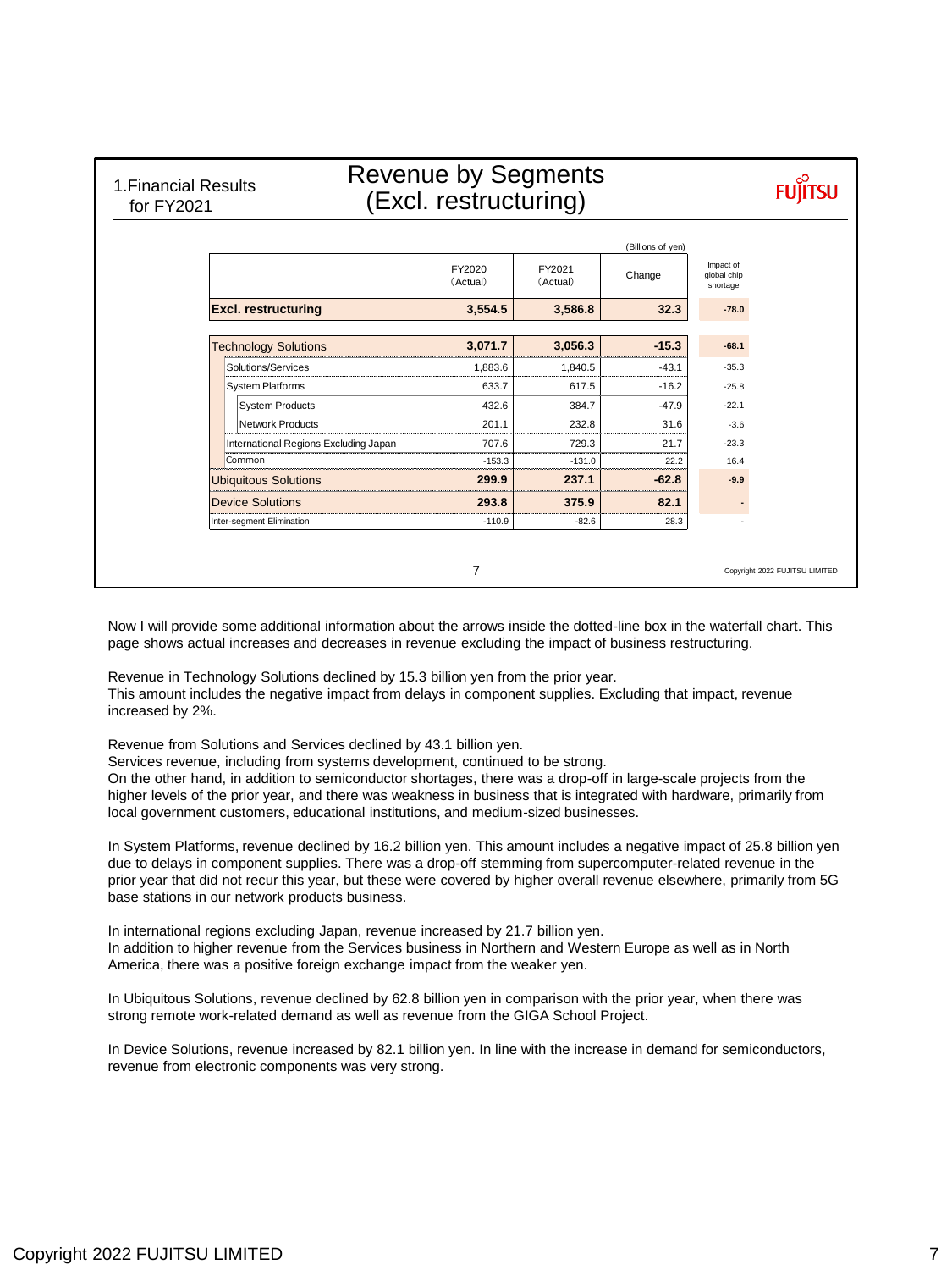### 1.Financial Results for FY2021

## Overall Orders in Japan (Fujitsu Limited and Fujitsu Japan Limited)

**FUJITSU** 

|                                                                                                             |       | FY2021(Actual) |        |        |        |           |  |  |
|-------------------------------------------------------------------------------------------------------------|-------|----------------|--------|--------|--------|-----------|--|--|
|                                                                                                             | 1Q    | 2Q             | 3Q     | 4Q     | Total  | Services] |  |  |
| <b>Private Enterprise</b><br>[Manufacturing & Distribution]                                                 | 91%   | 101%           | 101%   | 102%   | 99%    | [102%]    |  |  |
| Finance & Retail                                                                                            | 109%  | 95%            | 105%   | 104%   | 103%   | [109%]    |  |  |
| Japan Region<br><b>Government &amp;</b><br>Social infrastructure & Others]                                  | 91%   | 120%           | 89%    | 91%    | 96%    | [105%]    |  |  |
| Fujitsu Japan<br>[Local government & Healthcare & Educational institutions &<br>Small and medium enterprise | 93%   | 91%            | 88%    | 87%    | 90%    | [92%]     |  |  |
| Total                                                                                                       | 93%   | 102%           | 95%    | 95%    | 97%    |           |  |  |
| [SI / Services]                                                                                             | [98%] | [109%]         | [106%] | [101%] | [103%] |           |  |  |
| [PC]                                                                                                        | [73%] | [71%]          | [87%]  | [79%]  | [77%]  |           |  |  |
| [Server / Network and Others]                                                                               | [93%] | [89%]          | [70%]  | [84%]  | [83%]  |           |  |  |

8

Copyright 2022 FUJITSU LIMITED

This slide shows the status of orders in Japan. In my explanation, I will comment on the fourth quarter and full year for each customer segment.

#### First is the Enterprise segment.

Orders for the fourth quarter were up 2% from the previous year, while orders for the full year were down by 1%. In the fourth quarter, we received a large-scale order for a mission-critical upgrade project in the mobility field, making for a strong fourth quarter trend in orders, continuing from the third quarter. For customers, as well, there was a strong demand for DX projects despite shortages in semiconductor supplies and high prices for raw materials.

#### Next is Finance and Retail.

Orders increased by 4% in the fourth quarter and rose 3% for the full year. In the fourth quarter, large-scale deals began to accumulate, primarily in financial services. For the full year, there was an increase in DX-related investment projects, including in the retail sector.

#### Next is the Japan Region.

Orders fell by 9% in the fourth quarter and also declined by 4% for the full year. This segment includes mainly orders from government ministries and agencies, and telecom carriers. In the fourth quarter of the prior year, there were large-scale orders from government ministries and agencies, as well as from telecom carriers, and the drop-off resulted in a decline in full-year orders.

#### Next is Fujitsu Japan.

Orders in the fourth quarter declined by 13%, and declined by 10% for the full year, ending the year at a low level. Orders from local governments were weak both in the fourth quarter and for the full year. The movement toward system standardization is still weak, but we have higher expectations for fiscal 2022.

Orders from the healthcare sector were essentially unchanged from the prior year. The sector continues to be strongly affected by COVID, but there is a strong need for digitization, and progress is being made in recovering projects that had been postponed. Orders from educational institutions were down because of the drop-off in orders from last year's GIGA School project. Small and medium-sized enterprises have been impacted by component supply shortages as well as a surge in resource prices, and the overall recovery has leveled off.

At the bottom of the slide we show orders by product or service category within the totals for the major sectors. System integration and services orders increased by 3% for the full year. Overall, while we cannot call it a strong recovery, even if we look at the major industry sectors in the top section, with the exception of Fujitsu Japan, there is a clear recovery trend from the prior year.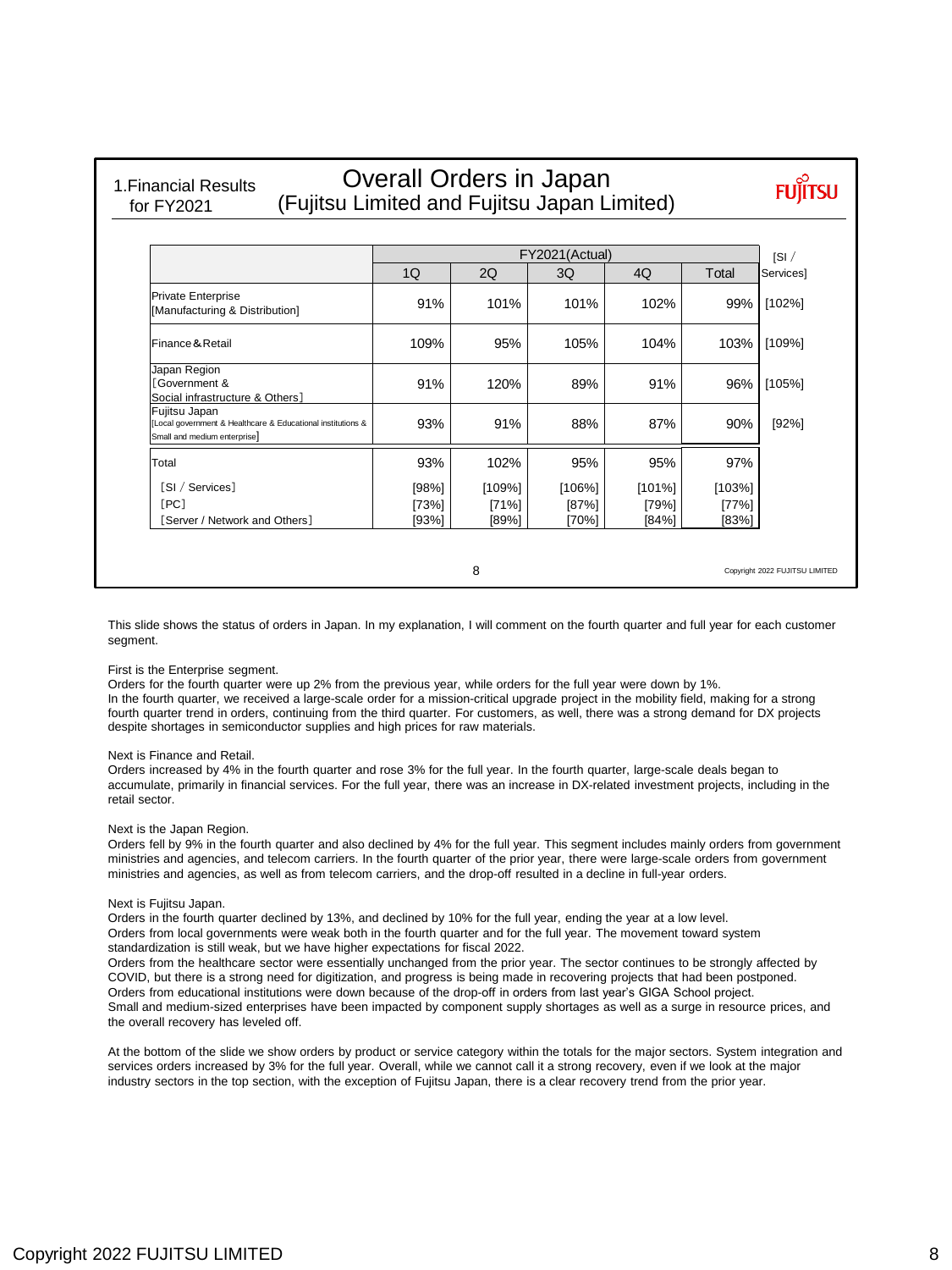### 1. Financial Results Overall Orders in International Regions Excluding Japan for FY2021

**FUJITSU** 

|                     | FY2021(Actual) |      |      |      |       |  |  |  |
|---------------------|----------------|------|------|------|-------|--|--|--|
|                     | 1Q             | 2Q   | 3Q   | 4Q   | Total |  |  |  |
| <b>INWE</b>         | 103%           | 95%  | 64%  | 137% | 97%   |  |  |  |
| <b>Services</b>     | 108%           | 88%  | 80%  | 156% | 109%  |  |  |  |
| Products            | 93%            | 120% | 42%  | 89%  | 71%   |  |  |  |
| <b>CEE</b>          | 127%           | 115% | 87%  | 79%  | 99%   |  |  |  |
| Services            | 120%           | 123% | 96%  | 83%  | 103%  |  |  |  |
| Products            | 129%           | 112% | 84%  | 78%  | 98%   |  |  |  |
| Americas [Services] | 94%            | 118% | 155% | 112% | 119%  |  |  |  |
| Asia                | 133%           | 117% | 111% | 123% | 121%  |  |  |  |
| Oceania             | 102%           | 71%  | 94%  | 73%  | 83%   |  |  |  |

9

Copyright 2022 FUJITSU LIMITED

Next is the status of orders for regions excluding Japan.

I will comment on the fourth quarter and full year for each region.

#### NWE

Orders were up 37% in the fourth quarter and down 3% for the full year.

Continuing from the prior year, we received orders for mission-critical system upgrades from government ministries and agencies in the UK.

Orders for system integration and services have been strong, up 9% for the full year.

### CEE

Orders were down 21% in the fourth quarter and down 1% for the full year.

Orders were strong in the first half of the fiscal year, mainly for PCs and outsourcing services, but they lost steam in the second half. Hardware products, in particular, were heavily impacted by component supply problems. Orders for Services rose 3%.

#### Americas

Orders in the fourth quarter were up 12%, and up 19% for the full year. In North America, we have exited the hardware product business and are focusing on the Services business. The structural reforms have come to an end for now, and the Services business is beginning to grow.

#### Asia

Orders in the fourth quarter were up 23%, and up 21% for the full year. For the full year, we have seen strong growth, mainly in Singapore, Taiwan, Thailand, and Vietnam.

#### Oceania

Orders were down 27% in the fourth quarter and down 17% for the full year. Orders declined compared to the prior year due to a drop-off from large-scale orders in the second and fourth quarters of the prior year, but there is strong demand for services aimed at utilizing data, and our pipeline for fiscal 2022 and beyond is expanding.

We are seeing a recovery in our Services business, both in Japan and regions excluding Japan, and the launch of global offerings, such as the Work Life Shift program, are also contributing to this trend. For further increases in fiscal 2022 and beyond, we will be proactive in making investments.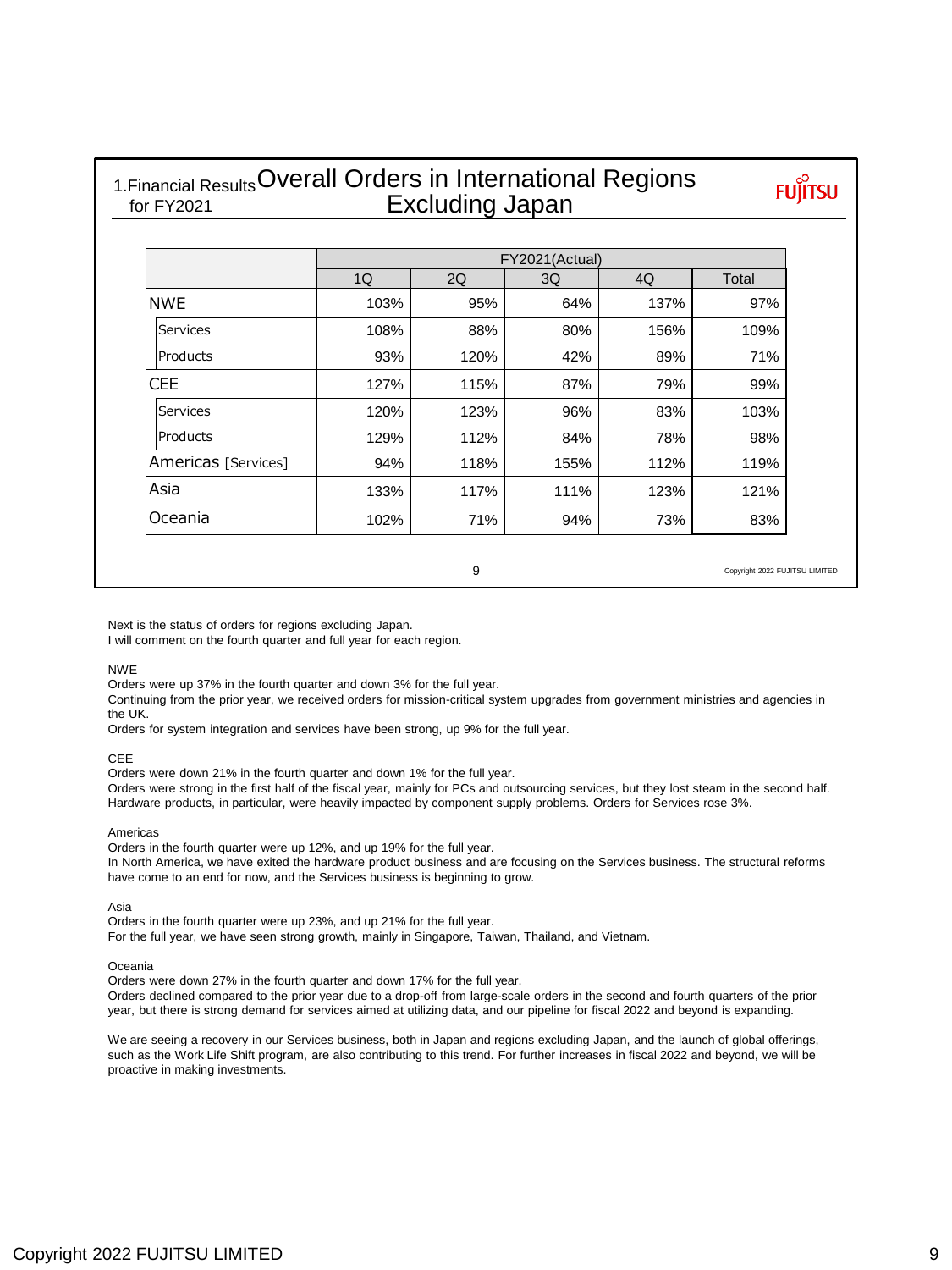| 1. Financial Results<br>for FY2021     | <b>Costs/Expense Efficiency</b>                                                                                                                                                             |                             |
|----------------------------------------|---------------------------------------------------------------------------------------------------------------------------------------------------------------------------------------------|-----------------------------|
|                                        | Gross Margin(Ratio) : +36.7 billion yen, +31.2%(+1.1% vs LY)                                                                                                                                |                             |
| · Trends in gross margin ratio         | FY2019<br>FY2020<br>FY2021                                                                                                                                                                  |                             |
|                                        | Total<br>29.1%<br>30.1%<br>31.2%                                                                                                                                                            |                             |
| · Solutions & Services                 | A  Changes in System development, delivery and support operations<br>(Agile development, Japan Global Gateway, remote maintenance)                                                          |                             |
| · System Platforms                     | A  Improved relative to the previous year, due to decline in supercomputers<br>relative to last year                                                                                        |                             |
| · International region excludnig Japan | ■  Secured major services contracts<br>Improvements due to progress in structural transformation in North America                                                                           |                             |
| • Device Solutions                     | Ongoing operational improvements due to increased overall demand<br>led to a major increase                                                                                                 |                             |
| <b>Expense Efficiency</b>              | : +31.3 billion yen ··· Development efficiency, effects of workstyle<br>transformation, sale of idle facilities, etc.<br>(OPEX excluding growth investments, and other income and expenses) |                             |
|                                        | 10                                                                                                                                                                                          | Copyright 2022 FUJITSU LIMI |

This shows the efficiency improvements in costs and expenses.

Our gross profit improved by 36.7 billion yen, and our gross margin, excluding special items, was 31.2%, an increase of 1.1 percentage points from the prior year.

In Technology Solutions, we made productivity improvements by transforming our systems development work, such as by further expanding the use of agile development, by transforming our delivery of services, such as through the use of our Japan Global Gateway, and by transforming our support services, such as through an expansion of our remote maintenance work. Outside of Japan, as well, in addition to winning services projects with high profitability in the UK, we were able to make progress in North America over the prior year in advancing structural reforms.

Device Solutions also made significant advances through improvements in capacity utilization due to higher demand.

Next, in expense efficiencies, there was an improvement of 31.3 billion yen from a concentration on existing development projects and offshore development, productivity improvements from transformations in the way we work, and the sale of idle assets.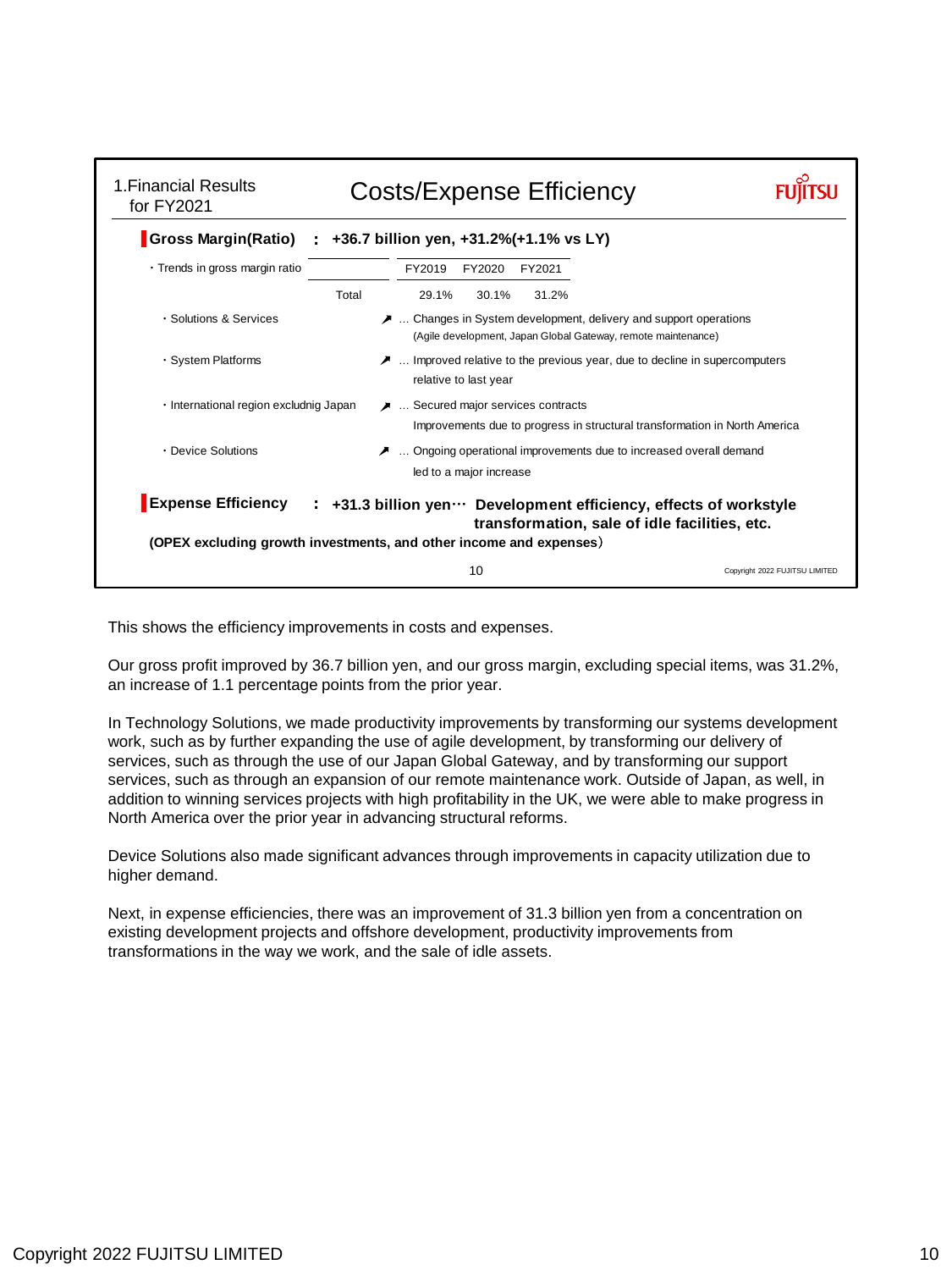## Growth Investments

### **Growth Investments : 85.0 billion yen, +45.0 billion yen vs LY**

|                                                                  | FY2020       | FY2021 | vs LY                                   | Major Items                                                                                                     |  |  |  |  |
|------------------------------------------------------------------|--------------|--------|-----------------------------------------|-----------------------------------------------------------------------------------------------------------------|--|--|--|--|
| Investments for value creation                                   | 35.0<br>31.0 |        | 4.0                                     | $\cdot$ Investments for value creation<br>Global offering development, service delivery transformation          |  |  |  |  |
| Investments for our own<br>transformation                        | 9.0          | 50.0   | 41.0                                    | (Japan Global Gateway, GDC enhancements)                                                                        |  |  |  |  |
| Total                                                            | 40.0         | 85.0   | 45.0                                    | New business creation (6G, smart cities, next-generation processors)<br><b>Business Producer transformation</b> |  |  |  |  |
| (OPEX)                                                           | (15.0)       | (53.0) | (38.0)                                  | · Investments for our own transformation                                                                        |  |  |  |  |
| (CAPEX)                                                          | (25.0)       | (32.0) | (7.0)                                   | Internal DX investments (One Fujitsu), Work Life Shift                                                          |  |  |  |  |
| <b>Major Effects in FY2021</b>                                   |              |        |                                         |                                                                                                                 |  |  |  |  |
| . Cost efficiency improvements due to expanded use of offshoring |              |        | 9.0 Japan Global Gateway, enhanced GDCs |                                                                                                                 |  |  |  |  |
| · Increased sales and profits from global offerings:             |              |        |                                         | 9.0 Sales growth due to enhanced offerings                                                                      |  |  |  |  |
| · Increased efficiency of expenses due to Work Life Shift        |              |        | 2.0 Borderless office optimizations     |                                                                                                                 |  |  |  |  |
| Total                                                            |              |        | 20.0                                    |                                                                                                                 |  |  |  |  |
|                                                                  |              |        | 11                                      | Copyright 2022 FUJITSU LIMITED                                                                                  |  |  |  |  |

Growth investments were 85.0 billion yen in total. This was an increase of 45.0 billion yen from the prior year.

Growth investments fall into the two categories of value creation investments, which accounted for 35.0 billion yen, and internal transformation investments, which amounted to 50.0 billion yen.

For investments in value creation, we invested in the development of global offerings to drive the expansion of our Services business and enhancements to our Japan Global Gateway to establish our new services delivery model. By expanding the development work handled by our Global Delivery Centers through the standardization of development and maintenance work and handling more work internally, we are increasing both quality and profitability.

For investments in internal transformation, in addition to promoting Work Life Shift for the wellbeing of employees and employee training programs, we are making continuous investments in One Fujitsu as a platform for data-driven management. If we make progress in increasing the sophistication of our datadriven management, we will gain an understanding of financial data with unprecedented levels of detail, speed, and ease, which we expect to enable further efficiencies and effectiveness in management decision-making.

The results of these growth investments are beginning to materialize. Here we show the major categories, but just from these major areas we are seeing efficiencies of 9.0 billion yen from the use of the Japan Global Gateway and the GDCs, 9.0 billion yen from global offerings, and 2.0 billion yen from the use of borderless offices, so we have roughly 20.0 billion yen in improvements in profits in fiscal 2021.

We will continue to advance these initiatives to further expand the benefits in fiscal 2022 and beyond.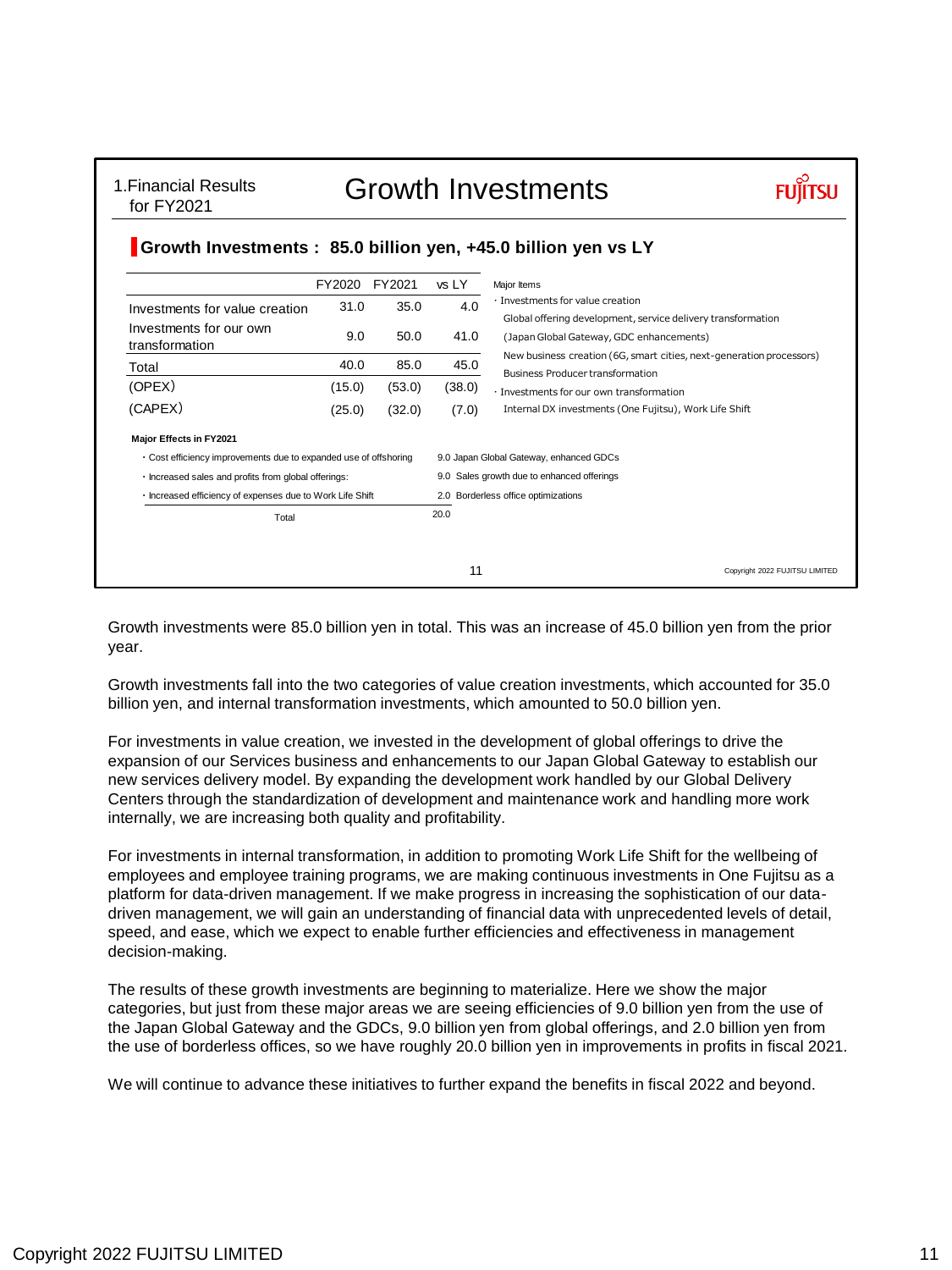| Impact of the global chip shortage: Revenue -78.0 billion yen, Profit -31.0 billion yen<br>. Impacts from the global delays in supplies of components based on semiconductors<br>continued in the fourth quarter |                                   |                                                                                                                                                                                                                                                                                                                                                                                    |  |  |  |  |  |  |  |  |
|------------------------------------------------------------------------------------------------------------------------------------------------------------------------------------------------------------------|-----------------------------------|------------------------------------------------------------------------------------------------------------------------------------------------------------------------------------------------------------------------------------------------------------------------------------------------------------------------------------------------------------------------------------|--|--|--|--|--|--|--|--|
| · Solutions & Services<br>· System Platforms                                                                                                                                                                     | -25.8 billion (x86 servers, etc.) | -35.3 billion yen(Hardware-based business, scanners)                                                                                                                                                                                                                                                                                                                               |  |  |  |  |  |  |  |  |
| 2. Impacts of increased costs<br>. Costs of air freight shipping                                                                                                                                                 |                                   |                                                                                                                                                                                                                                                                                                                                                                                    |  |  |  |  |  |  |  |  |
| 3. Passing on costs in prices                                                                                                                                                                                    |                                   |                                                                                                                                                                                                                                                                                                                                                                                    |  |  |  |  |  |  |  |  |
|                                                                                                                                                                                                                  |                                   | Copyright 2022 FUJITSU LIMITED                                                                                                                                                                                                                                                                                                                                                     |  |  |  |  |  |  |  |  |
|                                                                                                                                                                                                                  | 12                                | <b>Global Chip Shortage</b><br>· International Regions Excluding Japan -23.3 billion (x86 servers, etc.)<br>· Increased component procurement prices<br>. Costs of design changes using substitute parts<br>• Conducted price revisions primarily centered on component cost increases<br>(Average 10% increase centered on increased costs for x86 servers and optional products) |  |  |  |  |  |  |  |  |

Next, I will comment on the impact of delays in component supplies. These resulted in a negative impact on revenue of 78.0 billion yen and a negative impact on operating profit of 31.0 billion yen.

In addition to postponements of sales due to delays in procuring components, there was also a major negative impact from the increase in the prices of components.

We tried to change our procurement channels, switch to other components, and pass on our higher costs in the form of higher prices, but these measures were not sufficient to overcome the obstacles we faced.

Regarding the status of component shortages, from the end of the second half into the third quarter, there were frequent cases where component vendors did not keep their commitments, which expanded the scope of the problem.

The negative impact in the fourth quarter was also large, but the types of components in short supply is narrowing. In addition, the effort to raise prices and pass along cost increases is slowly having a positive impact on profits.

Component supply problems are continuing, and we expect the impact will persist at least until the third quarter of fiscal 2022, but we anticipate that the global demand-supply imbalance will moderate in the second half of the fiscal year, leading to improvements. We also think the impact of passing along higher costs in higher prices will materialize, so we anticipate that we can reduce the negative impact in fiscal 2022 compared to fiscal 2021.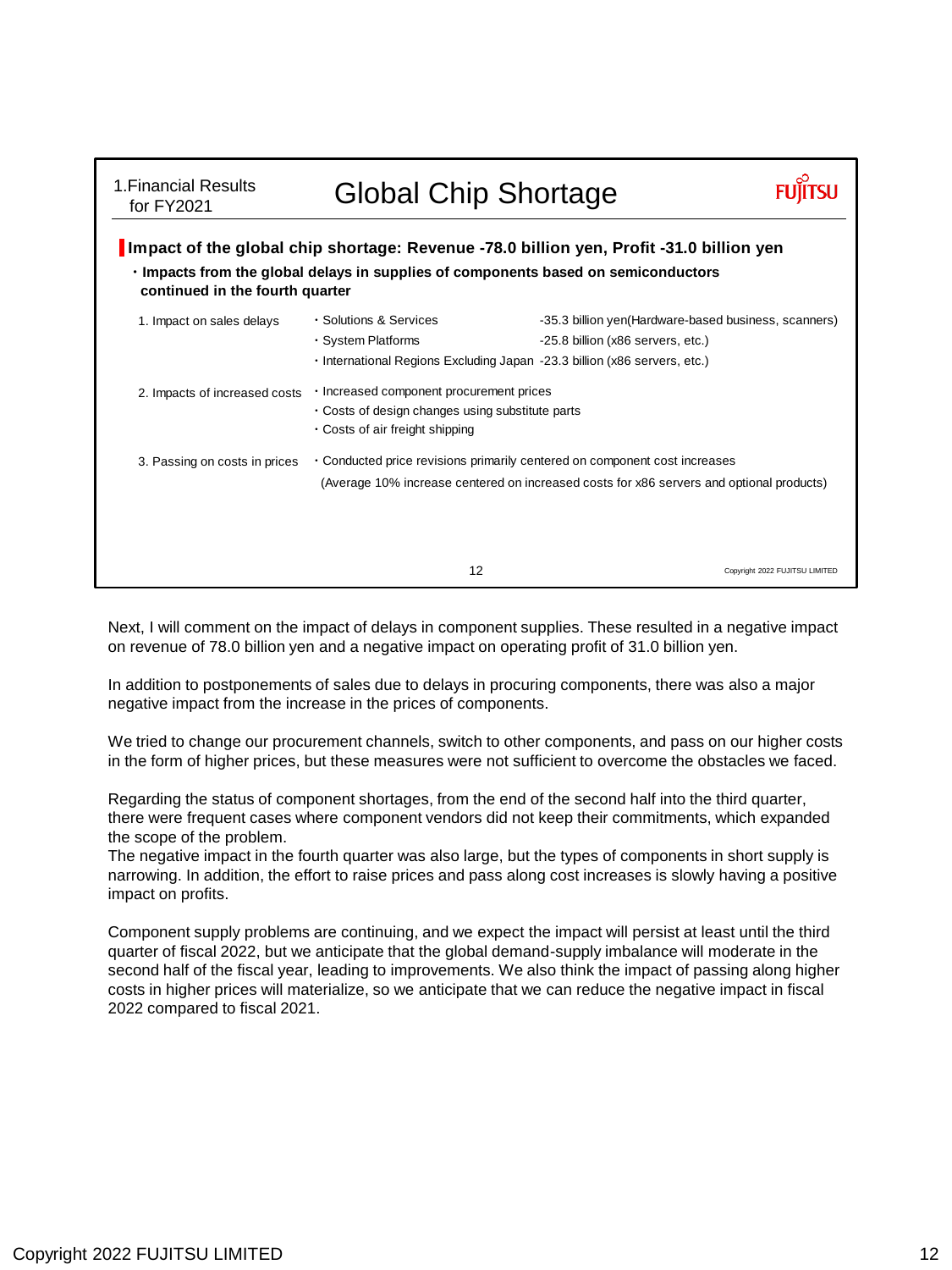| 1. Financial Results<br>for FY2021                                                | Human resource initiatives bolster Fujitsu's<br>status as DX leader                                                                                                                                                                                                                                                                                                                                          |                                |
|-----------------------------------------------------------------------------------|--------------------------------------------------------------------------------------------------------------------------------------------------------------------------------------------------------------------------------------------------------------------------------------------------------------------------------------------------------------------------------------------------------------|--------------------------------|
|                                                                                   | Rolling out various human resource measures to accelerate transformation into a<br>DX company with a sense of urgency                                                                                                                                                                                                                                                                                        |                                |
| industry boundaries                                                               | 1. Transformation into Business Producers<br>Conducted reskilling/skill change training for all sales positions at Group companies in Japan, about 8,000 people total, in<br>order to transform them from traditional salespeople to business producers responsible for creating business across                                                                                                             |                                |
|                                                                                   | 2. Optimal allocation of personnel to ensure the appropriate person in the appropriate position<br>The position-based HR system was applied to manager-level employees to ensure rapid personnel allocation, and<br>Group-wide job postings were implemented to enable employees to take on the challenge of a different role internally at<br>their own initiative (Results for FY2021: About 2,700 people) |                                |
|                                                                                   | 3. Expanded the Self-Producer Support System for a limited time<br>The Self-Producer Support System for employees who want to take on the challenge of a new career outside the Fujitsu<br>Group had been expanded for a limited time as a measure to accelerate the optimization of personnel allocation                                                                                                    |                                |
| [Impact on Operating Profit/Loss]<br>FY2021 -65.0 billion<br>FY2022 +30.0 billion | Special increase in retirement payments, as well as transition support services<br>Impact of reduction in human resource expenses                                                                                                                                                                                                                                                                            |                                |
|                                                                                   | 13                                                                                                                                                                                                                                                                                                                                                                                                           | Copyright 2022 FUJITSU LIMITED |

I will now comment on the human resources policies we implemented in fiscal 2021 to accelerate our digital transformation.

The first policy is the nurturing of business producers. To transform our existing salesforce into business producers who can generate business on a cross-industry basis, transcending industry boundaries, we took roughly 8,000 employees across our entire salesforce among Fujitsu Group companies in Japan and gave them training to enhance or change their skills and made their skills visible.

The second policy intends to enable us to allocate the right persons to the right positions. In order to be able to quickly assign the necessary talent, we instituted a position-based human resources management system for managerial-level employees. We additionally implemented a group-wide job posting system in which employees can apply to take on new job positions on their own initiative. In fiscal 2022 we are extending the position-based human resources management system beyond managerial-level employees to all regular employees.

The third policy aims to support employees who wish to pursue a career change outside of the Fujitsu Group as part of our policies to enable us to accelerate the allocation of the right people to the right positions. To support such employees, we have expanded the support system for employees who wish to pursue this change on their own for a limited time. We recorded 65.0 billion yen in expenses for this program in fiscal 2021.

For fiscal 2022, the impact on the reduction in personnel expenses from this program is expected to be around 30.0 billion yen.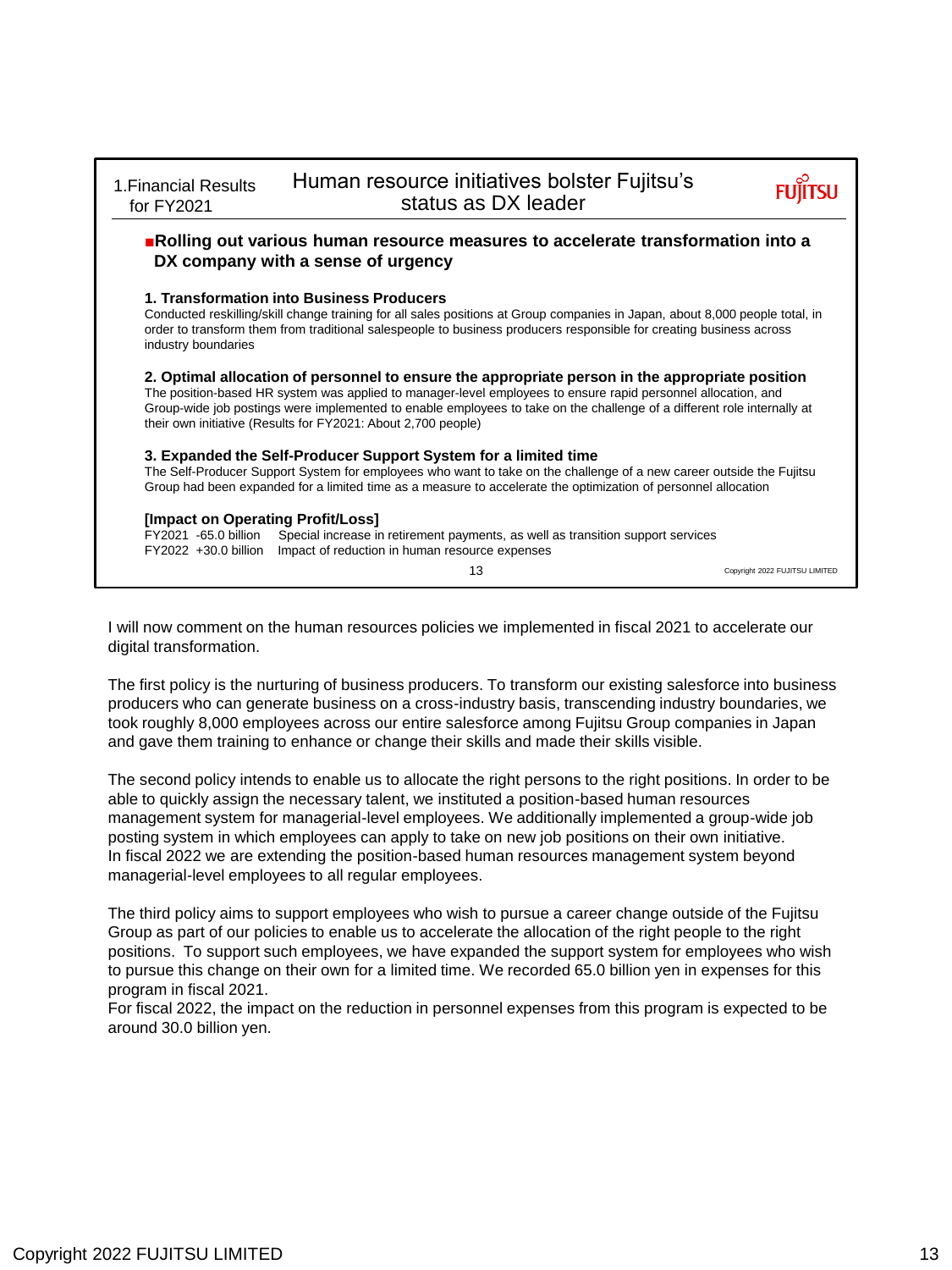## 1.Financial Results for FY2021

# Business Segment Information

# **FUJITSU**

|                              |             |                    |                        |                  |                    |                        |                  |         |                        |                                                     | (Billions of yen) |
|------------------------------|-------------|--------------------|------------------------|------------------|--------------------|------------------------|------------------|---------|------------------------|-----------------------------------------------------|-------------------|
|                              |             | FY2020<br>(Actual) | Excl.<br>Special items | Special<br>items | FY2021<br>(Actual) | Excl.<br>Special items | Special<br>items | Change  | Excl.<br>Special items | [Intel Impact<br>$\sim$<br>global chip<br>shortage] | Special<br>items  |
| Technology                   | Revenue     | 3.087.7            | 3,087.7                |                  | 3,056.3            | 3,056.3                |                  | $-31.3$ | $-31.3$                | $[-68.1]$                                           |                   |
| Solutions                    | <b>OPPL</b> | 193.2              | 200.6                  | $-7.4$           | 135.0              | 193.9                  | $-58.9$          | $-58.2$ | $-6.7$                 | $[-30.6]$                                           | $-51.5$           |
| <b>Ubiquitous</b>            | Revenue     | 319.0              | 319.0                  | -                | 237.1              | 237.1                  | ٠                | $-81.9$ | $-81.9$                | $[-9.9]$                                            |                   |
| Solutions                    | <b>OPPL</b> | 43.2               | 16.8                   | 26.3             | 5.8                | 5.8                    | ٠                | $-37.3$ | $-10.9$                | $[-0.4]$                                            | $-26.3$           |
| <b>Device Solutions</b>      | Revenue     | 293.8              | 293.8                  | -                | 375.9              | 375.9                  | ٠                | 82.1    | 82.1                   | $[\cdot]$                                           |                   |
|                              | <b>OPPL</b> | 29.8               | 29.8                   | -                | 78.3               | 75.8                   | 2.4              | 48.5    | 46.0                   | $[ - ]$                                             | 2.4               |
| Inter-segment<br>Elimination | Revenue     | $-110.9$           | $-110.9$               | -                | $-82.6$            | $-82.6$                | -                | 28.3    | 28.3                   | $[ - ]$                                             |                   |
| Total                        | Revenue     | 3,589.7            | 3,589.7                | ۰                | 3,586.8            | 3,586.8                | ٠                | $-2.8$  | $-2.8$                 | $[-78.0]$                                           |                   |
|                              | <b>OPPL</b> | 266.3              | 247.3                  | 18.9             | 219.2              | 275.6                  | $-56.4$          | $-47.1$ | 28.2                   | $[-31.0]$                                           | $-75.4$           |

Copyright 2022 FUJITSU LIMITED

14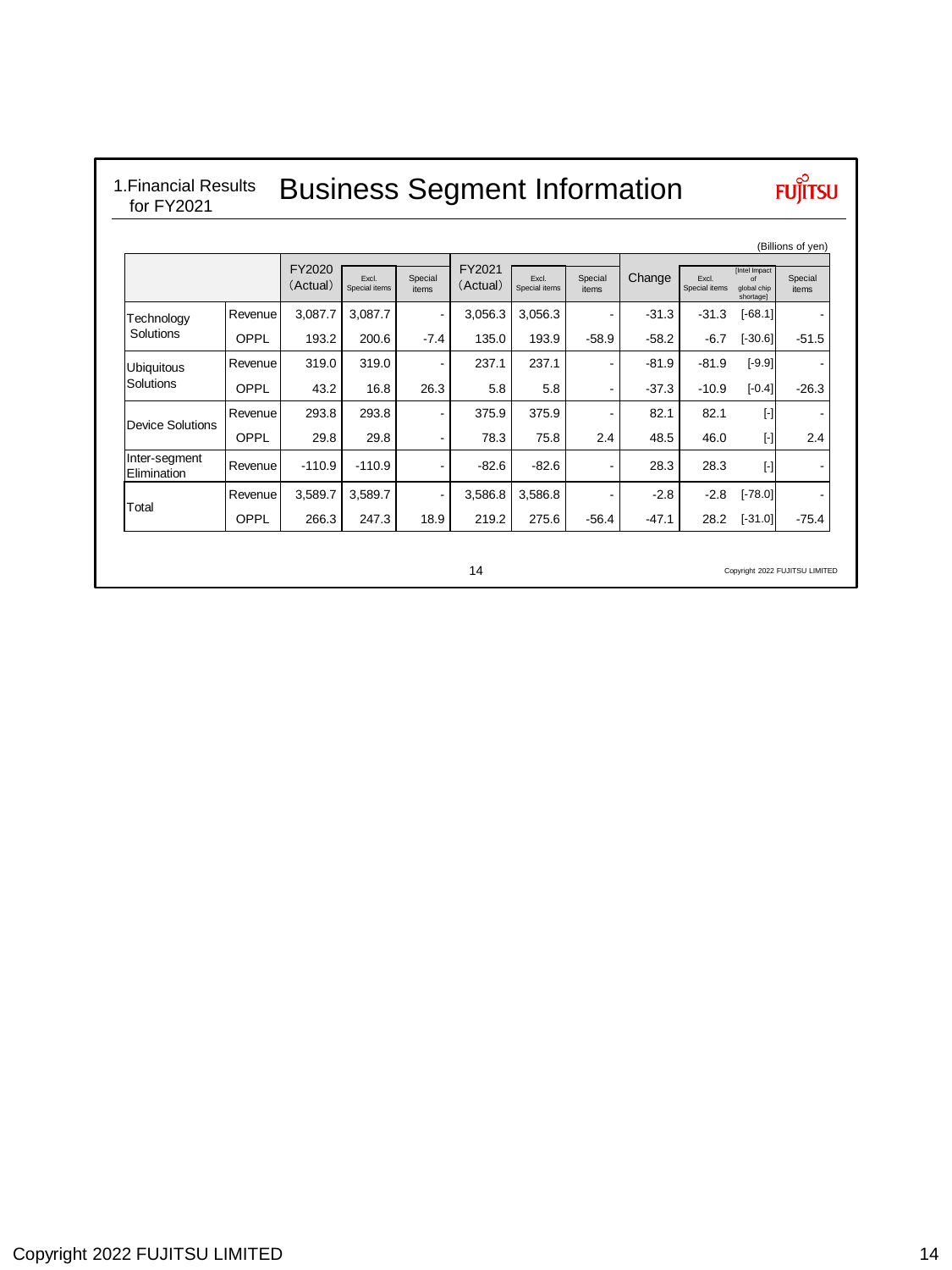| 1. Financial Results<br>for FY2021 |                    |                    |           | <b>Business Segment Information</b> |                                                                                                                                         |                                                                                           |
|------------------------------------|--------------------|--------------------|-----------|-------------------------------------|-----------------------------------------------------------------------------------------------------------------------------------------|-------------------------------------------------------------------------------------------|
| <b>Technology Solutions</b>        |                    |                    |           | (Billions of yen)                   |                                                                                                                                         |                                                                                           |
| <b>Technology</b><br>Solutions     | FY2020<br>(Actual) | FY2021<br>(Actual) | Change    |                                     | [Revenue]<br>Revenue was significantly impacted by component procurement<br>delays. If this impact is excluded, revenue increased by 2% |                                                                                           |
|                                    |                    |                    |           | (% )                                |                                                                                                                                         |                                                                                           |
| Revenue                            | 3,087.7            | 3,056.3            | $-31.3$   | $-1.0$                              | <b>Excluding Special items</b><br>(Increased volume)                                                                                    | $-31.3$ billion<br>+52.7 billion)                                                         |
| Operating<br>profit                | 193.2              | 135.0              | $-58.2$   | $-30.2$                             | (Component procurement delays<br>(Restructuring                                                                                         | $-68.1$ billion)<br>$-16.0$ billion)                                                      |
| [Operating profit<br>margin]       | [6.3%]             | [4.4%]             | $[-1.9%]$ |                                     | [Operating Profit]<br>Profit improvements continued with the effects of increased                                                       |                                                                                           |
| Revenue (breakdown)                |                    |                    |           |                                     | revenue and improvements in business efficiency, but growth                                                                             |                                                                                           |
| Japan                              | 2,237.6            | 2,131.2            | $-106.4$  | $-4.8$                              | investments aimed at expanding DX and component procurement<br>delays caused reduced profits                                            |                                                                                           |
| Outside Japan                      | 850.1              | 925.1              | 75.0      | 8.8                                 |                                                                                                                                         |                                                                                           |
|                                    |                    |                    |           |                                     | <b>Excluding Special items</b><br>(Increased volume/efficiency<br>(Growth investments<br>(Component procurement delays<br>Special Items | -6.7 billion<br>$+61.9$ billion)<br>$-38.0$ billion)<br>$-30.6$ billion)<br>-51.5 billion |
|                                    |                    |                    |           | 15                                  |                                                                                                                                         | Copyright 2022 FUJITSU LIMITED                                                            |

I will now discuss our results by segment, primarily in relation to last year's results. Since I earlier explained about revenue, here I will mainly comment on operating profit. First is Technology Solutions.

Operating profit was 135.0 billion yen, down 6.7 billion yen from last year, excluding special items.

I will explain the reasons behind these results in each sub-segment.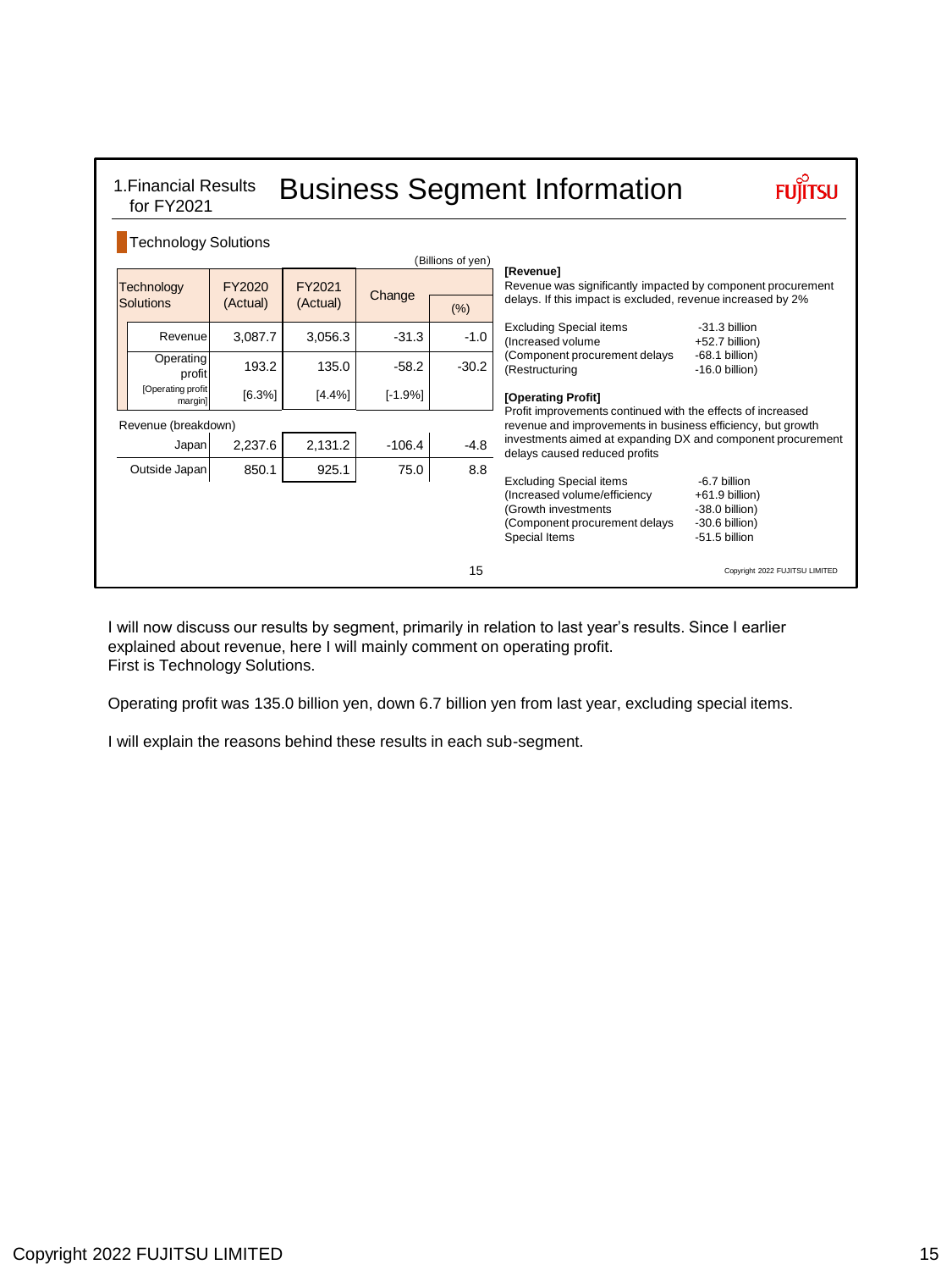| 1. Financial Results<br>for FY2021                                                  |         |         |                                                                                                                                                                         |                   | <b>Business Segment Information</b>                                                                                                                                                                                                              |
|-------------------------------------------------------------------------------------|---------|---------|-------------------------------------------------------------------------------------------------------------------------------------------------------------------------|-------------------|--------------------------------------------------------------------------------------------------------------------------------------------------------------------------------------------------------------------------------------------------|
| Technology Solutions (Solutions/Services)                                           |         |         |                                                                                                                                                                         | (Billions of yen) | [Revenue]                                                                                                                                                                                                                                        |
| FY2020<br>FY2021<br>Solutions/<br>Change<br><b>Services</b><br>(Actual)<br>(Actual) |         | (% )    | Excluding the impact of component procurement delays,<br>revenue was more or less in line with the previous year<br>Hardware-based business continued to be weak, while |                   |                                                                                                                                                                                                                                                  |
| Revenue                                                                             | 1,883.6 | 1.840.5 | $-43.1$                                                                                                                                                                 | $-2.3$            | services continued to be strong<br><b>Excluding Special items</b><br>$-43.1$ billion                                                                                                                                                             |
| Operating<br>profit                                                                 | 190.7   | 188.7   | $-1.9$                                                                                                                                                                  | $-1.0$            | (Volume decrease<br>-7.8 billion)<br>(Component supply delays<br>$-35.3$ billion)                                                                                                                                                                |
| [Operating profit]<br>margin]                                                       | [10.1%] | [10.3%] | [0.2%]                                                                                                                                                                  |                   | [Operating Profit]<br>Profit improvements continued with greater efficiency in<br>expenses and other profitability improvements, but profits fell<br>due to growth investments in expanding DX and the impact of<br>component procurement delays |
|                                                                                     |         |         |                                                                                                                                                                         |                   | <b>Excluding Special items</b><br>-4.4 billion<br>(Volume/efficiency<br>$+21.0$ billion)<br>(Growth investments<br>- 17.0 billion)<br>(Component supply delays<br>-8.4 billion)<br>Special items<br>$+2.5$ billion                               |
|                                                                                     |         |         |                                                                                                                                                                         | 16                | Copyright 2022 FUJITSU LIMITED                                                                                                                                                                                                                   |

### Solutions and Services.

Operating profit was 188.7 billion yen, down 1.9 billion yen from the prior year. We made progress in improving profits through greater expense efficiencies and improved profitability, but operating profit was slightly lower than in the prior year because of higher growth investments and the impact of component supply delays.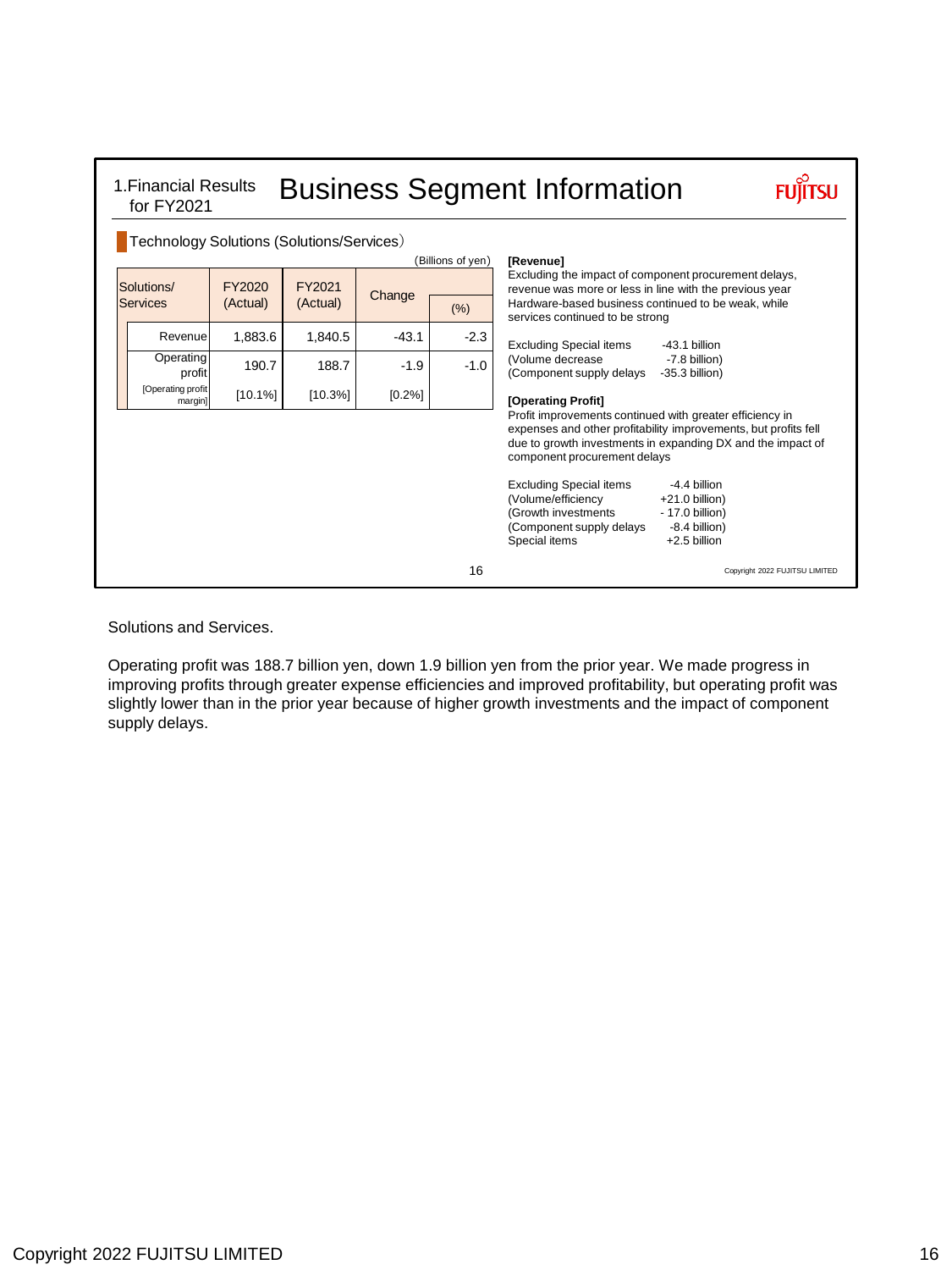| 1. Financial Results<br>for FY2021      |                    |                    |                                    | <b>Business Segment Information</b> |                                                                                                                                         |
|-----------------------------------------|--------------------|--------------------|------------------------------------|-------------------------------------|-----------------------------------------------------------------------------------------------------------------------------------------|
| Technology Solutions (System Platforms) |                    |                    |                                    | [Revenue]<br>(System Products)      |                                                                                                                                         |
| <b>System</b><br><b>Platforms</b>       | FY2020<br>(Actual) | FY2021<br>(Actual) | (Billions of yen)<br>Change<br>(%) |                                     | In addition to component supply delays, revenue fell due to<br>supercomputer revenue recorded last year that did not recur<br>this year |
| Revenue                                 | 633.7              | 617.5              | $-16.2$                            | $-2.6$                              | (Network Products)<br>Revenue rose significantly in North America                                                                       |
| System<br>Products                      | 432.6              | 384.7              | $-47.9$                            | $-11.1$                             | [Operating Profit]                                                                                                                      |
| Network<br>Products                     | 201.1              | 232.8              | 31.6                               | 15.8                                | (-) Component supply delays, impact of reduced revenue<br>(+) Efficiency in expenses, profitability improvements, effects of            |
| Operating<br>profit                     | 38.8               | 56.6               | 17.8                               | 46.0                                | increased revenue in Network Products                                                                                                   |
| [Operating profit<br>margin]            | [6.1%]             | [9.2%]             | [3.1%]                             |                                     | $+12.3$ billion<br><b>Excluding Special items</b><br>(Volume/efficiency<br>+27.6 billion)                                               |
| Revenue (breakdown)                     |                    |                    |                                    |                                     | (Component supply delays<br>$-15.3$ billion)<br>Special items<br>$+5.5$ billion                                                         |
| Japan                                   | 505.3              | 416.5              | $-88.7$                            | $-17.6$                             |                                                                                                                                         |
| Outside Japan                           | 128.4              | 200.9              | 72.5                               | 56.5                                |                                                                                                                                         |
|                                         |                    |                    |                                    | 17                                  | Copyright 2022 FUJITSU LIMITED                                                                                                          |

System Platforms.

Operating profit was 56.6 billion yen, up 17.8 billion yen from the prior year.

Despite the negative impact of the delayed supply of components, operating profit increased due to cost efficiency improvements, including higher revenue from network products and a decrease in the burden of business model transformation costs associated with the restructuring of plants in Japan in the previous year.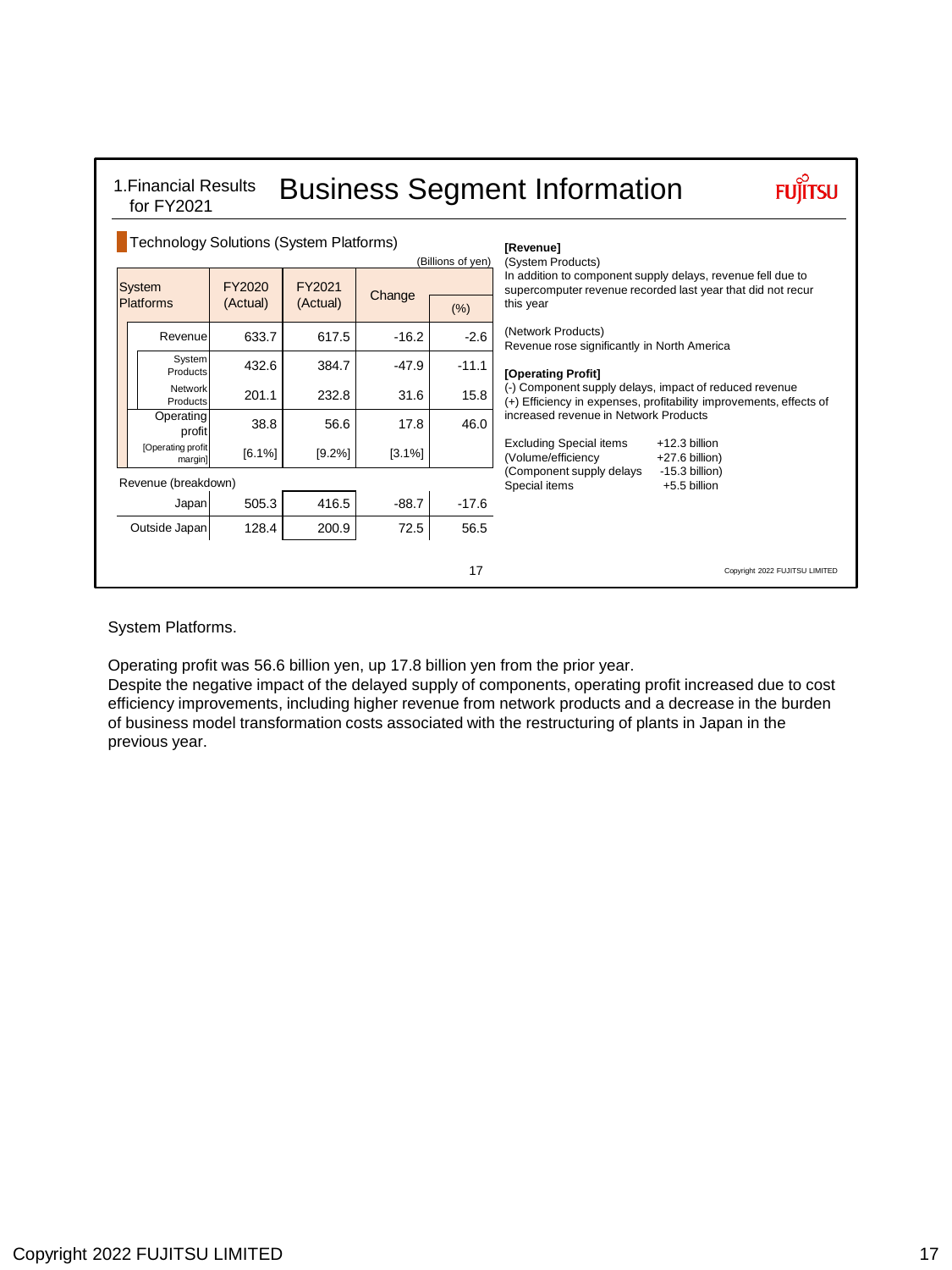| Technology Solutions (International Regions Excluding Japan) |           |                                                            |        | (Billions of yen) |                                                                                 |
|--------------------------------------------------------------|-----------|------------------------------------------------------------|--------|-------------------|---------------------------------------------------------------------------------|
| International                                                | FY2020    | FY2021                                                     |        |                   | [Revenue]<br>Revenue rose, due in part to the effects of the cheap yen on       |
| <b>Regions</b><br><b>Excluding Japan</b>                     | (Actual)  | (Actual)                                                   | Change | (% )              | foreign exchange                                                                |
| Revenue                                                      | 723.7     | 729.3                                                      | 5.6    | 0.8               | [Operating Profit]                                                              |
| Operating<br>profit                                          | 11.6      | 23.9                                                       | 12.3   | 106.2             | Profitability improvements are ongoing, and all regions are<br>now in the black |
| [Operating profit<br>margin]                                 | $[1.6\%]$ | [3.3%]                                                     | [1.7%] |                   |                                                                                 |
|                                                              |           | Breakdown of OPPL in International Regions Excluding Japan |        |                   |                                                                                 |
| <b>NWE</b>                                                   | 5.3       | 7.9                                                        | 2.5    | 47.2              |                                                                                 |
| CEE                                                          | 5.4       | 7.5                                                        | 2.0    | 37.6              |                                                                                 |
| Americas                                                     | $-5.4$    | 0.6                                                        | 6.1    | 0.0               |                                                                                 |
| Asia                                                         | 2.6       | 2.7                                                        | 0.1    | 6.6               |                                                                                 |
|                                                              |           |                                                            |        |                   |                                                                                 |
|                                                              |           |                                                            |        | 18                | Copyright 2022 FUJITSU LIMITED                                                  |

International Regions Excluding Japan.

Operating profit was 23.9 billion yen, up 12.3 billion yen from the prior year.

There were one-time gains, including the impact of foreign exchange and gains on the sales of subsidiaries, but we were able to report profits in every region. We see this as the result of increases in revenue and profit, although we do not consider the levels to be sufficient. We will continue to pursue an expansion of our services business and improvements in profitability.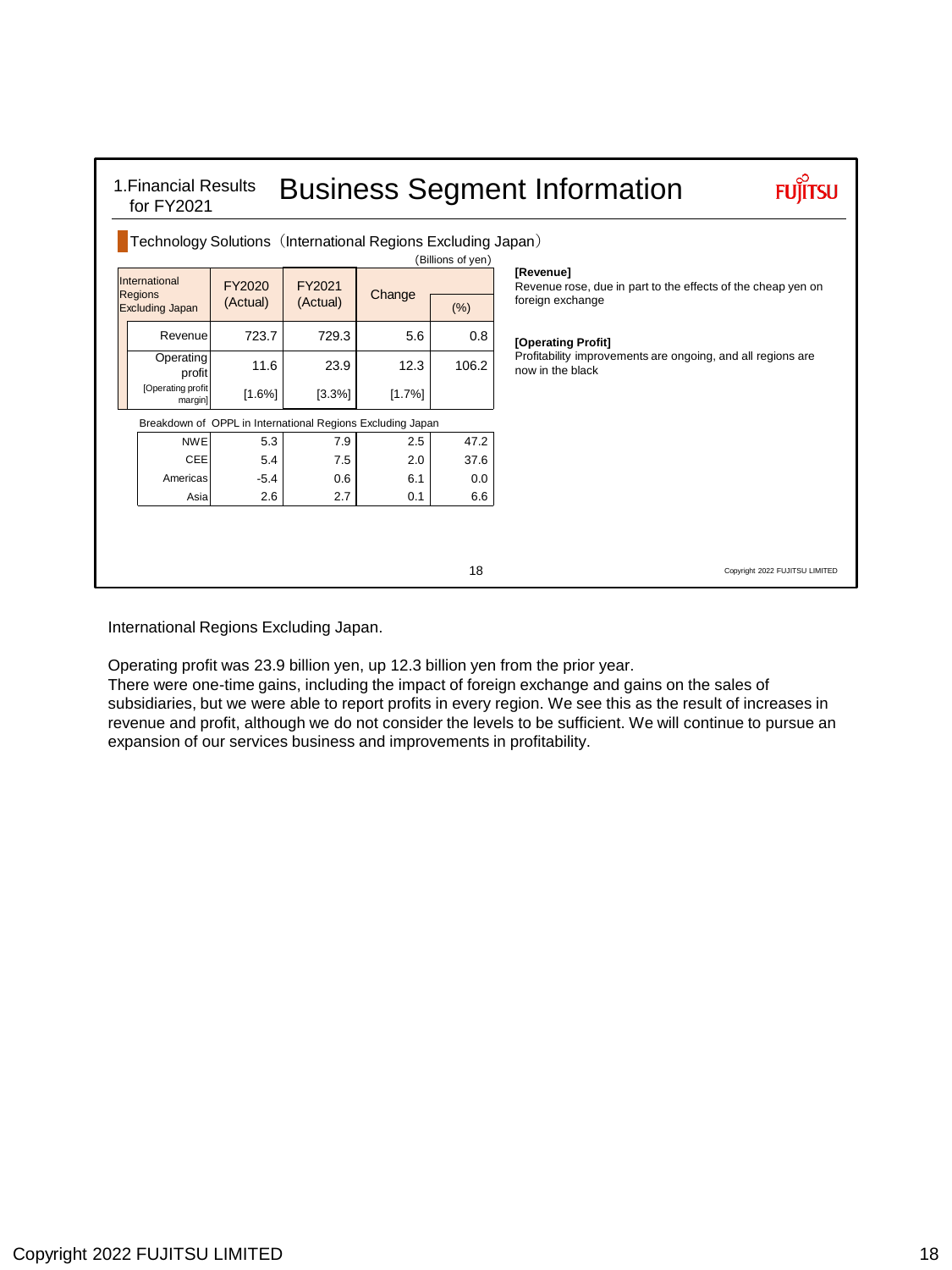| Technology Solutions (Common) |                    |                                      |                                                                                                                             | Actively Implementing Growth Investments Aimed at                                                                                                 |
|-------------------------------|--------------------|--------------------------------------|-----------------------------------------------------------------------------------------------------------------------------|---------------------------------------------------------------------------------------------------------------------------------------------------|
|                               |                    |                                      | (Billions of yen)                                                                                                           | <b>Transforming Ourselves</b>                                                                                                                     |
| Common                        | FY2020<br>(Actual) | FY2021<br>(Actual)                   | Change                                                                                                                      | Actual results: 28.0 billion, up 22.0 billion vs LY<br>• Internal DX investments aimed at achieving data-driven<br>management (One Fujitsu, etc.) |
| Excl. Special items           | $-47.8$            | $-70.0$                              | $-22.1$                                                                                                                     | • Work Life Shift (transforming the ways we work)<br>• Rethinking office environments                                                             |
| Special items                 |                    | Building secure network environments |                                                                                                                             |                                                                                                                                                   |
| Operating profit              | $-47.8$            | $-134.4$                             | Remote work is taking root at all locations, forms of work<br>where employees don't depend on their location are<br>ongoing |                                                                                                                                                   |
|                               |                    |                                      |                                                                                                                             | Reallocation and renovation of facilities in Japan - Reduce<br>the number of offices by 1/3 compared to March 2020                                |
|                               |                    |                                      |                                                                                                                             | Office floor space reduced by 20% compared to end of<br>March 2020 -> optimization to around 50% by the end of<br>FY2022                          |
|                               |                    |                                      | 19                                                                                                                          | Increased comfort, ensuring social distancing -> Office area<br>per person expanded by a factor of 1.2<br>Copyright 2022 FUJITSU LIMITED          |

This shows the shared expenses of Technology Solutions.

Excluding special items, common operating expenses were 70.0 billion yen, an increase of 22.1 billion yen in expenses from the prior year.

Growth investments were 28.0 billion yen, up 22.0 billion yen from the prior year.

This includes investments in internal transformation such as internal DX and transformations in the way we work.

We will pursue One ERP for data-driven management and transformations in the way we work, and promote Work Life Shift to increase wellbeing and productivity.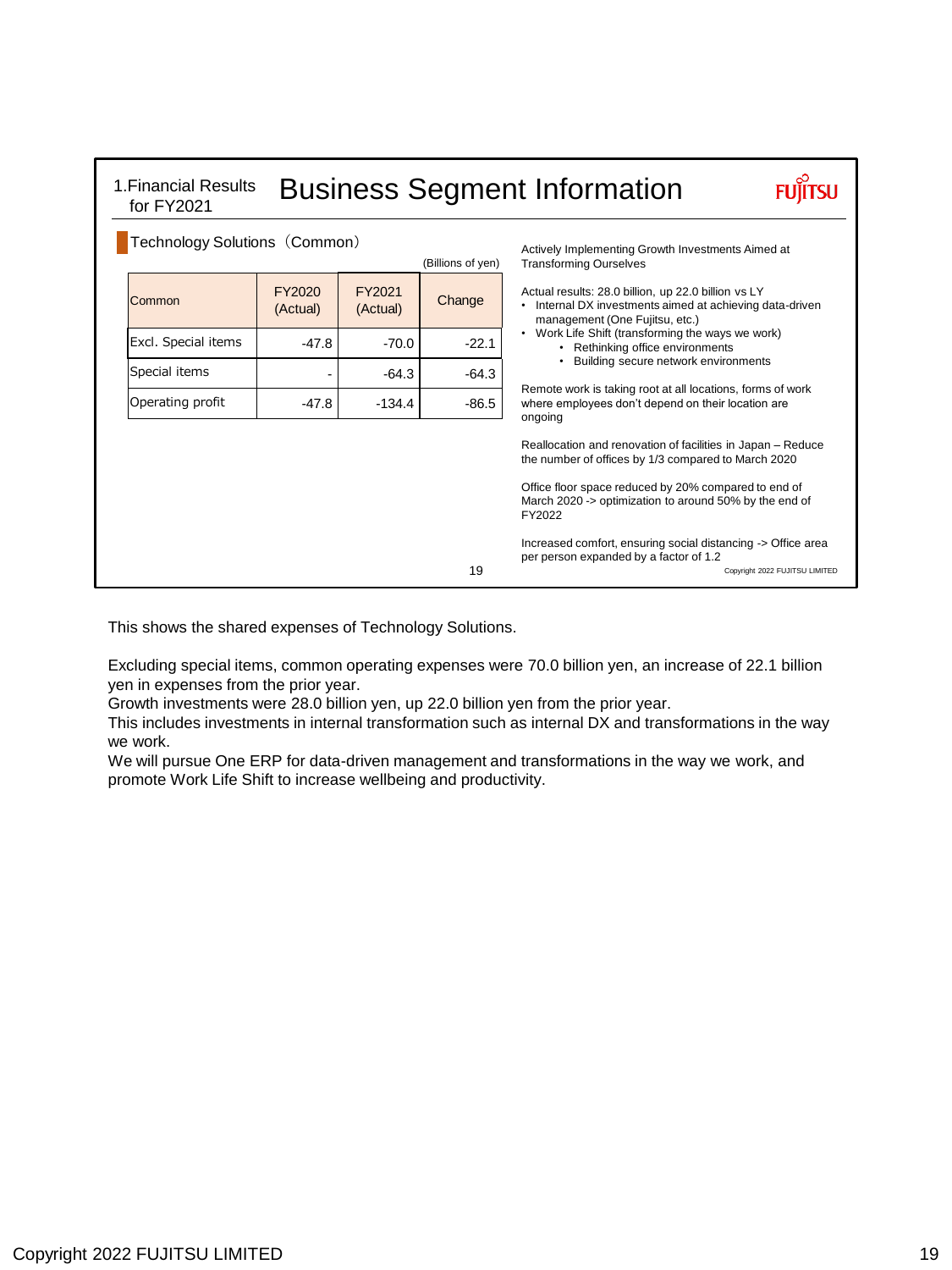|                       | [Technology Solutions]<br>for FY2021 |                  |                       |                    |                 |                    |                    |               |                  |                   |  |
|-----------------------|--------------------------------------|------------------|-----------------------|--------------------|-----------------|--------------------|--------------------|---------------|------------------|-------------------|--|
|                       |                                      |                  | FY2020 (Actual)       |                    |                 | FY2021 (Actual)    |                    |               | Change           | (Billions of yen) |  |
|                       |                                      | For<br>Growth    | For<br>Stability      | Total              | For<br>Growth   | For<br>Stability   | Total              | For<br>Growth | For<br>Stability | Total             |  |
| Technology            | Growth Rate                          |                  |                       |                    | 100%            | 98%                | 99%                |               |                  |                   |  |
| Solutions             | Revenue<br>composition<br>ratio      | 1.049.9<br>[34%] | 2.037.8<br>[66%]      | 3,087.7<br>[100%]  | 1.050.8<br>134% | 2.005.5<br>[66%]   | 3.056.3<br>[100%]  | 0.9           | $-32.2$          | $-31.3$           |  |
| Solutions/            | Growth Rate                          |                  |                       |                    | 102%            | 94%                | 98%                |               |                  |                   |  |
| Services              | Revenue<br>composition<br>ratio      | 851.8<br>[45%]   | 1.031.8<br>[55%]      | 1.883.6<br>[100%]  | 867.7<br>[47%]  | 972.8<br>[53%]     | 1.840.5<br>[100%]  | 15.9          | $-59.0$          | $-43.1$           |  |
| System                | Growth Rate                          |                  |                       |                    | 85%             | 102%               | 97%                |               |                  |                   |  |
| Platforms             | Revenue<br>composition<br>ratio      | 166.0<br>[26%]   | 467.7<br>[74%]        | 633.7<br>[100%]    | 141.5<br>[23%]  | 476.0<br>[77%]     | 617.5<br>$[100\%]$ | $-24.5$       | 8.3              | $-16.2$           |  |
| International Regions | Growth Rate                          |                  |                       |                    | 130%            | 99%                | 101%               |               |                  |                   |  |
| Excluding Japan       | Revenue                              | 32.1             | 691.6                 | 723.7              | 41.7            | 687.6              | 729.3              | 9.6           | $-4.0$           | 5.6               |  |
|                       | composition<br>ratio                 | [4%]             | [96%]                 | [100%]             | [6%]            | [94%]              | [100%]             |               |                  |                   |  |
| Common                | Revenue<br>composition               | $[-%]$           | $-153.3$<br>$[100\%]$ | $-153.3$<br>[100%] | $[-%]$          | $-131.0$<br>[100%] | $-131.0$<br>[100%] |               | 22.2             | 22.2              |  |

This shows revenue results in the two areas of value creation in Technology Solutions: For Growth and For Stability.

Full-year revenue in For Growth was 1,050.8 billion yen, essentially unchanged from the prior year.

Revenue from solutions and services increased by 2%. Revenue from regions excluding Japan increased by 30%.

Revenue from Services is expanding, including the impact from global offerings.

Revenue from System Platforms was down 15%. Even though revenue in regions excluding Japan from 5G base stations increased over the prior year, it was not sufficient to make up the difference due to the drop-off in revenue from the Fugaku supercomputer from the prior year.

On the other hand, revenue from For Stability was 2,005.5 billion yen, down 2% from the prior year. The impact of delays in component supplies had a significant negative impact on results.

As noted on the bottom of the table, we have made partial revisions to prior results. In system operations maintenance services, all revenues were previously classified as For Stability, but as cloud-related services were also included in that amount, those revenues have been reclassified as For Growth. Actual results for fiscal 2020 have also been revised in accordance with this reclassification.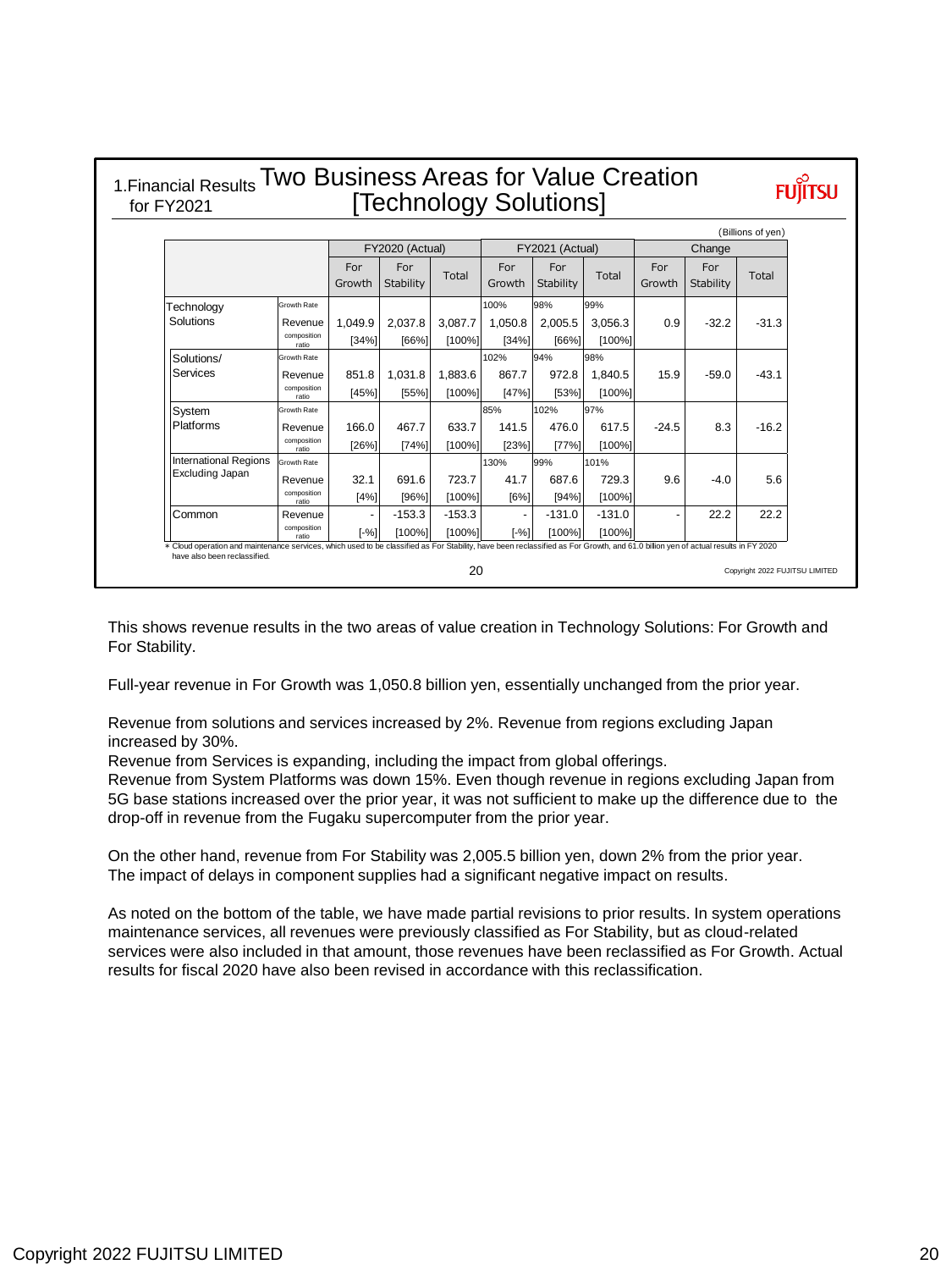| 1. Financial Results<br>for FY2021 |                    |                    |            |                   | <b>Business Segment Information</b>                                                                                                                                               |
|------------------------------------|--------------------|--------------------|------------|-------------------|-----------------------------------------------------------------------------------------------------------------------------------------------------------------------------------|
| <b>Ubiquitous Solutions</b>        |                    |                    |            | (Billions of yen) |                                                                                                                                                                                   |
| <b>Ubiquitous</b><br>Solutions     | FY2020<br>(Actual) | FY2021<br>(Actual) | Change     | (% )              | [Revenue]<br>Revenue fell relative to last year, due to the extraordinary<br>demand last year relating to remote working and the GIGA<br>School project                           |
| Revenue                            | 319.0              | 237.1              | $-81.9$    | $-25.7$           | <b>Excluding Special items</b><br>-81.9 billion                                                                                                                                   |
| Operating<br>profit                | 43.2               | 5.8                | $-37.3$    | $-86.4$           | (Reduced volume)<br>$-52.9$ billion)<br>(Component supply delays<br>-9.9 billion)<br>(Restructuring<br>$-19.1$ billion)                                                           |
| [Operating profit<br>margin]       | [13.6%]            | [2.5%]             | $[-11.1%]$ |                   |                                                                                                                                                                                   |
| Revenue (breakdown)                |                    |                    |            |                   | [Operating Profit]<br>Operating profit fell by -25.4 billion yen vs LY because profits                                                                                            |
| Japan                              | 209.0              | 129.6              | $-79.3$    | $-38.0$           | from the sale of businesses last year did not recur. In addition<br>to that, operating profit also fell due to the negative impact of                                             |
| Outside Japan                      | 109.9              | 107.4              | $-2.5$     | $-2.3$            | lower revenue.                                                                                                                                                                    |
|                                    |                    |                    |            |                   | <b>Excluding Special items</b><br>$-10.9$ billion<br>(Reduced volume, etc.<br>$-10.5$ billion)<br>(Component supply delays<br>$-0.4$ billion)<br>Special items<br>$-26.3$ billion |
|                                    |                    |                    |            | 21                | Copyright 2022 FUJITSU LIMITED                                                                                                                                                    |

### Ubiquitous Solutions.

Operating profit was 5.8 billion yen, down 37.3 billion yen from the prior year. Profits from the sale of businesses recorded last year that did not recur this year led to a drop in operating profit of 25.4 billion yen. Beyond that, operating profit was also impacted by lower revenue.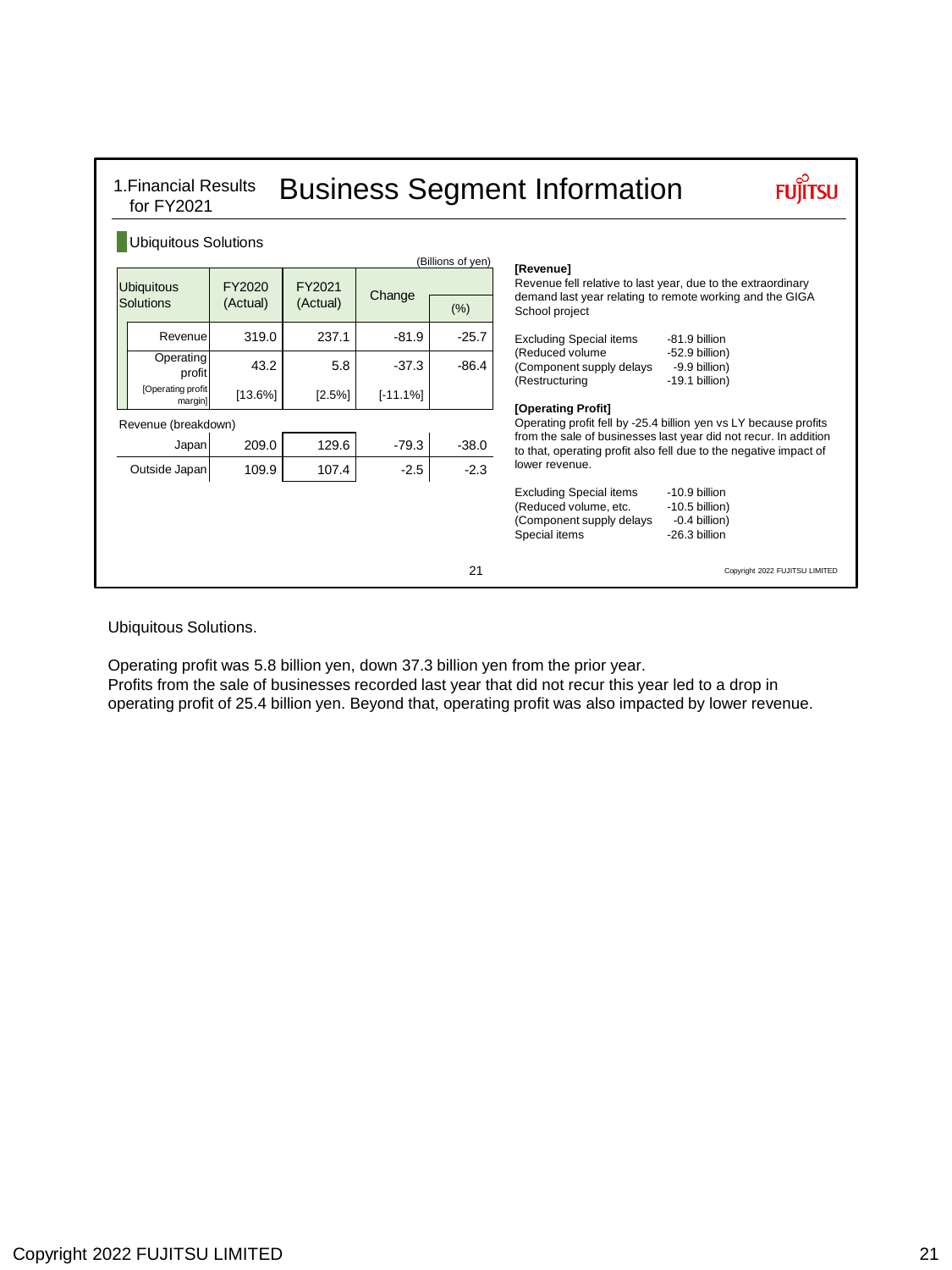| 1. Financial Results<br>for FY2021 |                    |                    |         |                   | <b>Business Segment Information</b>                                                                                                       |
|------------------------------------|--------------------|--------------------|---------|-------------------|-------------------------------------------------------------------------------------------------------------------------------------------|
| <b>Device Solutions</b>            |                    |                    |         | (Billions of yen) |                                                                                                                                           |
| Device<br>Solutions                | FY2020<br>(Actual) | FY2021<br>(Actual) | Change  | (% )              | [Revenue]<br>The trend in revenue from electronic components continues to<br>be strong in line with the rise in demand for semiconductors |
| Revenue                            | 293.8              | 375.9              | 82.1    | 27.9              | [Operating Profit]<br>Significant increase in operating profit because of the impact of                                                   |
| Operating<br>profit                | 29.8               | 78.3               | 48.5    | 162.8             | higher revenue and ongoing operational improvements                                                                                       |
| [Operating profit<br>margin]       | [10.1%]            | [20.8%]            | [10.7%] |                   |                                                                                                                                           |
| Revenue (breakdown)                |                    |                    |         |                   |                                                                                                                                           |
| Japan                              | 75.8               | 87.0               | 11.1    | 14.7              |                                                                                                                                           |
| Outside Japan                      | 217.9              | 288.9              | 70.9    | 32.6              |                                                                                                                                           |
|                                    |                    |                    |         |                   |                                                                                                                                           |
|                                    |                    |                    |         |                   |                                                                                                                                           |
|                                    |                    |                    |         | 22                | Copyright 2022 FUJITSU LIMITED                                                                                                            |

Device Solutions.

Operating profit was 78.3 billion yen, an increase of 48.5 billion yen from the prior year. In addition to the effects of higher revenue, profitability also significantly improved due to improvements in capacity utilization.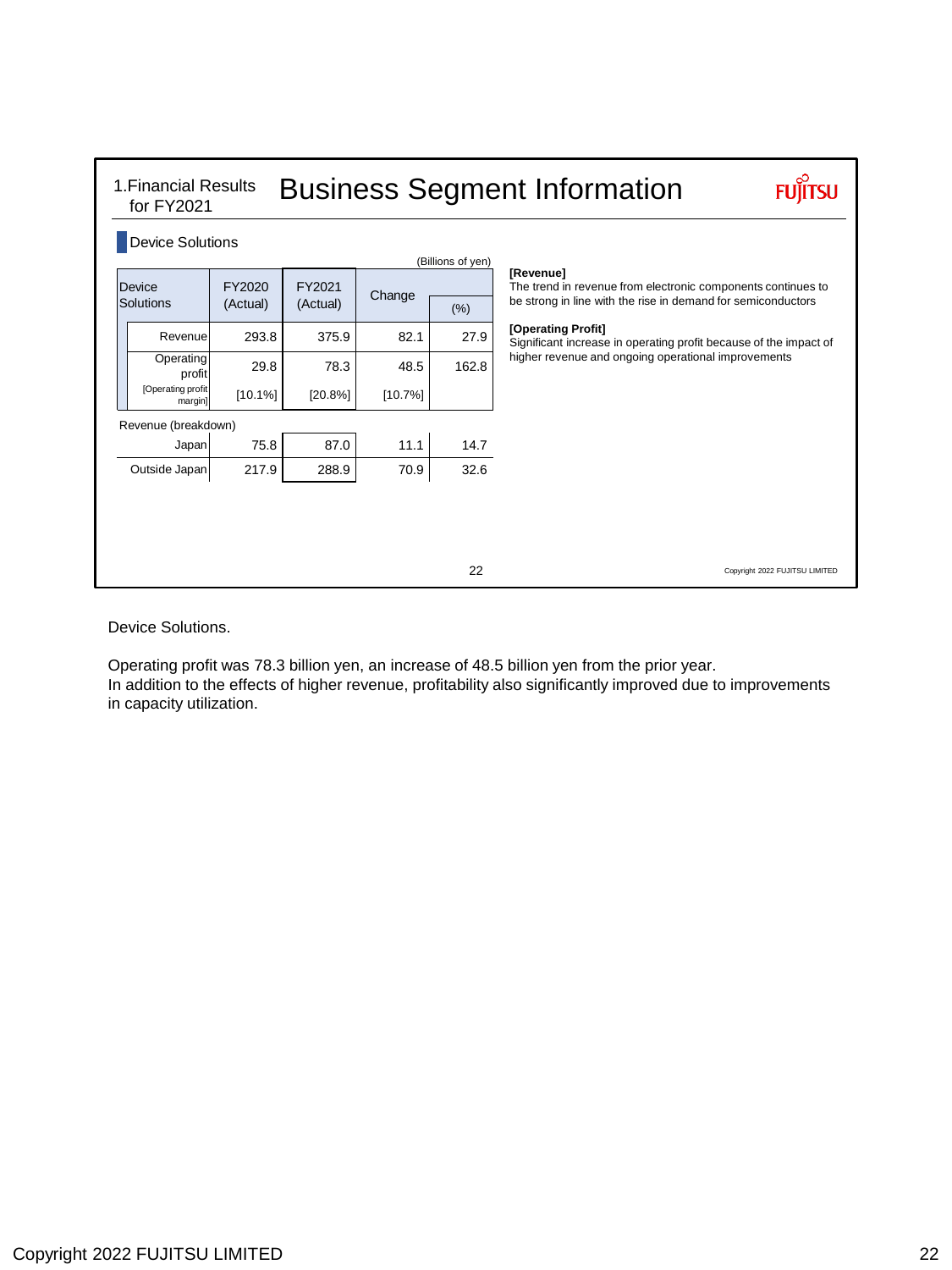|                            |          |                                      |         |                                 |            |                      |                                        | <b>Allocation</b>     |           |               | (Billions of yen) |
|----------------------------|----------|--------------------------------------|---------|---------------------------------|------------|----------------------|----------------------------------------|-----------------------|-----------|---------------|-------------------|
|                            |          | <b>Cash Flow</b><br><b>Statement</b> |         | <b>Base Cash</b><br><b>Flow</b> |            | Growth<br>Investment |                                        | Shareholder<br>Return |           | <b>Others</b> |                   |
|                            | FY20     | <b>FY21</b>                          | vs LY   | FY20                            | FY21       | FY20                 | FY21                                   | FY20                  | FY21      | FY20          | FY21              |
| <b>Operating Cash Flow</b> | 307.9    | 248.3                                | $-59.6$ | 322.9                           | 301.3      | $-15.0$              | $-53.0$                                |                       |           |               |                   |
| <b>Investing Cash Flow</b> | $-71.5$  | $-59.2$                              | 12.2    | $-63.8$                         | $-27.2$    | $-7.7$               | $-32.0$                                |                       |           |               |                   |
| Free Cash Flow             | 236.3    | 189.0                                | $-47.3$ | 259.1                           | 274.1      | $-22.7$              | $-85.0$                                |                       |           | -             |                   |
| <b>Financing Cash Flow</b> | $-219.6$ | $-193.6$                             | 25.9    | $-68.1*1$                       | $-62.3$ *1 | $-17.3*2$            |                                        | $-60.0$               | $-93.5$   | $-74.3$       | $-37.9$           |
|                            |          |                                      |         | *1 Payment of lease obligation  |            |                      | *2 Purchase of Fujitsu Frontech shares |                       |           |               |                   |
|                            |          |                                      |         | 191.0                           | 211.8      | $-40.0$              | $-85.0$                                | $-60.0$               | $-93.5$   | $-74.3$       | $-37.9$           |
|                            |          |                                      |         | (vsLY)                          | (20.8)     |                      | $(-45.0)$                              |                       | $(-33.5)$ |               | (36.4)            |

This is slide explains our cash flow. The table on the left shows the cash flow statement. Free cash flow was 189.0 billion yen, down 47.3 billion yen from the prior year. Although cash flow increased from the expansion of profits excluding one-off items, increasing growth investments led to this fiscal year's decline.

The table on the right shows the elements of the cash flow.

First there is the base cash flow, which shows the cash generated by business operations and by optimization of assets. Base cash flow shows free cash flow prior to growth investments and add in lease payments, so it is the source of allocations to growth investment and shareholder return.

Base cash flow was 211.8 billion yen, an increase of 20.8 billion yen from the prior year. Cash generation capacity is steadily increasing. Against a backdrop of an increase in base cash flow, we significantly increased both growth investments and shareholder return, as shown on the right.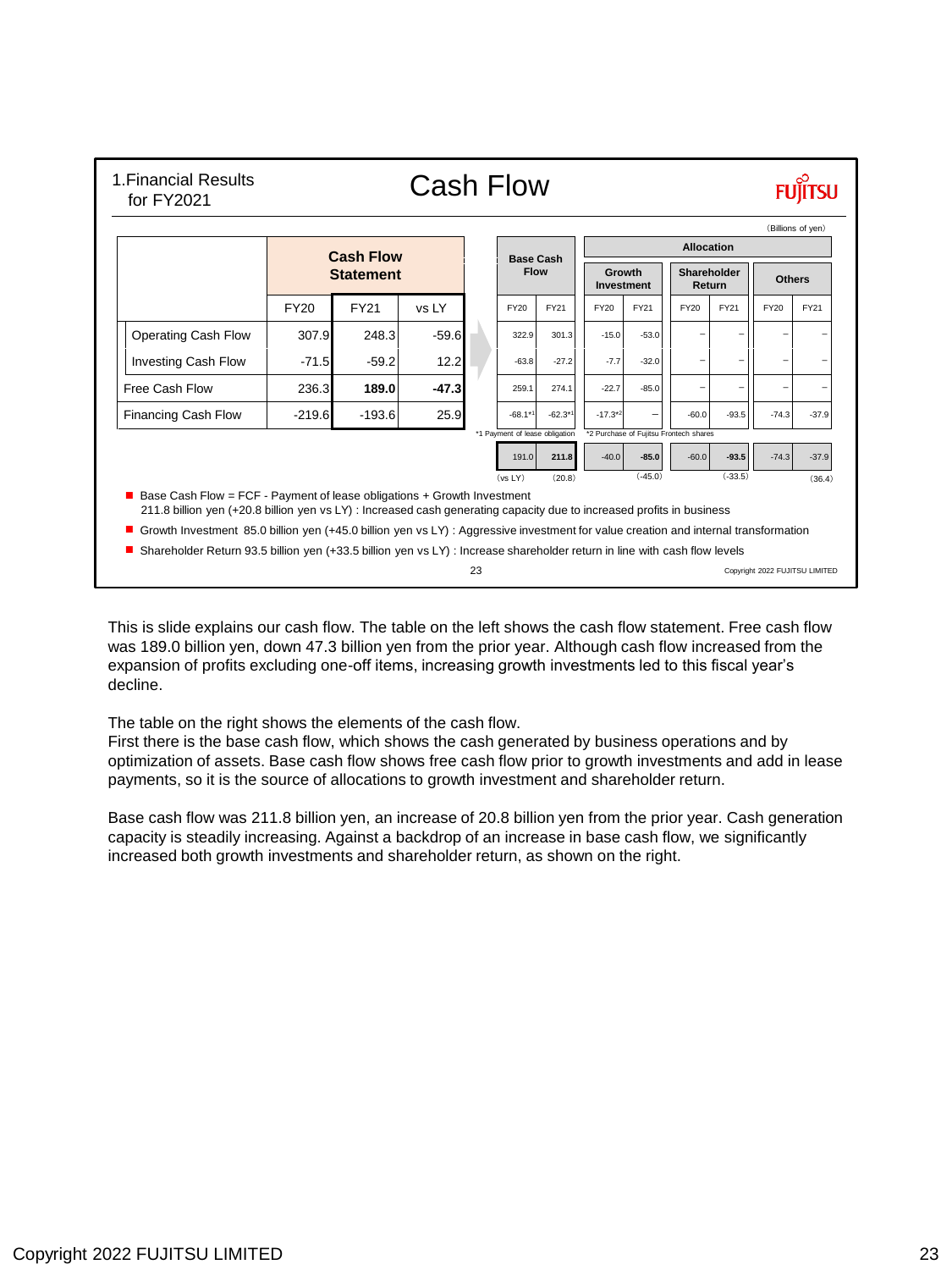| 1. Financial Results<br>for FY2021 |             |                                               |                       |      |                    |    | <b>Returns to Shareholders</b>                                                       |                    |                                        |                                |  |
|------------------------------------|-------------|-----------------------------------------------|-----------------------|------|--------------------|----|--------------------------------------------------------------------------------------|--------------------|----------------------------------------|--------------------------------|--|
|                                    |             | Dividend: Stable and steady                   | increase in dividends |      |                    |    | <b>Share Repurchase: Expand flexibly</b>                                             |                    | 50.0 billion yen (+30.0 billion vs LY) |                                |  |
| Per Share                          |             | FY2019<br>(Actual)                            | FY2020<br>(Actual)    |      | FY2021<br>(Actual) |    |                                                                                      | 2,548,500 Shares   |                                        |                                |  |
| End of First Half                  |             | 80 Yen                                        | 100 Yen               |      | 110 Yen            |    | <b>Total Payout Amount</b>                                                           |                    |                                        |                                |  |
| End of Fiscal Year                 |             | 100 Yen                                       | 100 Yen               |      | 110 Yen            |    |                                                                                      |                    |                                        | (Billions of yen)              |  |
| Annual                             |             | 180 Yen                                       | 200 Yen               |      | 220 Yen            |    |                                                                                      | FY2019<br>(Actual) | FY2020<br>(Actual)                     | FY2021<br>(Actual)             |  |
|                                    |             |                                               |                       |      |                    |    | Dividends                                                                            | 36.2               | 39.9                                   | 43.3                           |  |
| Yen                                |             | Increase in dividends for 6 consecutive years | 180                   | 200  | 220                |    | Share repurchase*                                                                    | 30.1               | 20.1                                   | 50.1                           |  |
| 90                                 | 110         | 150                                           |                       |      |                    |    | <b>Total payout amount</b>                                                           | 66.3               | 60.0                                   | 93.5                           |  |
|                                    |             |                                               |                       |      |                    |    | Total payout ratio<br>* Including acquisition of shares not constituting a full unit | 41%                | 30%                                    | 51%                            |  |
| <b>FY16</b>                        | <b>FY17</b> | <b>FY18</b>                                   | <b>FY19</b>           | FY20 | FY21               |    |                                                                                      |                    |                                        |                                |  |
|                                    |             |                                               |                       |      |                    | 24 |                                                                                      |                    |                                        | Copyright 2022 FUJITSU LIMITED |  |

This is the status of shareholder return.

Dividends per share were 220 yen for the full year, an increase of 20 yen over the previous year. In line with our policy of steadily increasing returns, this is the 6th consecutive year of increased dividends.

Share repurchase amounted to 50.0 billion yen, an increase of 30.0 billion yen over the previous year. In line with the increase in cash flow, we are flexibly conducting share repurchases.

Total payout, including both dividends and share repurchase, amounted to 93.5 billion yen, a significant increase from the prior year.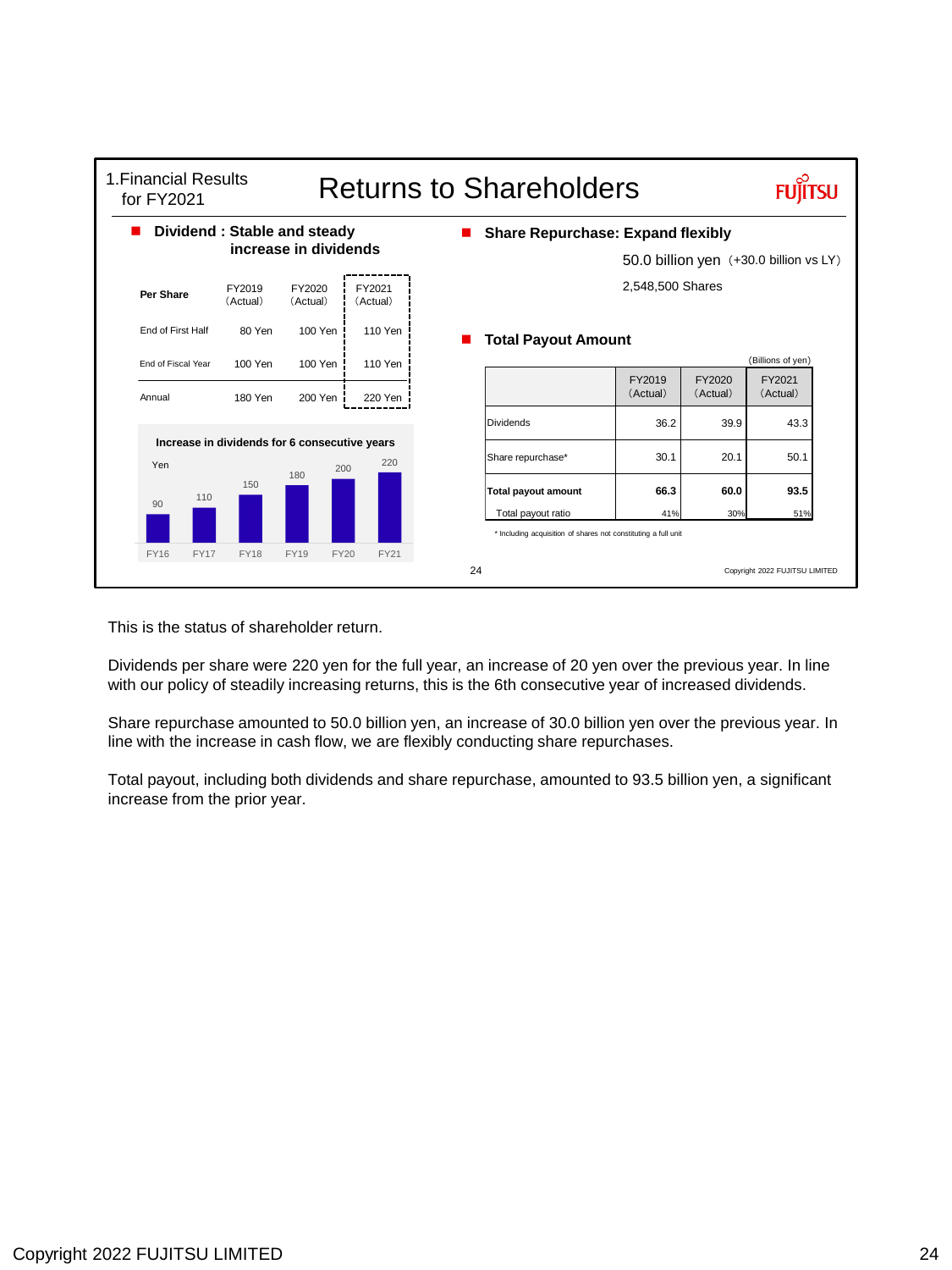

This is the status of Assets, Liabilities, and Equity.

As of the end of fiscal 2021, total equity was 1,590.7 billion yen.

This represents an increase of 140.5 billion from the end of the previous fiscal year, primarily from increased profits.

Changes in ROE and EPS are shown below the table. When excluding one-time profits, special items, and restructuring, ROE is at 14.4%, and EPS is growing steadily in line with the expansion of the profit base. CAGR for 2019 to 2021 is 13.2%. This trend exceeds our financial target of a CAGR of 12%, excluding special items.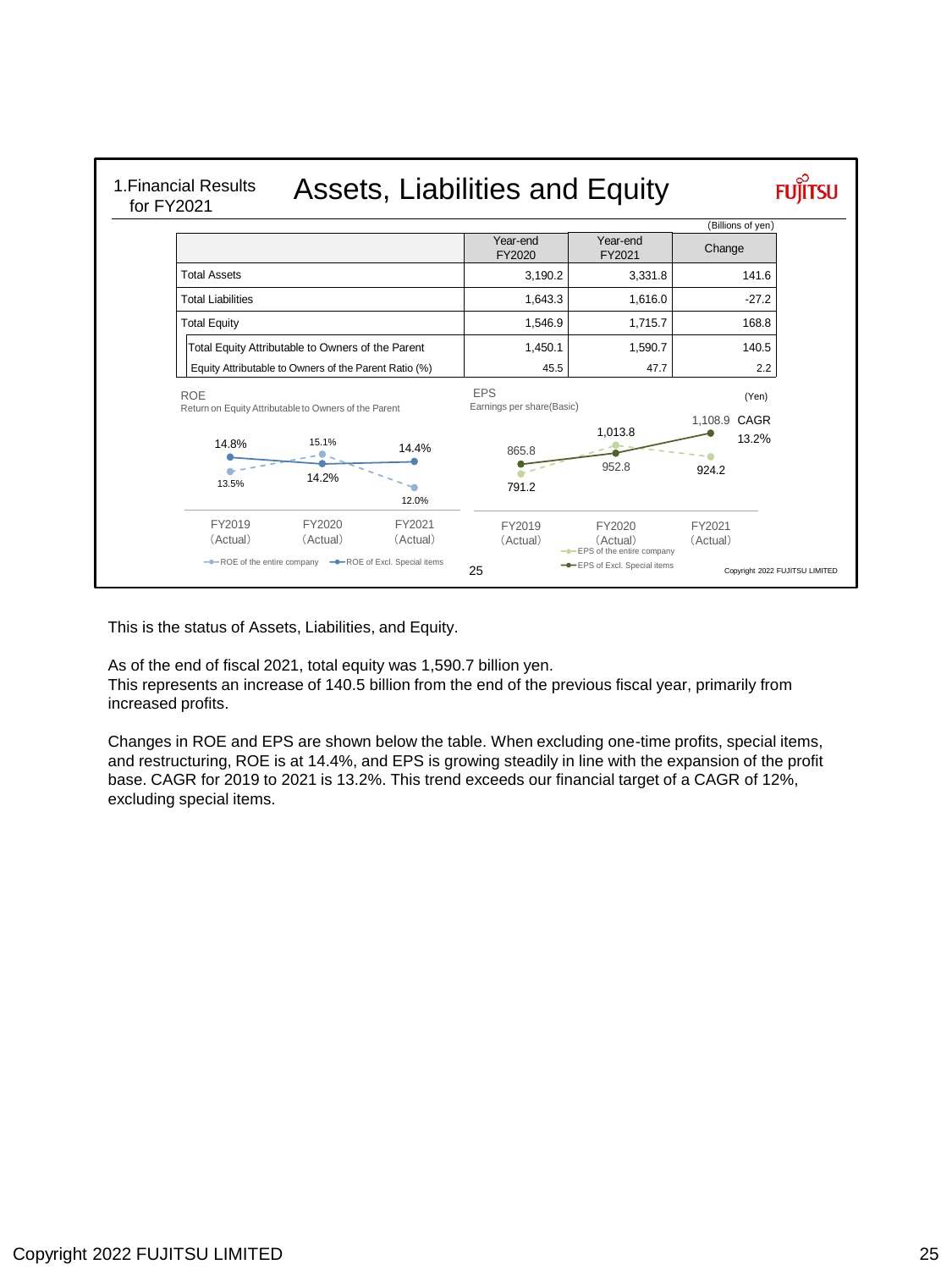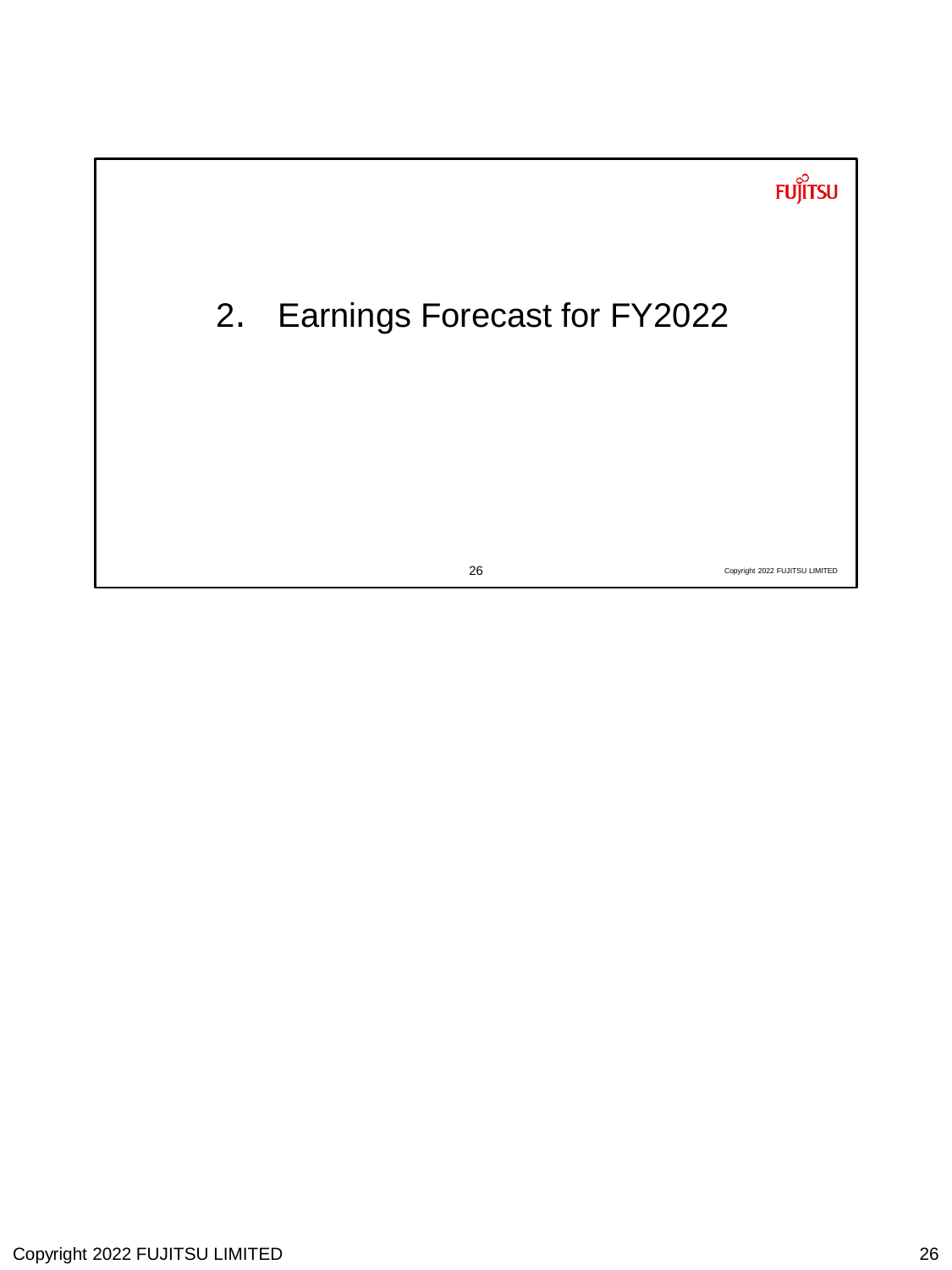| 2. Earnings Forecast<br>for FY2022                                                                                                                                                                                                                                                     |                               | <b>Financial Forecast</b> |                      |                   |                                |  |  |  |
|----------------------------------------------------------------------------------------------------------------------------------------------------------------------------------------------------------------------------------------------------------------------------------------|-------------------------------|---------------------------|----------------------|-------------------|--------------------------------|--|--|--|
|                                                                                                                                                                                                                                                                                        |                               |                           |                      | (Billions of yen) |                                |  |  |  |
|                                                                                                                                                                                                                                                                                        |                               | FY2021<br>(Actual)        | FY2022<br>(Forecast) | Change            | (%)                            |  |  |  |
|                                                                                                                                                                                                                                                                                        | Revenue                       | 3,586.8                   | 3,720.0              | 133.1             | 3.7                            |  |  |  |
|                                                                                                                                                                                                                                                                                        | Impact of<br>restructuring *1 | 80.0                      |                      | $-80.0$           |                                |  |  |  |
| <b>Excl. Special items</b>                                                                                                                                                                                                                                                             | [Excl. restructuring]         | 3,506.8                   | 3,720.0              | 213.1             | 6.1                            |  |  |  |
|                                                                                                                                                                                                                                                                                        | OPPL                          | 275.6                     | 390.0                | 114.3             | 41.5                           |  |  |  |
|                                                                                                                                                                                                                                                                                        | [Operating Profit Margin]     | [7.7%]                    | $[10.5\%]$           | [2.8%]            |                                |  |  |  |
| Special items                                                                                                                                                                                                                                                                          | Revenue                       |                           |                      |                   |                                |  |  |  |
| (One-time Profit/loss) *2                                                                                                                                                                                                                                                              | OPPL                          | $-56.4$                   | 10.0                 | 66.4              |                                |  |  |  |
|                                                                                                                                                                                                                                                                                        | Revenue                       | 3,586.8                   | 3,720.0              | 133.1             | 3.7                            |  |  |  |
| Total                                                                                                                                                                                                                                                                                  | OPPL                          | 219.2                     | 400.0                | 180.7             | 82.5                           |  |  |  |
|                                                                                                                                                                                                                                                                                        | [Operating Profit Margin]     | [6.1%]                    | $[10.8\%]$           | [4.7%]            |                                |  |  |  |
|                                                                                                                                                                                                                                                                                        | PAT *3                        | 182.6                     | 280.0                | 97.3              | 53.3                           |  |  |  |
| *1 Restructured businesses: PFU: Figures from 2Q to 4Q 2021 are included in the restructuring business.<br>*2 One-time Profit/Loss from restructuring and business transfers, purchase price allocation relating to M&A<br>*3 Profit for the Year Attributable to Owners of the Parent |                               | 27                        |                      |                   | Copyright 2022 FUJITSU LIMITED |  |  |  |

This is our results forecast for fiscal 2022.

We are forecasting revenue of 3,720.0 billion yen, an increase of 6.1%, excluding the impact of the business reorganization announced today.

Excluding special items, we are forecasting operating profit of 390.0 billion yen, a profit margin of 10.5%, which is an increase of 114.3 billion yen from the prior year.

Special items will add a further 10.0 billion yen, which includes both the expected profits from the sale of the business and other expected business structure transformation expenses. This would be an improvement of 66.4 billion yen over the prior year.

This results in a total operating profit of 400.0 billion yen and an operating profit margin of 10.8%, an increase of 180.7 billion yen over the prior year.

Profit for the period is projected to be 280.0 billion yen, an increase of 97.3 billion yen from the prior year.

These forecasts for both operating profit and profit for the period will be our highest ever results.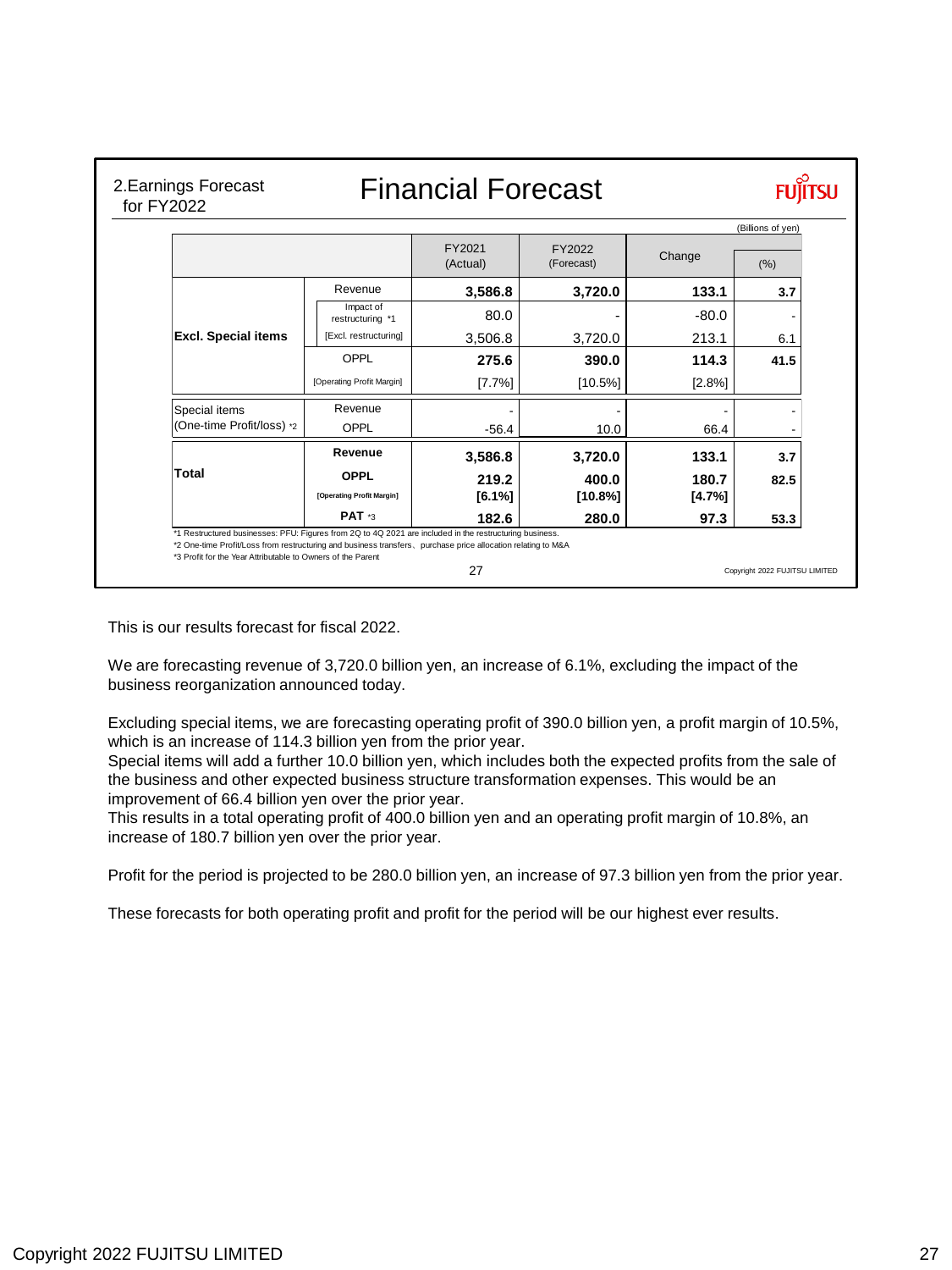| for FY2022 |                         |                            |                    |                      |           | 2. Earnings Forecast Business Segment Information                                                             |  |
|------------|-------------------------|----------------------------|--------------------|----------------------|-----------|---------------------------------------------------------------------------------------------------------------|--|
|            |                         |                            |                    |                      |           | (Billions of yen)                                                                                             |  |
|            |                         |                            | FY2021<br>(Actual) | FY2022<br>(Forecast) | Change    |                                                                                                               |  |
|            |                         | Revenue                    | 3,056.3            | 3,200.0              | 143.6     | · Revenue: 8% Growth excl. restructuring                                                                      |  |
|            |                         | [Excl. restructuring]      | [2,976.3]          | [3, 200.0]           | [223.6]   | $\oplus$ DX business expansion<br>$\cdot$ OPPL                                                                |  |
|            |                         | <b>Excl.</b> Special items | 193.9              | 320.0                | 126.0     | $\oplus$ Impact of increased revenue                                                                          |  |
|            | Technology<br>Solutions | %                          | [6.3%]             | $[10.0\%]$           | [3.7%]    | $\oplus$ Improvements in profitability<br>$\oplus$ Expense Efficiency                                         |  |
|            |                         | special items              | $-58.9$            | 10.0                 | 68.9      | $_{\oplus}$<br>Effects of DX human resources measures<br>$\oplus$ One time loss will not recur in fiscal 2022 |  |
|            |                         | OPPL                       | 135.0              | 330.0                | 194.9     | ⊖ Higher Growth Investment                                                                                    |  |
|            |                         | %                          | [4.4%]             | [10.3%]              | [5.9%]    |                                                                                                               |  |
|            |                         | Revenue                    | 237.1              | 230.0                | $-7.1$    | Revenue                                                                                                       |  |
|            |                         | Excl. special items        | 5.8                |                      | $-5.8$    | Almost same as the previous year<br>· OPPL                                                                    |  |
|            | <b>Ubiquitous</b>       | %                          | [2.5%]             | $[-%]$               | $[-2.5%]$ | $\ominus$ Higher cost due to the yen's depreciation                                                           |  |
|            | Solutions               | special items              |                    |                      |           |                                                                                                               |  |
|            |                         | OPPL                       | 5.8                |                      | $-5.8$    |                                                                                                               |  |
|            |                         | %                          | [2.5%]             | $[-%]$               | $[-2.5%]$ |                                                                                                               |  |
|            |                         |                            |                    | 28                   |           | Copyright 2022 FUJITSU LIMITED                                                                                |  |

I will now explain the breakdown by segment on pages 28 and 29. First, Technology Solutions.

We are forecasting revenue of 3,200.0 billion yen. Excluding special items and restructuring, this is an increase of 8%, as we expect not only an average growth of the market, but also a recovery in component supply impacts and steady growth in DX.

Excluding special items, we forecast operating profit of 320.0 billion yen and an operating profit margin of 10%. In addition to the effects of increased revenue and efficiency with costs and expenses, there will also be the impact of reduced fixed expenses accompanying human resource measures, resulting in a growth of 126.0 billion yen over the previous year. I will speak more about the breakdown of that figure in a moment.

The 10.0 billion yen in special items two row below incorporates multiple items. Among others, this includes both the forecasted profits relating to the sale of businesses and business structure transformation expenses..

### Next, Ubiquitous Solutions.

We are forecasting revenue of 230.0 billion yen, and operating profit at the break-even level, with lower profits due to increased component costs caused by the weak yen.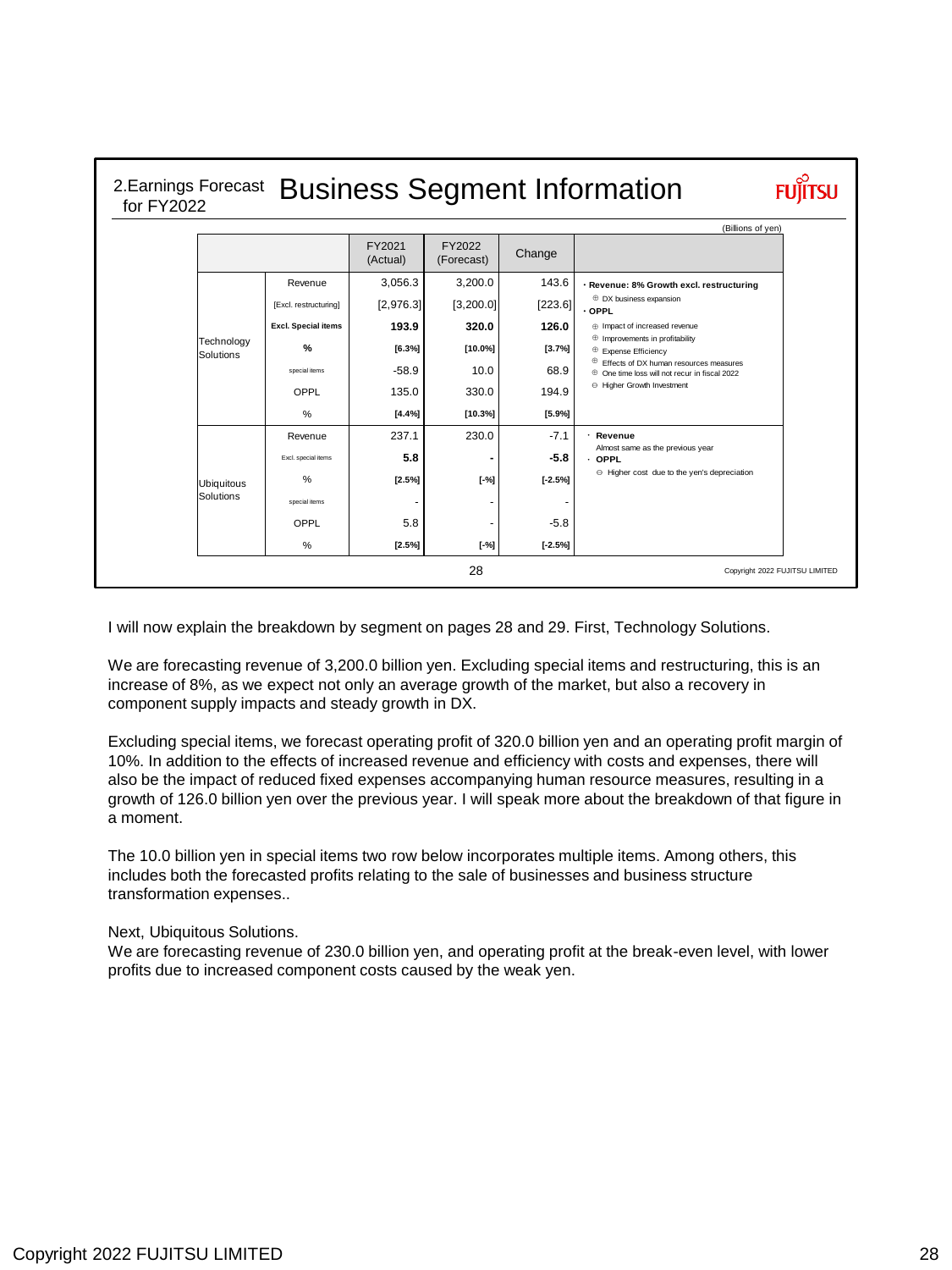## 2.Earnings Forecast Business Segment Information for FY2022

|                              |                     | FY2021<br>(Actual) | FY2022<br>(Forecast) | Change    |                                                                                                                                |
|------------------------------|---------------------|--------------------|----------------------|-----------|--------------------------------------------------------------------------------------------------------------------------------|
|                              | Revenue             | 375.9              | 390.0                | 14.0      | Revenue                                                                                                                        |
|                              | Excl. special items | 75.8               | 70.0                 | $-5.8$    | <b>E</b> High levels of demand for electronic components<br>$\ominus$ Lower sales of optical component products                |
| Device                       | %                   | [20.2%]            | [17.9%]              | $[-2.3%]$ | OPPL                                                                                                                           |
| Solutions                    | special items       | 2.4                |                      | $-2.4$    | $\Theta$ Increase in depreciation due to increased investment<br>$\ominus$ Impact of lower sales of optical component products |
|                              | OPPL                | 78.3               | 70.0                 | $-8.3$    |                                                                                                                                |
|                              | %                   | [20.8%]            | [17.9%]              | $[-2.9%]$ |                                                                                                                                |
| Inter-segment<br>Elimination | Revenue             | $-82.6$            | $-100.0$             | $-17.3$   |                                                                                                                                |
|                              | Revenue             | 3,586.8            | 3,720.0              | 133.1     |                                                                                                                                |
|                              | Excl. special items | 275.6              | 390.0                | 114.3     |                                                                                                                                |
| Total                        | $\frac{9}{6}$       | [7.7%]             | [10.5%]              | [2.8%]    |                                                                                                                                |
|                              | special items       | $-56.4$            | 10.0                 | 66.4      |                                                                                                                                |
|                              | OPPL                | 219.2              | 400.0                | 180.7     |                                                                                                                                |
|                              | %                   | [6.1%]             | $[10.8\%]$           | [4.7%]    |                                                                                                                                |
|                              |                     |                    | 29                   |           | Copyright 2022 FUJITSU LIMITED                                                                                                 |

This is Device Solutions.

For revenue we are forecasting 390.0 billion yen, with an operating profit of 70.0 billion yen. While we assume that strong demand for semiconductor packages will continue for some time, this forecast reflects not only the fact that special items last year will not recur this year, but also lower profits due to the impact of lower revenue for optical components.

**FUJITSU**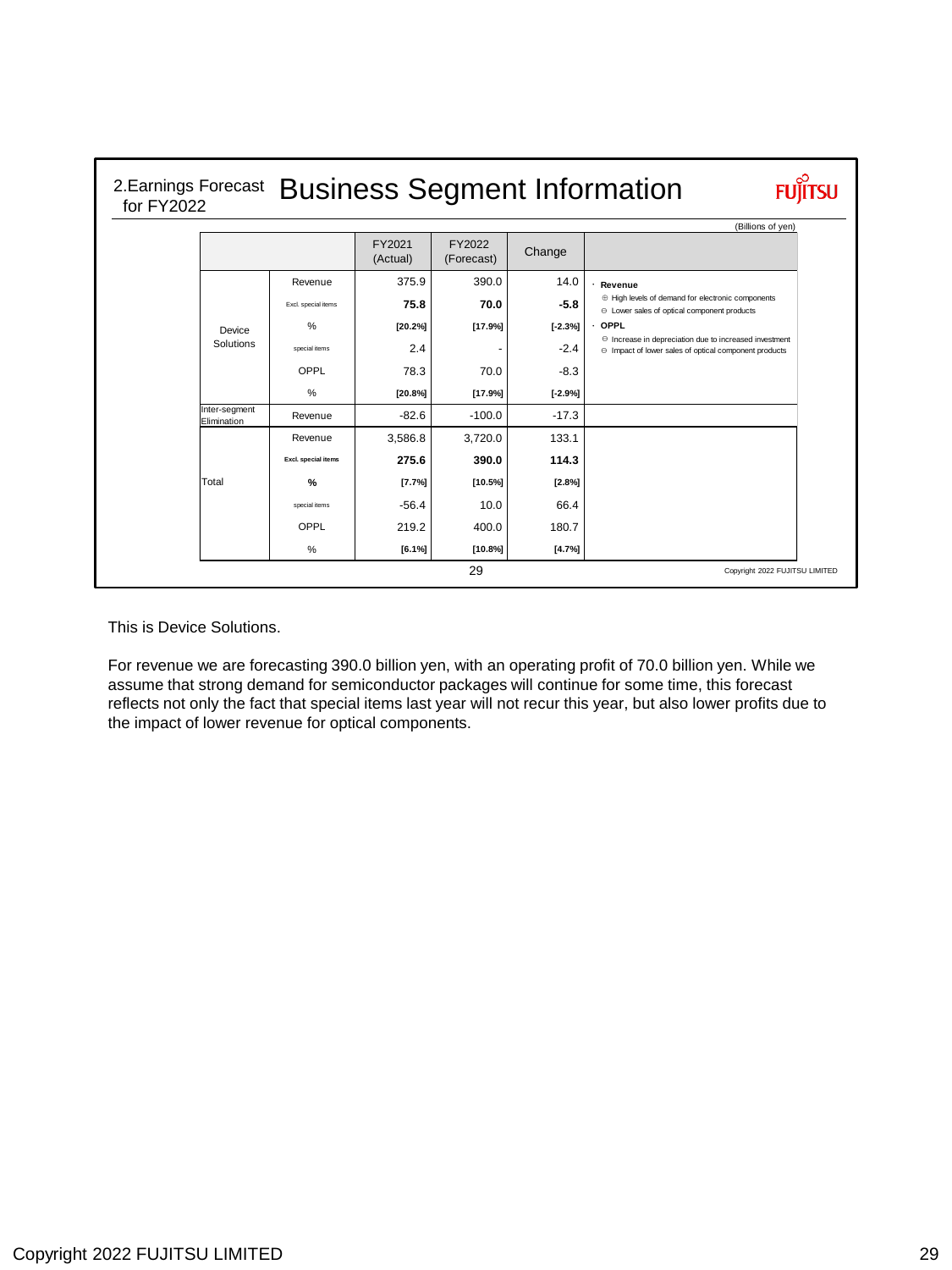#### Business Segment Information Breakdown of Technology Solutions 2.Earnings Forecast for FY2022

|                        |         |                    |                        |                |                      |                        |               |        |                        | (Billions of yen) |
|------------------------|---------|--------------------|------------------------|----------------|----------------------|------------------------|---------------|--------|------------------------|-------------------|
|                        |         | FY2021<br>(Actual) | Excl.<br>Special items | Special items  | FY2022<br>(Forecast) | Excl.<br>Special items | Special items | Change | Excl.<br>Special items | Special items     |
| Technology             | Revenue | 3,056.3            | 3,056.3                |                | 3,200.0              | 3,200.0                |               | 143.6  | 143.6                  |                   |
| Solutions              | OPPL    | 135.0              | 193.9                  | $-58.9$        | 330.0                | 320.0                  | 10.0          | 194.9  | 126.0                  | 68.9              |
| Solutions/             | Revenue | 1.840.5            | 1.840.5                |                | 1,860.0              | 1,860.0                |               | 19.4   | 19.4                   |                   |
| Services               | OPPL    | 188.7              | 186.2                  | 2.5            | 265.0                | 265.0                  |               | 76.2   | 78.7                   | $-2.5$            |
| <b>System Products</b> | Revenue | 384.7              | 384.7                  |                | 430.0                | 430.0                  |               | 45.2   | 45.2                   |                   |
| Network Products       | Revenue | 232.8              | 232.8                  | $\overline{a}$ | 250.0                | 250.0                  |               | 17.1   | 17.1                   |                   |
| System                 | Revenue | 617.5              | 617.5                  |                | 680.0                | 680.0                  |               | 62.4   | 62.4                   |                   |
| Platforms              | OPPL    | 56.6               | 56.1                   | 0.5            | 90.0                 | 90.0                   |               | 33.3   | 33.8                   | $-0.5$            |
| International Regions  | Revenue | 729.3              | 729.3                  |                | 800.0                | 800.0                  |               | 70.6   | 70.6                   |                   |
| Excluding Japan        | OPPL    | 23.9               | 21.5                   | 2.4            | 30.0                 | 30.0                   |               | 6.0    | 8.4                    | $-2.4$            |
|                        | Revenue | $-131.0$           | $-131.0$               |                | $-140.0$             | $-140.0$               |               | $-8.9$ | $-8.9$                 |                   |
| Common                 | OPPL    | $-134.4$           | $-70.0$                | $-64.3$        | $-55.0$              | $-65.0$                | 10.0          | 79.4   | 5.0                    | 74.3              |

Copyright 2022 FUJITSU LIMITED

30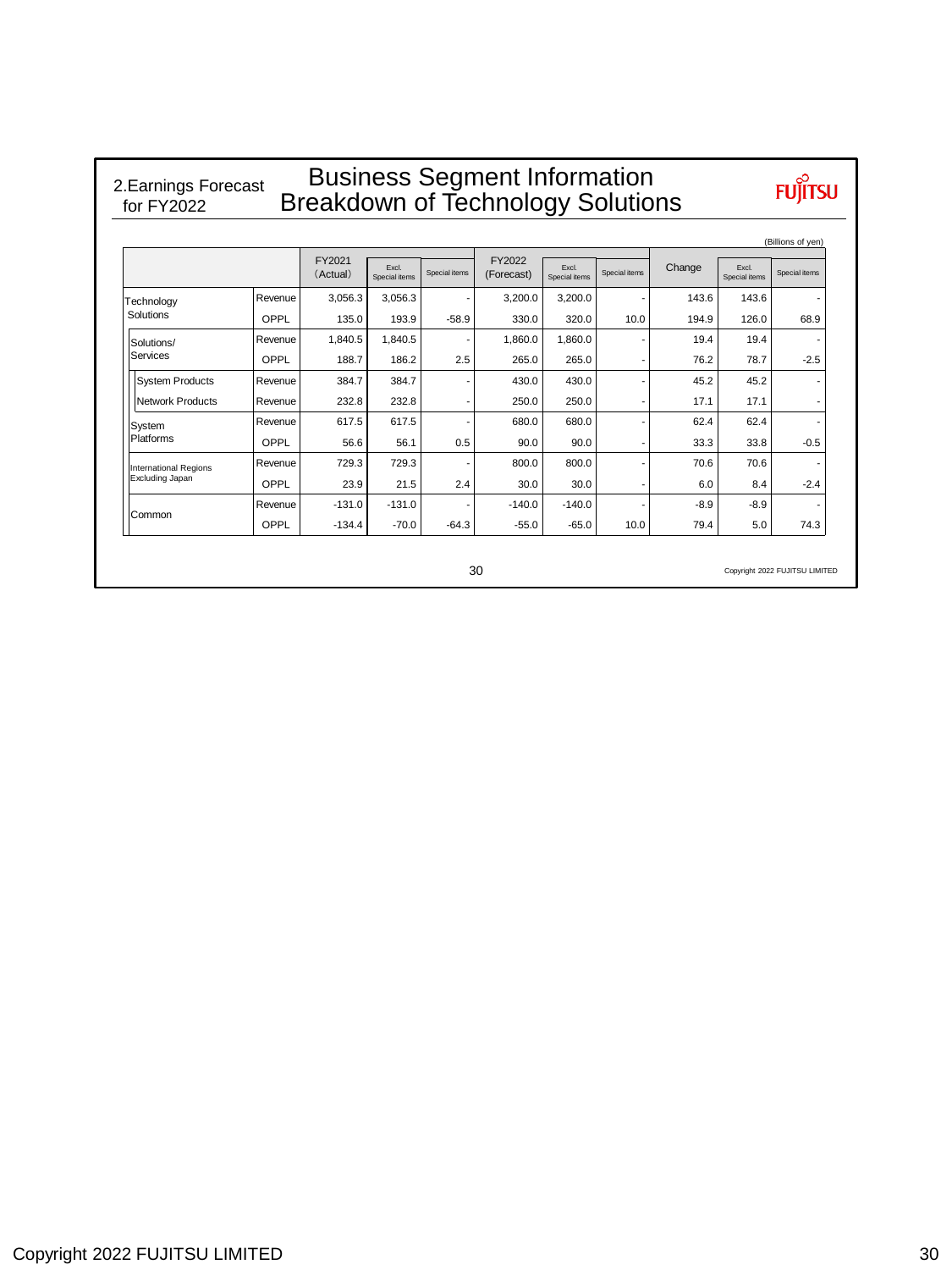

On page 31, I would like to give some supplementary information about the factors behind the increase in profits in Technology **Solutions** 

On the far left side of the slide, you see our operating profit of 193.9 billion yen and operating profit margin of 6.3% for fiscal 2021. We will use this as our starting point to discuss the increases and decreases from last year.

The first upward-facing arrow represents an increase in profits of 63.0 billion yen due to 143.6 billion yen in increased revenue, a growth of 8% in actual revenue, excluding the impact of restructuring.

The details are shown on the next page, but we have already rolled out the various measures we will use to increase revenue in fiscal 2021. By properly turning these measures into results, we will achieve a base increase in revenue of 6%. In addition to this, we expect the launch of Fujitsu Uvance will add another 1% to revenue, and a further 1% increase will come from a reduction in the negative impact of component supply delays, making for a total forecast of 8% growth.

The second upward-facing arrow represents 60.0 billion yen in increased operating profit from greater efficiency in costs and expenses. We will double the volume of GDC and JGG-related work in our business in Japan. This delivery transformation measure will lead to both cost reductions and improved quality. We also believe that the transformation will be able to contribute to limiting unprofitable projects by preventing problems in advance. In addition, with regard to expenses, we are also expecting improvements in profitability from factors such as the effects of forward-looking investments, such as the expansion of the borderless office.

The third upward-facing arrow represents a reduction in expenses of 30.0 billion yen from the effects of our measures to nurture DX talent .

The final downward facing arrow shows our planned 27.0 billion yen increase in growth investments. I will explain more about this in a few moments.

On the far right side of the slide, we see the final total of operating profit of 320,0 billion yen and an operating profit margin of 10% for fiscal 2022. As we continue to expand our business, improve our profitability, and conduct growth investments in a balanced way, we will be able to achieve our targets.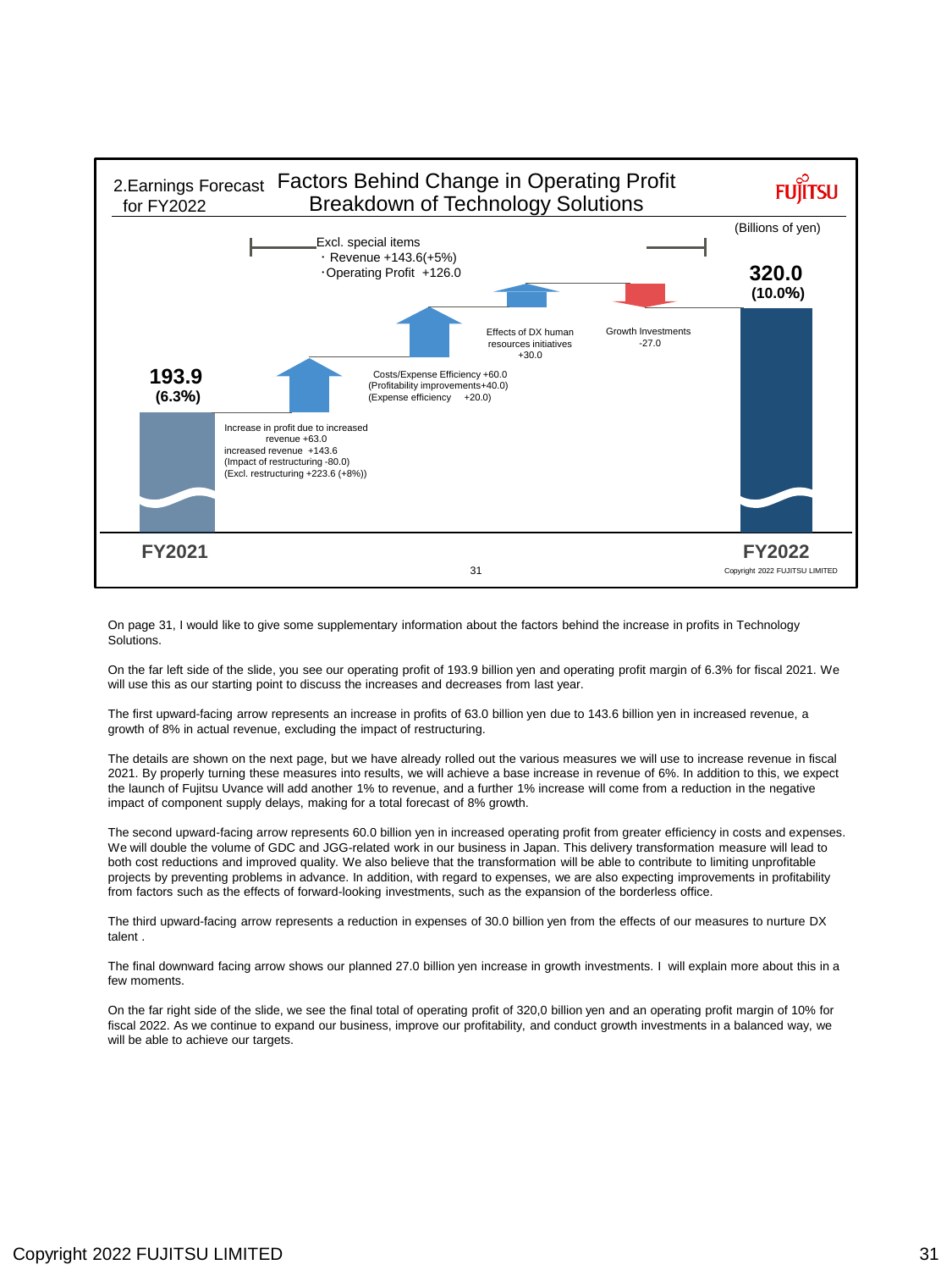| 2. Earnings Forecast<br>for FY2022 |                                                   |                            | Path to Achieving<br><b>Technology Solutions Goals</b> |                                                                                                                                                                                                          |
|------------------------------------|---------------------------------------------------|----------------------------|--------------------------------------------------------|----------------------------------------------------------------------------------------------------------------------------------------------------------------------------------------------------------|
|                                    | <b>Expand Revenue</b>                             |                            | Excluding restructuring, +8% growth vs LY              |                                                                                                                                                                                                          |
|                                    | <b>Global Business Strategy</b><br>$(+6%)$        | creation and modernization |                                                        | Rebuilding regional businesses, expanding global offerings, transforming into business producers<br>jointly work out solutions for customers' management issues, enhancing early-stage support for value |
|                                    | 2 Fujitsu Uvance<br>$(+1%)$                       |                            | 7 Key Focus Areas for achieving a sustainable world    |                                                                                                                                                                                                          |
| 63                                 | Recovery from the global chip shortage<br>$(+1%)$ |                            | Recovering delayed projects, passing on costs          | (Revenue reduction: FY21: About -70.0 billion -> FY22: -40.0 billion                                                                                                                                     |
|                                    |                                                   |                            |                                                        | <b>Costs/Expense Efficiency 60.0 billion</b> (Profitability improvements +40.0 billion, Expense efficiency: +20.0 billion)                                                                               |
|                                    | Use of GDCs/JGG                                   |                            |                                                        | Double collaboration with GDCs/JGG, improved productivity through automation and delivery model standardization                                                                                          |
| $\mathbf{2}$                       |                                                   |                            |                                                        | Improving the quality and substance of SI contracts Enhanced quality/risk management, predictive trouble prevention using AI and data                                                                    |
| 3                                  |                                                   |                            |                                                        | Effects of forward-looking investments Further expanding the borderless office, transforming the ways we work, becoming business producers                                                               |
|                                    |                                                   |                            | 32                                                     | Copyright 2022 FUJITSU LIMITED                                                                                                                                                                           |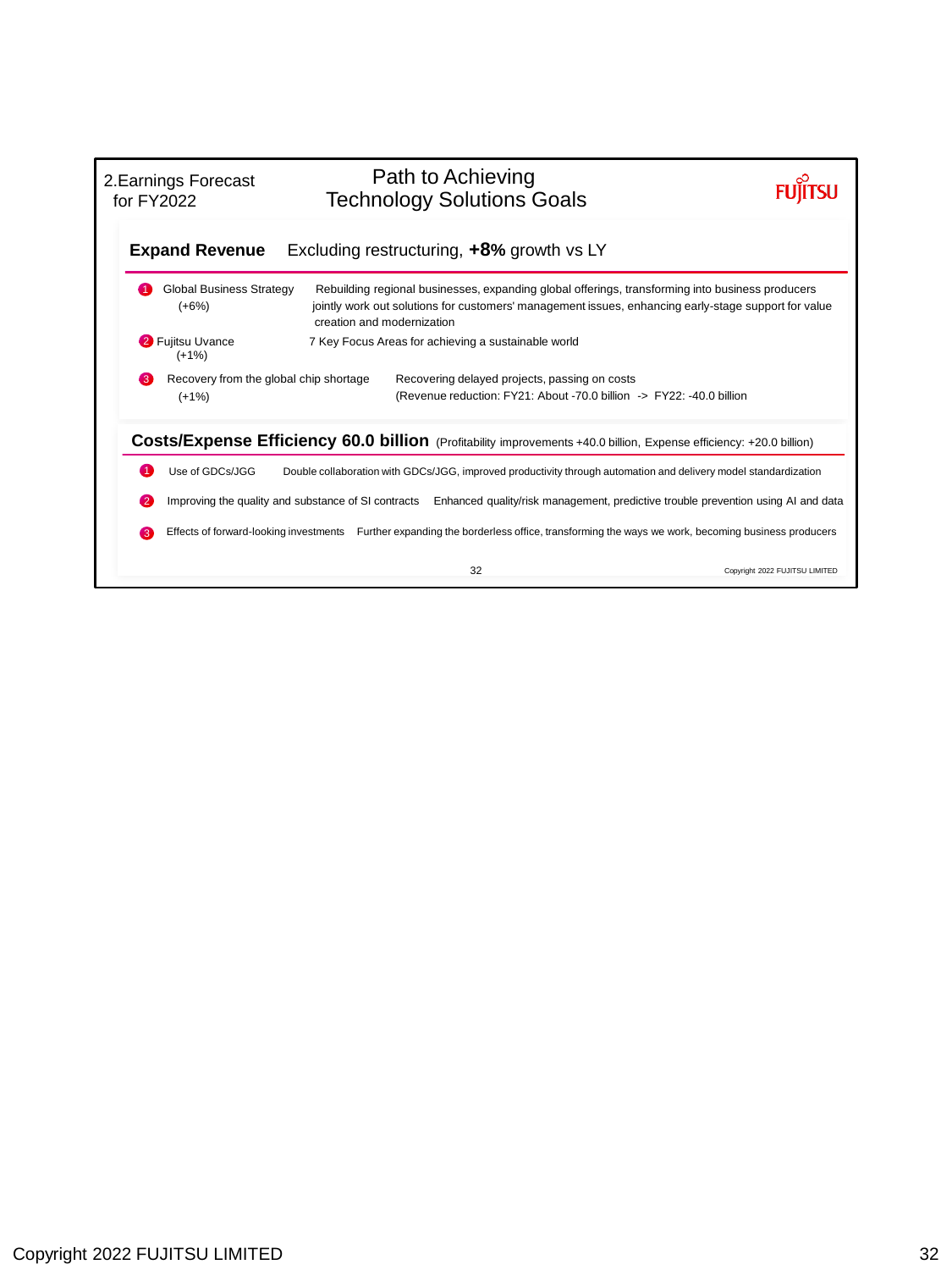### 2.Earnings Forecast for FY2022

**FUJITSU** 

## **Growth Investment** Actively invest in sustainable corporate value growth

| FY2021<br>FY2022<br>FY2020<br>Change<br>(Forcast)<br>(Actual)<br>(Actual)<br><b>Growth Investment</b><br>85.0<br>120.0<br>35.0<br>40.0<br>[OPEX]<br>[27.0]<br>[15.0]<br>[53.0]<br>[80.0]<br><b>[CAPEX]</b><br>[25.0]<br>[32.0]<br>[40.0]<br>[8.0]<br>Investments for Value Creation<br>35.0<br>25.0<br>31.0<br>60.0<br>· Global Offerings Development<br>2.0<br>9.0<br>30.0<br>21.0<br>7.0<br>· Service Delivery Transformation<br>1.0<br>9.0<br>2.0<br>12.0<br>. New business creation<br>6.0<br>14.0<br>2.0<br>7.0<br>• Others<br>22.0<br>7.0<br>ä,<br>50.0<br>60.0<br>10.0<br>9.0<br>Investments for our own transformation<br>· Internal DX investments<br>17.0<br>6.0<br>29.0<br>46.0<br>21.0<br>14.0<br>• Work Life Shift<br>3.0<br>$-7.0$ |                                |                                                                                                              | (Billions of yen) |  |  |
|--------------------------------------------------------------------------------------------------------------------------------------------------------------------------------------------------------------------------------------------------------------------------------------------------------------------------------------------------------------------------------------------------------------------------------------------------------------------------------------------------------------------------------------------------------------------------------------------------------------------------------------------------------------------------------------------------------------------------------------------------|--------------------------------|--------------------------------------------------------------------------------------------------------------|-------------------|--|--|
|                                                                                                                                                                                                                                                                                                                                                                                                                                                                                                                                                                                                                                                                                                                                                  |                                |                                                                                                              |                   |  |  |
|                                                                                                                                                                                                                                                                                                                                                                                                                                                                                                                                                                                                                                                                                                                                                  |                                |                                                                                                              |                   |  |  |
|                                                                                                                                                                                                                                                                                                                                                                                                                                                                                                                                                                                                                                                                                                                                                  |                                |                                                                                                              |                   |  |  |
|                                                                                                                                                                                                                                                                                                                                                                                                                                                                                                                                                                                                                                                                                                                                                  |                                |                                                                                                              |                   |  |  |
|                                                                                                                                                                                                                                                                                                                                                                                                                                                                                                                                                                                                                                                                                                                                                  |                                |                                                                                                              |                   |  |  |
|                                                                                                                                                                                                                                                                                                                                                                                                                                                                                                                                                                                                                                                                                                                                                  |                                | Fujitsu Uvance, Global offering development                                                                  |                   |  |  |
|                                                                                                                                                                                                                                                                                                                                                                                                                                                                                                                                                                                                                                                                                                                                                  |                                | Japan Global Gateway, GDC enhancements                                                                       |                   |  |  |
|                                                                                                                                                                                                                                                                                                                                                                                                                                                                                                                                                                                                                                                                                                                                                  |                                | Global base station, 5G/6G, Smart city                                                                       |                   |  |  |
|                                                                                                                                                                                                                                                                                                                                                                                                                                                                                                                                                                                                                                                                                                                                                  |                                | M&A, CVC, reskilling to business producer                                                                    |                   |  |  |
|                                                                                                                                                                                                                                                                                                                                                                                                                                                                                                                                                                                                                                                                                                                                                  |                                |                                                                                                              |                   |  |  |
|                                                                                                                                                                                                                                                                                                                                                                                                                                                                                                                                                                                                                                                                                                                                                  |                                | One Fujitsu Project, Security enhancement,                                                                   |                   |  |  |
|                                                                                                                                                                                                                                                                                                                                                                                                                                                                                                                                                                                                                                                                                                                                                  |                                | Infrastructure enhancement, Human resource development<br>Borderless office (optimum arrangement of offices) |                   |  |  |
| 33                                                                                                                                                                                                                                                                                                                                                                                                                                                                                                                                                                                                                                                                                                                                               | Copyright 2022 FUJITSU LIMITED |                                                                                                              |                   |  |  |

These are the growth investments I touched on a bit earlier.

We will be stepping on the gas in fiscal 2022 even more than in fiscal 2021, and we are planning around 120.0 billion yen in investments.

Investments in value creation amount to 60.0 billion yen. We will be actively conducting investments in sustainable growth, including developing global offerings aimed at setting up the Fujitsu Uvance business, investing in the Japan Global Gateway to establish its service delivery model, and investing in creating new businesses.

Investments in internal transformation amount to 60.0 billion yen. We will continue to move forward with projects such as One Fujitsu, our data-driven management platform, security enhancements, optimizing the allocation of business facilities, and transforming the ways our employees work.

These investments also include many projects that are related to increasing revenue and improving profitability for fiscal 2022, as I explained earlier. These are indispensable for our continued future growth, and we will be proactive in carrying them out.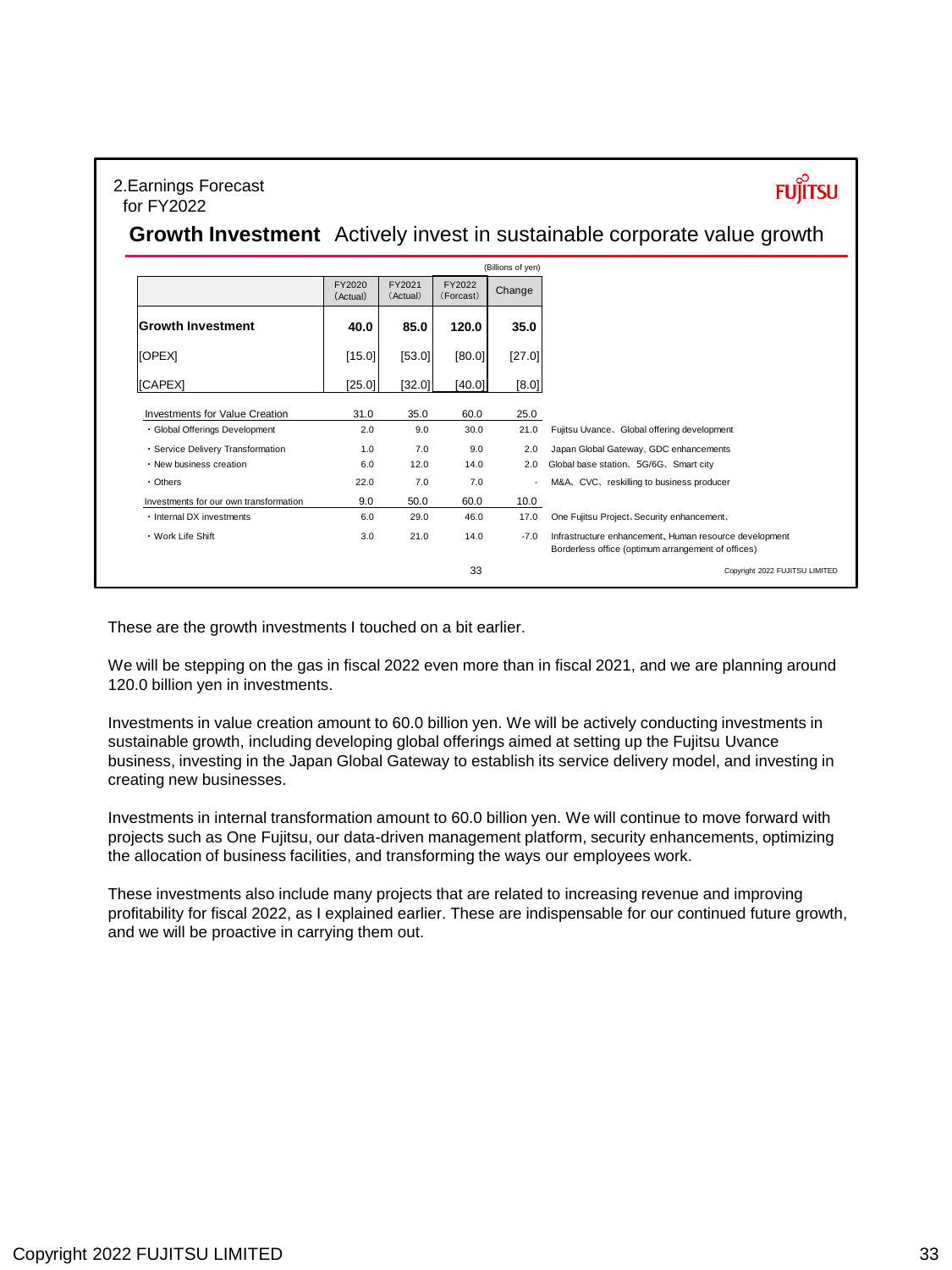

This is our path to achieving our financial targets for fiscal 2022.

This is a plan that calls for a significant jump up in profits, but the table on the right shows it broken down by factors. The biggest point is the increase in revenue, and we will thoroughly execute on this point.

Of course there are also significant positives due to greater efficiency in costs and expenses, but in addition to our existing efforts, this also includes the effects of growth investments, such as the expansion of offshoring and greater efficiency in offices, so it is a level that we can sufficiently deliver.

Unfortunately, we will not achieve the revenue target of 3,500.0 billion yen laid out in the medium-term plan, and we expect to achieve this target with a delay of one year. However, I believe that if we thoroughly deliver on the results of the measures we have enacted up to now, we will definitely be able to achieve the target of an operating profit margin of 10%.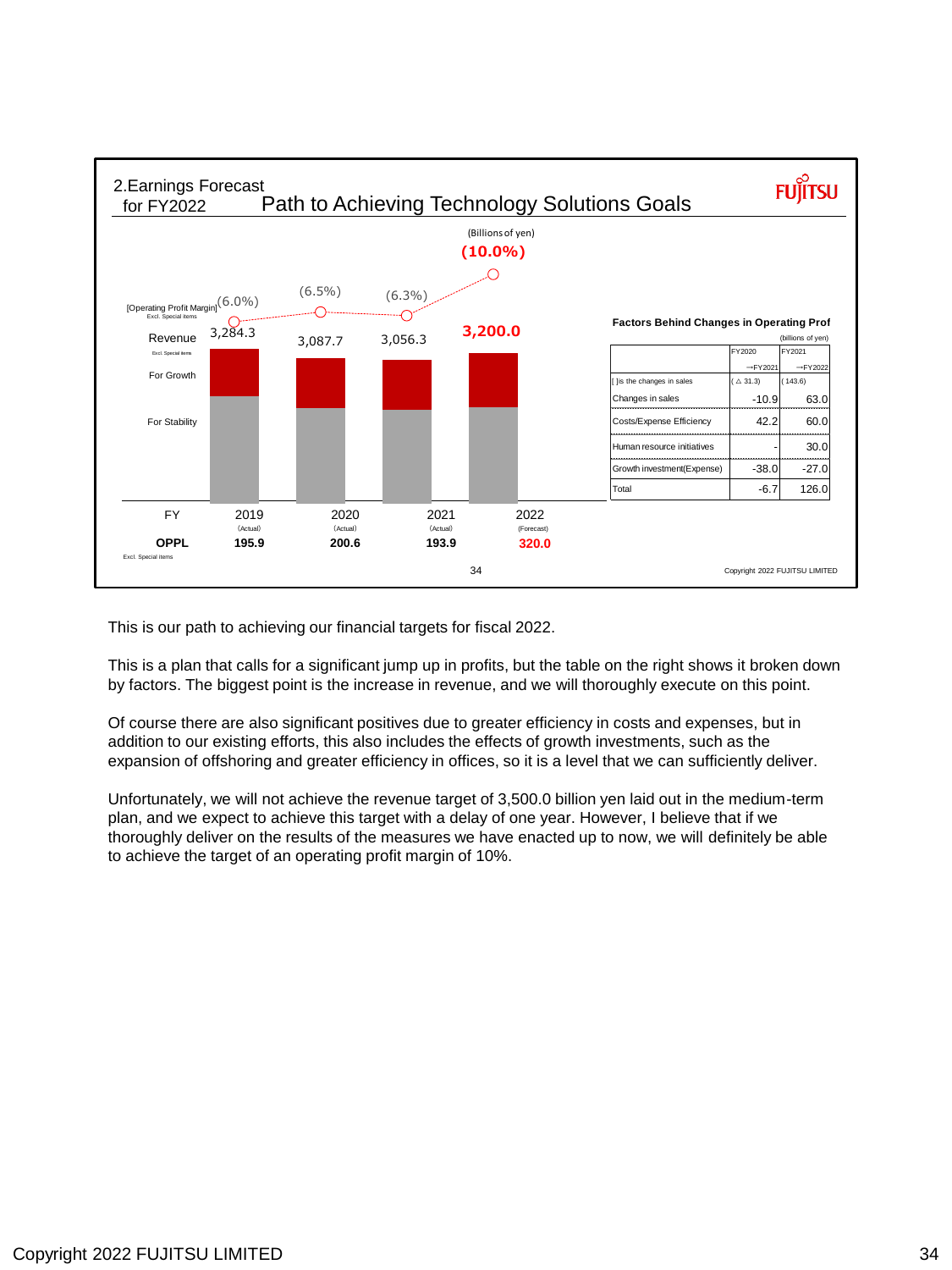| 2. Earnings Forecast<br>for FY2022                                                                          | <b>Cash Flows</b>  |                    |                      |                   |                                |  |  |  |  |
|-------------------------------------------------------------------------------------------------------------|--------------------|--------------------|----------------------|-------------------|--------------------------------|--|--|--|--|
|                                                                                                             |                    |                    |                      | (Billions of yen) |                                |  |  |  |  |
|                                                                                                             | FY2020<br>(Actual) | FY2021<br>(Actual) | FY2022<br>(Forecast) | vs LY             |                                |  |  |  |  |
| Free Cash Flows                                                                                             | 236.3              | 189.0              | 280.0                | 91.0              |                                |  |  |  |  |
| (Base Cash Flows*)                                                                                          | (191.0)            | (211.8)            | (340.0)              | (128.2)           |                                |  |  |  |  |
| *Base Cash Flows = FCF - Payment of lease obligation + Growth Investment<br>(742.8 billion yen for 3 Years) |                    |                    |                      |                   |                                |  |  |  |  |
| Free cash flow increased by 91.0 billion due to sales growth and increased profit-based growth              |                    |                    |                      |                   |                                |  |  |  |  |
|                                                                                                             |                    |                    |                      |                   |                                |  |  |  |  |
|                                                                                                             | 35                 |                    |                      |                   | Copyright 2022 FUJITSU LIMITED |  |  |  |  |

Page 35 is our forecast for cash flow.

We forecast free cash flow of 280.0 billion yen, an increase of 91.0 billion yen from the previous year. We expect the increase will come from revenue growth and the increase in our profit base.

In addition, base cash flow, which will be our capital to be allocated in our capital allocation, will be 340.0 billion yen, an increase of about 130.0 billion yen, creating about 740.0 billion yen in cash during these three years.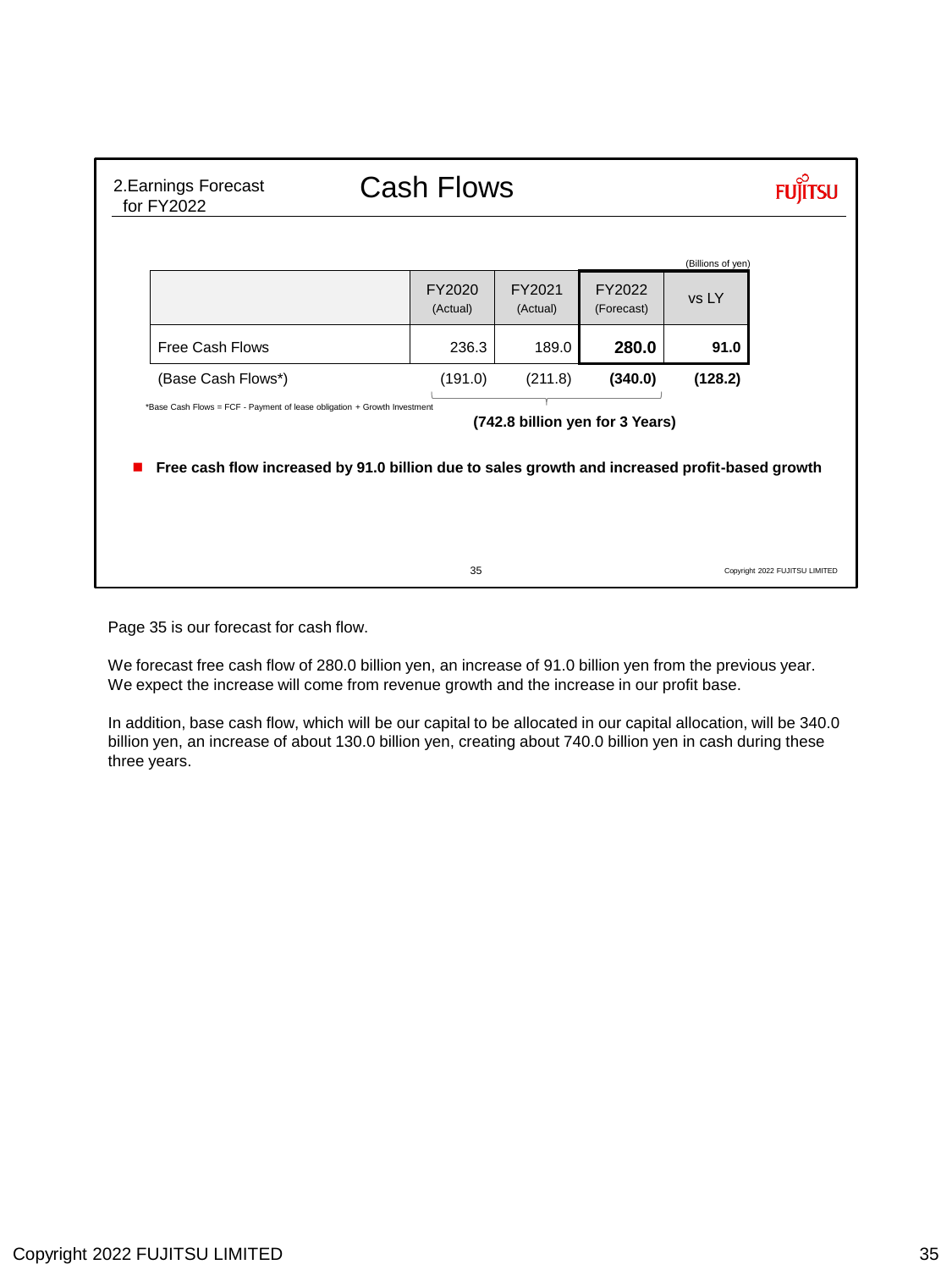

I would like to explain about our plan for capital allocation.

The capital allocation plans we have presented previously are shown in the figure on the very bottom left of the slide. Our plan was to generate over 1 trillion yen of cash flow for five years and allocate that to growth investment and shareholder return at about a 60:40 ratio.

Now, however, we have progressed from that plan, as the base cash flow that is the source of the allocation is expected to be about 740.0 billion yen over the three years through the end of fiscal 2022, so we are on a pace to exceed our initial assumptions. We expect this strong trend to continue through fiscal 2023 and beyond and anticipate that we will also be able to add the recycling of retained assets, so there is a significant probability that the base cash flow created over these five years will significantly exceed the 1 trillion yen in our initial assumptions.

Taking this into account, we are considering rethinking our allocations as a whole, including expanding strategic investments to accelerate the growth of businesses, and reviewing the level of shareholder return while remaining conscious of capital efficiency. We plan to update our overall picture of capital allocation aligned with the next medium-term plan.

Having said that, in light of this probability of increased cash flow, we have significantly rethought our level of shareholder return in advance of updating the overall plan. We will expand our total amount of shareholder return for fiscal 2022 by 100.0 billion yen from the previous year, to a total of 200.0 billion yen scale.

Regarding fiscal 2023 and beyond, though, we will handle things flexibly, in light of the overall allocation plan, such as an expansion in strategic investments.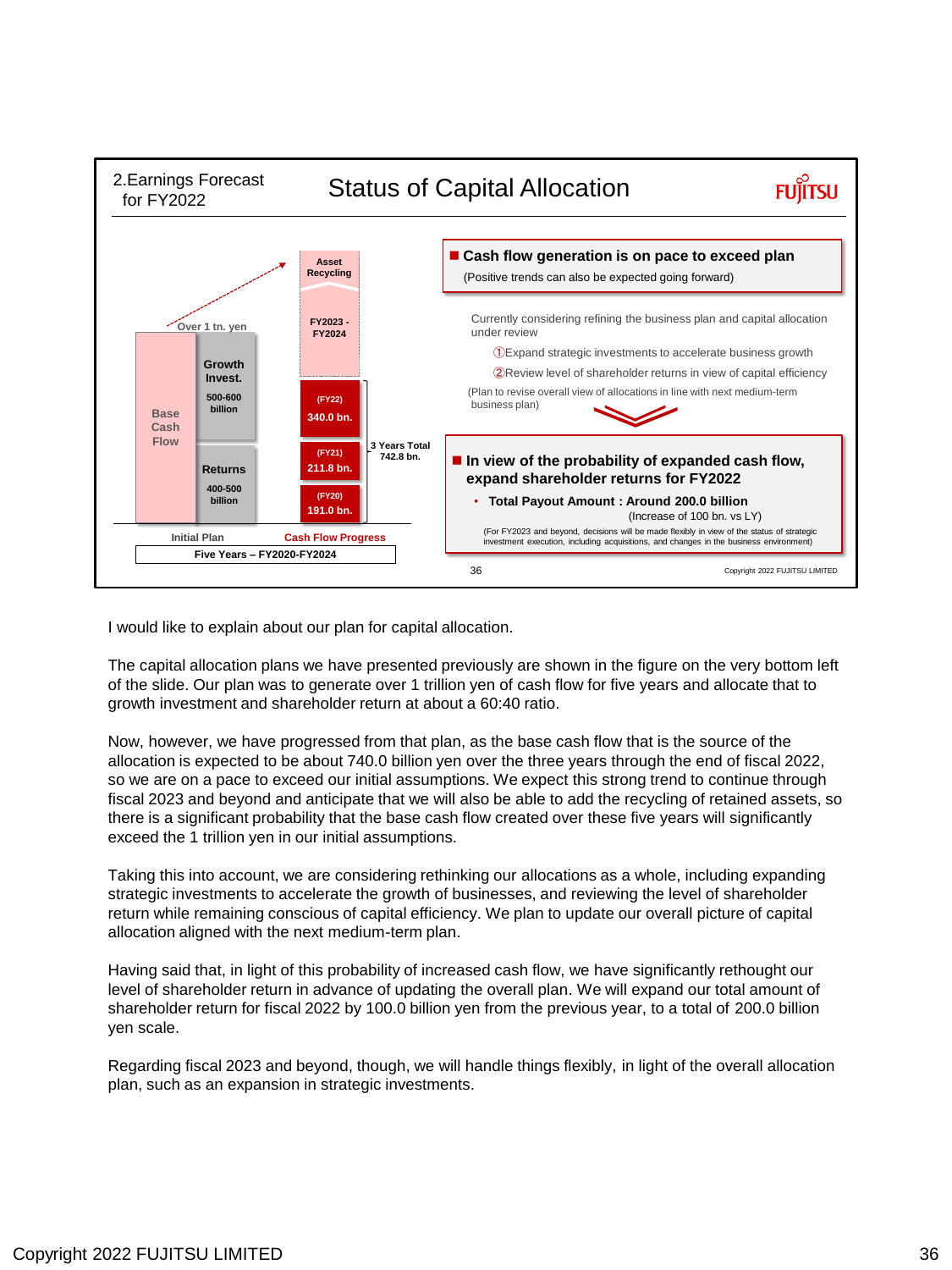

Now, I would like to give some details on the shareholder returns I just mentioned.

First, for dividends, we are planning on dividends per share of 240 yen for the year, an increase of 20 yen from the previous year in accordance with our policy of keeping dividends stable. This will mean an increase in dividends for seven years in a row.

On the right side of the slide you can see the planned share repurchase. The core of our enhanced shareholder return will be handled through share repurchase, with an awareness of capital efficiency, and we have set the amount of share repurchase at 150.0 billion yen for fiscal 2022. This will be three times larger than the 50 billion yen implemented in fiscal 21.

As a result, we plan to expand shareholder return to about 200.0 billion yen.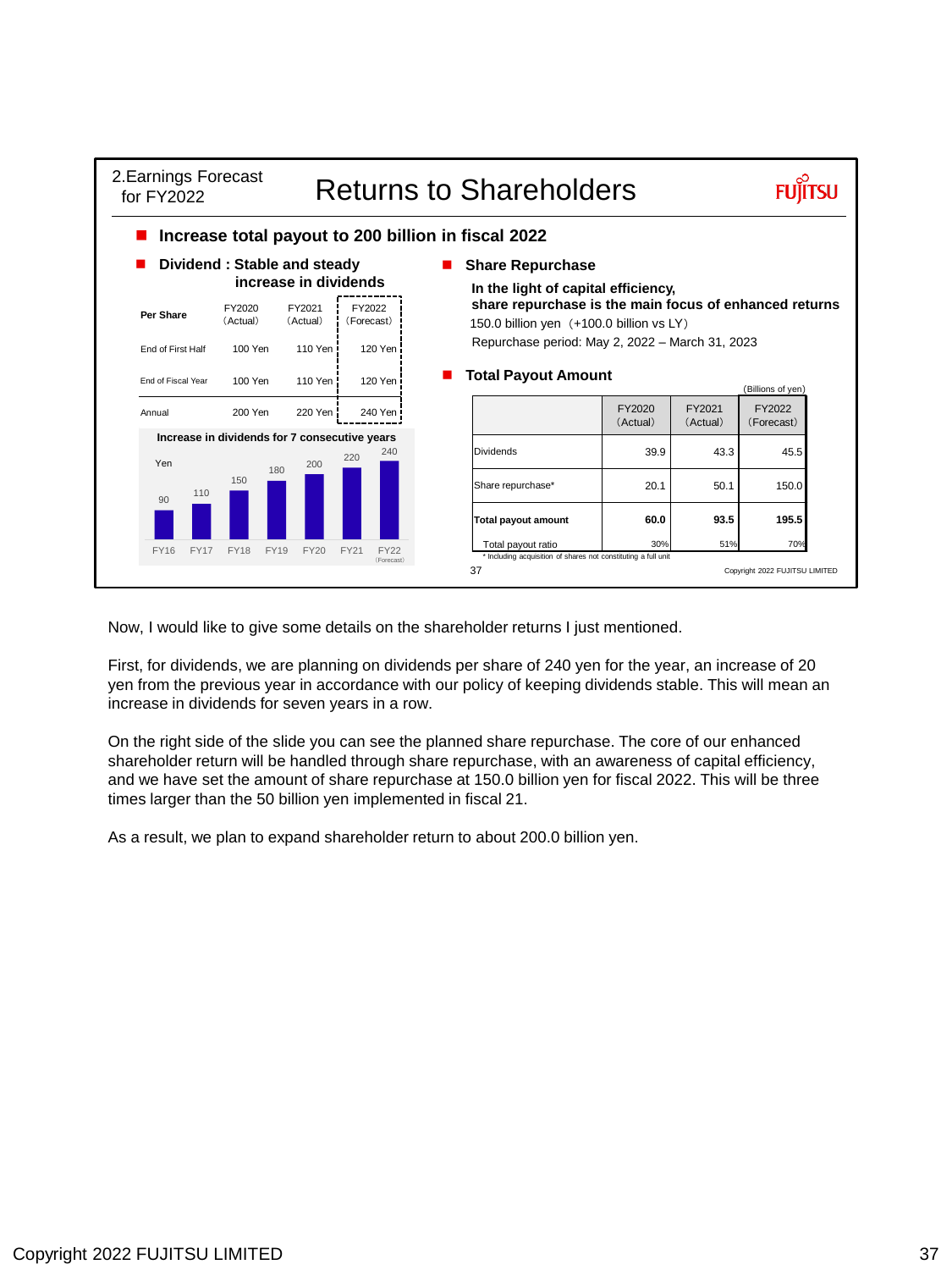| 2. Earnings Forecast<br>for FY2022      | Toward Sustainable Enhancement of Corporate Value                                                       |                                            |                      |                              |                                |
|-----------------------------------------|---------------------------------------------------------------------------------------------------------|--------------------------------------------|----------------------|------------------------------|--------------------------------|
| <b>Financial</b><br><b>Targets</b>      | Revenue in Technology Solutions<br>٠<br>Operating profit margin in TS<br>٠<br>EPS CAGR (FY20-FY24)<br>٠ | 3.2 trillion<br>10% (320.0 billion)<br>12% |                      | Company-wide<br>Company-wide | 3.7 trillion<br>400.0 billion  |
|                                         | <b>Customer NPS</b>                                                                                     | vs FY21 base                               | $+3.7$ Points        |                              |                                |
| Non-<br><b>Financial</b><br><b>KPIs</b> | Employee engagement<br>$\bullet$                                                                        | 63<br>FY19 (Actual)                        | 68<br>FY20 (Actual)  | 67<br>FY21 (Actual)          | 75<br>FY22 (Target)            |
|                                         | DX Promotion Indices<br>$\bullet$                                                                       | 1.9<br>FY19 (Actual)                       | 2.4<br>FY20 (Actual) | 3.2<br>FY21 (Actual)         | 3.5<br>FY22 (Target)           |
|                                         | Base cash flow<br>٠                                                                                     | FY2020<br>191.0 billion                    | FY2021               | 211.8 billion                | FY2022<br>340.0 billion        |
| Capital<br><b>Allocation</b>            | Growth investment<br>٠<br>Shareholder return<br>٠                                                       | 40.0 billion<br>60.0 billion               |                      | 85.0 billion<br>93.5 billion | 120.0 billion<br>200.0 billion |
|                                         | 38                                                                                                      |                                            |                      |                              | Copyright 2022 FUJITSU LIMITED |

This is the last page, a summary of our targets for fiscal 2022.

Based on our financial and non-financial targets, we will expand our cash flow creation capability by growing our businesses, and by optimally allocating the cash flow generated through business growth to growth investment and shareholder return, we will generate further business growth and increase corporate value.

We have set our sights high, and we will work hard to properly achieve our targets for fiscal 2022, so I ask for your continued understanding and support.

This concludes my presentation. Thank you for your attention.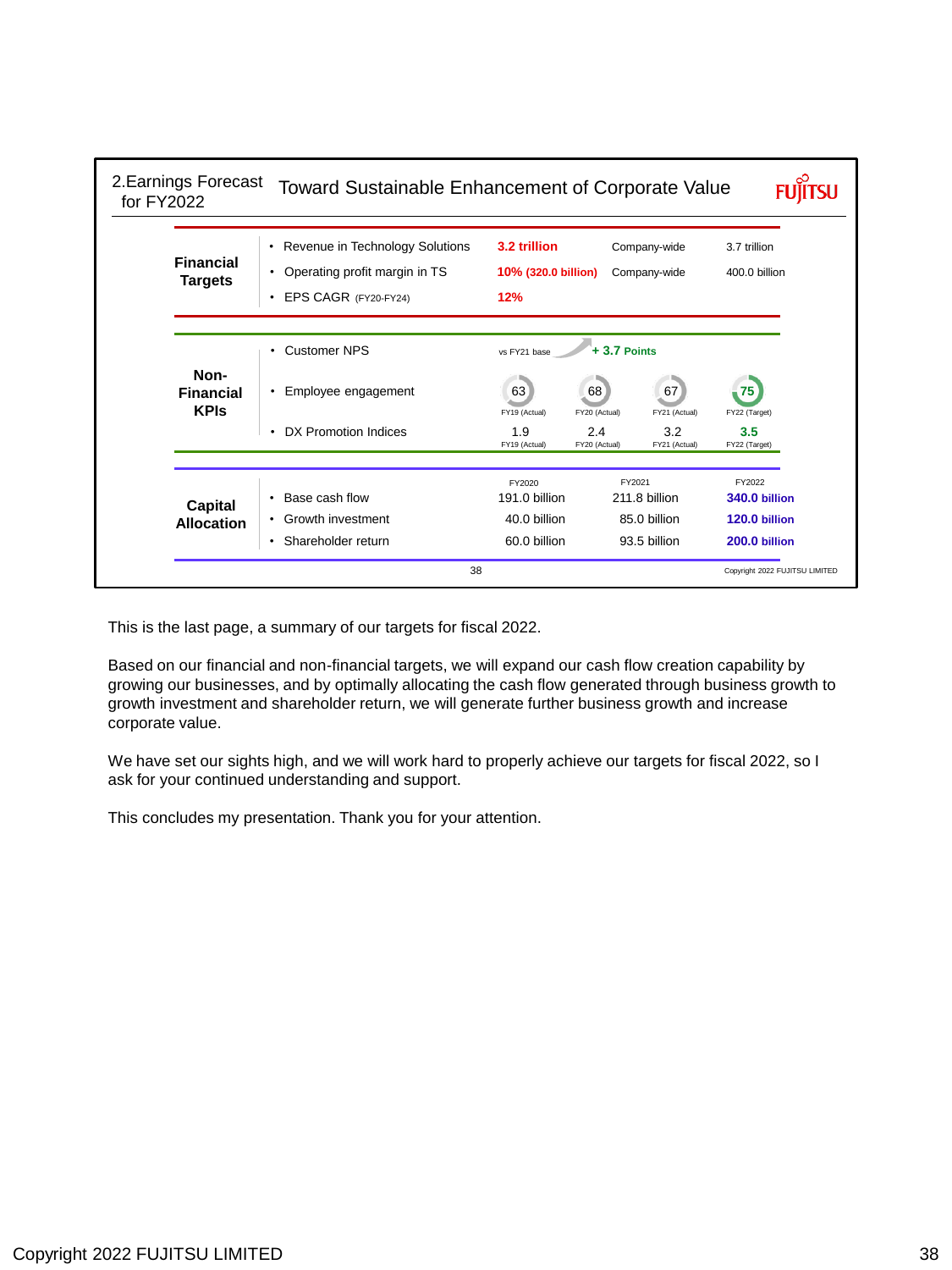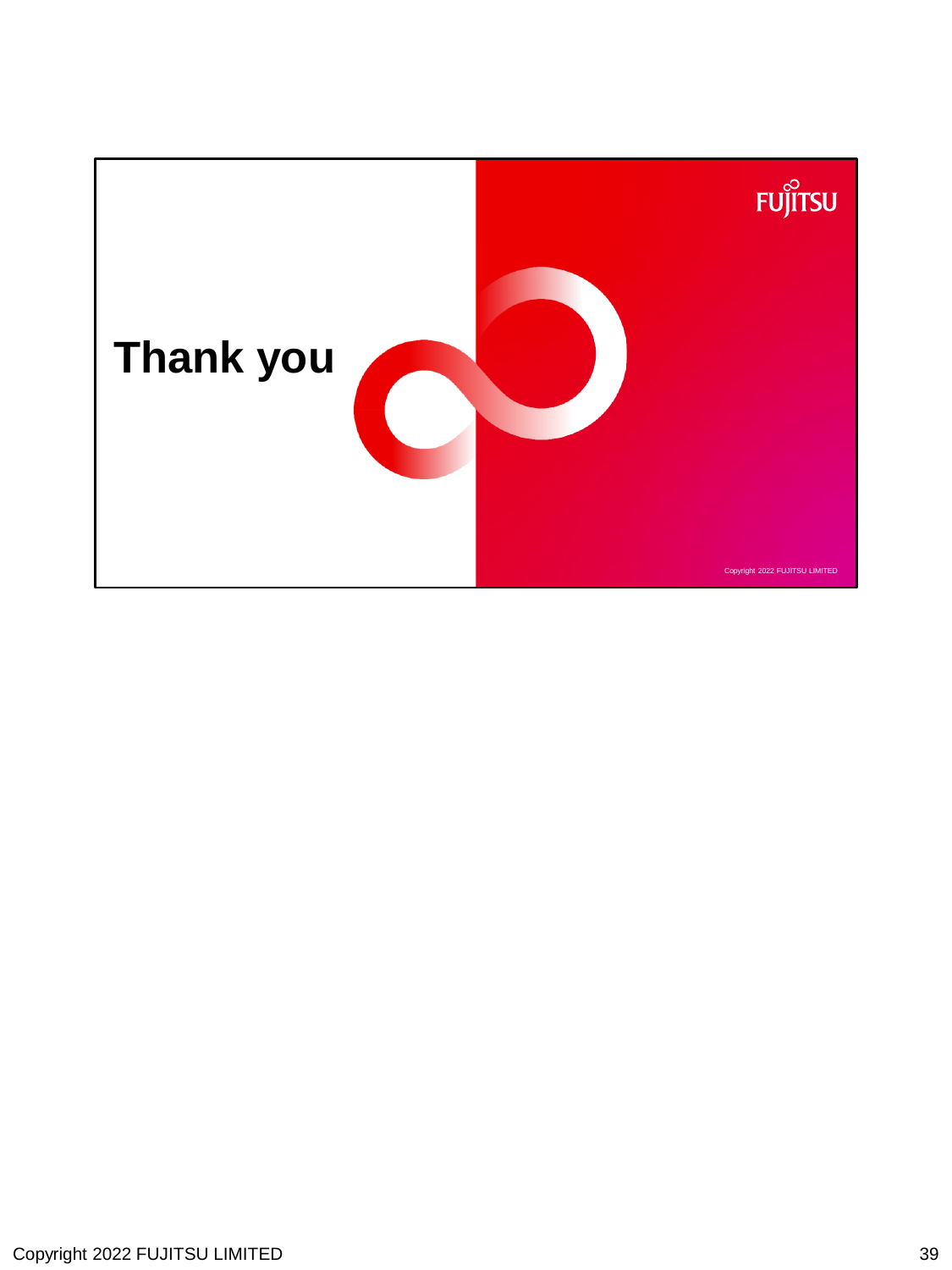### **FUJITSU** Cautionary Statement These materials may contain forward-looking statements that are based on management's current information, views and assumptions and involve known and unknown risks and uncertainties that could cause actual results, performance or events to differ materially from those expressed or implied in such statements. Actual results may differ materially from those projected or implied in the forward-looking statements due to, without limitation, the following factors listed below. • General economic and market conditions in key markets (Particularly in Japan, Europe, North America, Oceania, and Asia, including China) • Fluctuations in exchange rates or interest rates • Fluctuations in capital markets • Intensifying price competition • Changes in market positioning due to competition in R&D • Changes in the environment for the procurement of parts and components • Changes in competitive relationships relating to collaborations, alliances and technical provisions • Risks related to public regulations, public policy and tax matters • Risks related to product or services defects • Potential emergence of unprofitable projects • Risks related to R&D investments, capital expenditures, business acquisitions, business restructuring, etc. • Risks related to natural disasters and unforeseen events • Changes in accounting policies 40 Copyright 2022 FUJITSU LIMITED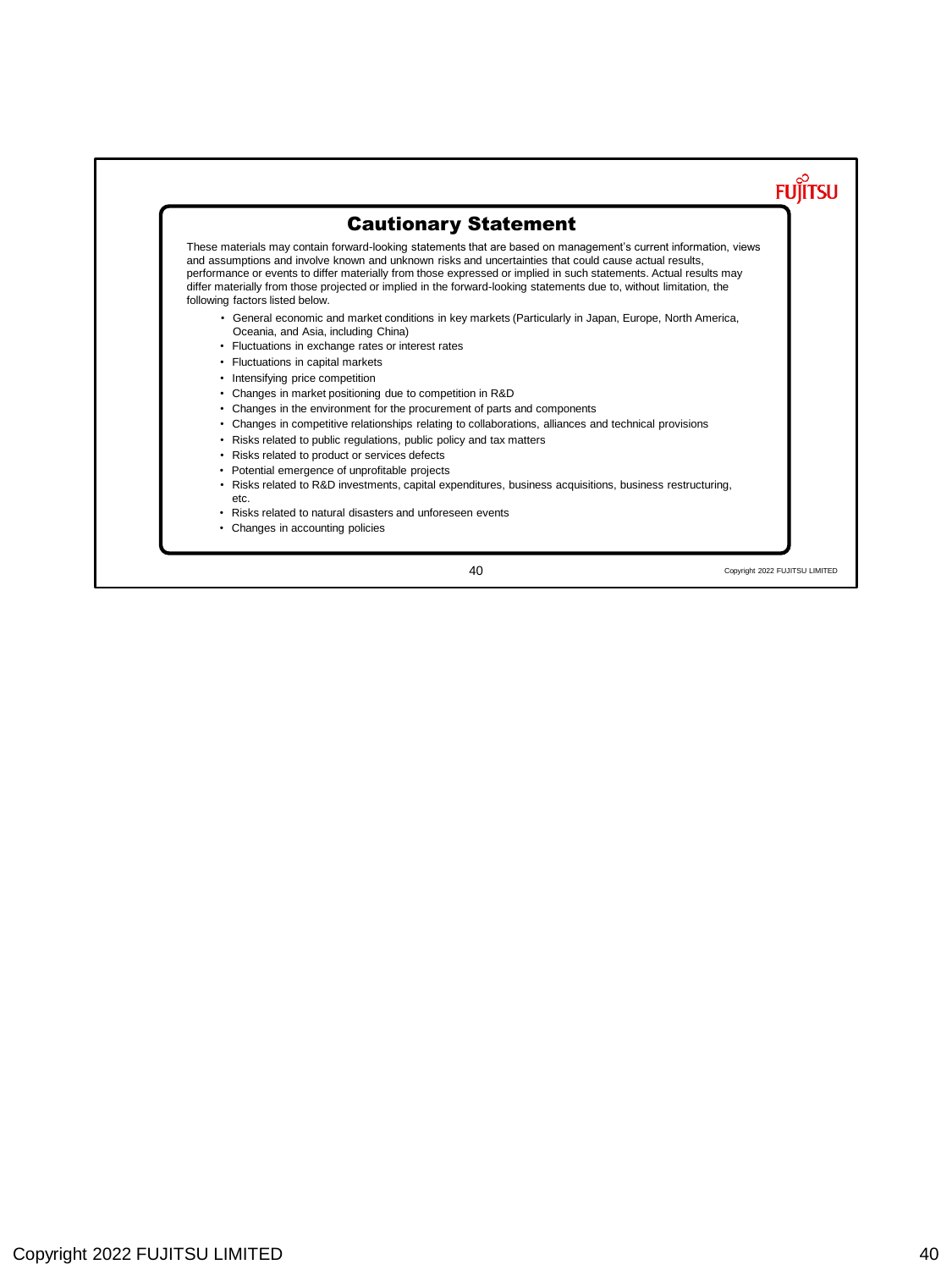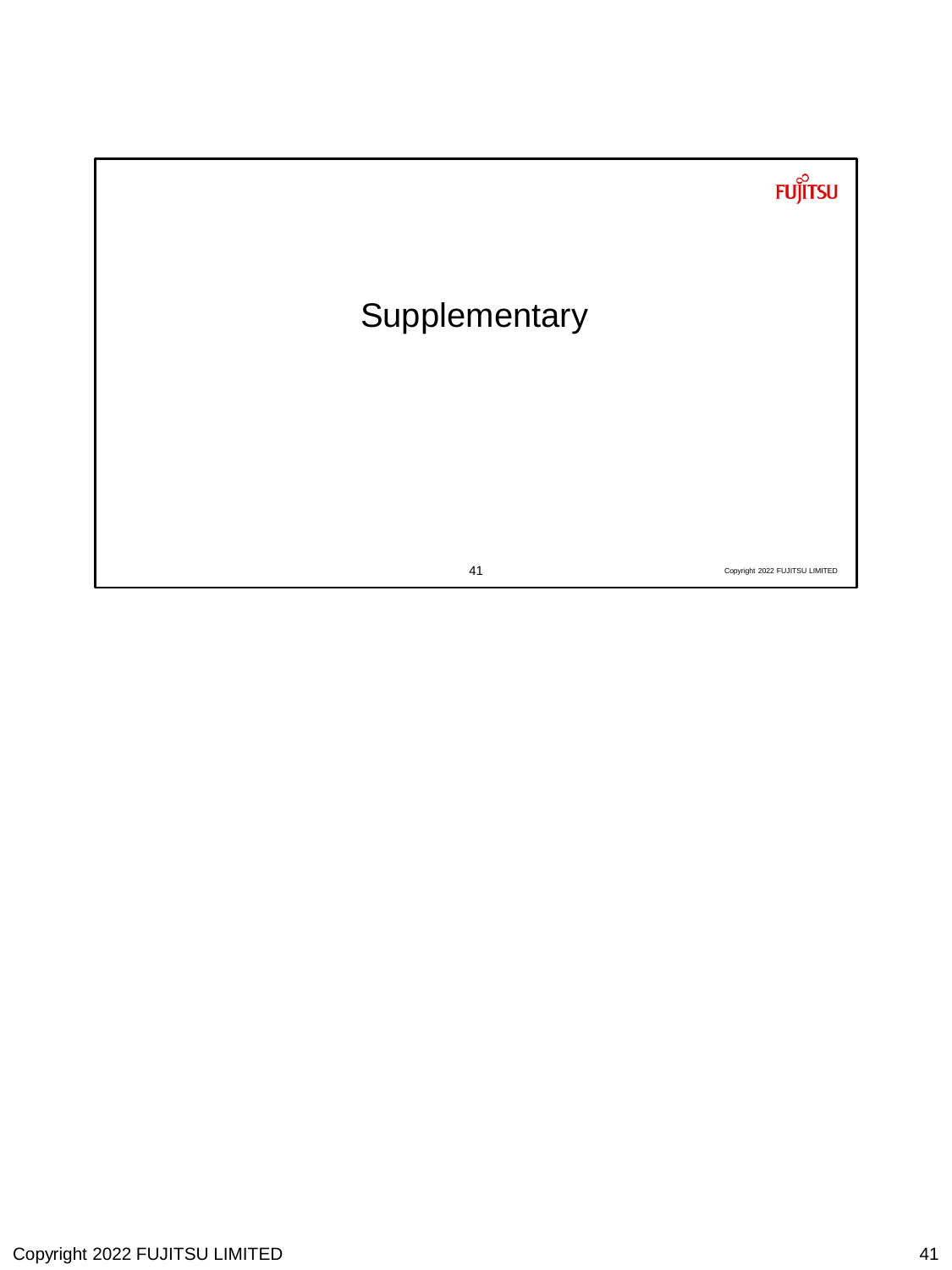### (Supplementary) Financial Results for FY2021

## Consolidated PL

# **FUJITSU**

|                                                             | FY2020<br>(Actual) | FY2021<br>(Actual) | Change    | (% )    | Change vs.<br>Mar forecast |
|-------------------------------------------------------------|--------------------|--------------------|-----------|---------|----------------------------|
| Revenue                                                     | 3,589.7            | 3,586.8            | $-2.8$    | $-0.1$  | $-43.1$                    |
| <b>Operating Profit</b>                                     | 266.3              | 219.2              | $-47.1$   | $-17.7$ | 9.2                        |
| [Operating Profit Margin]                                   | [7.4%]             | [6.1%]             | $[-1.3%]$ |         | [0.3%]                     |
| Financial income (expenses), etc                            | 25.5               | 20.7               | $-4.7$    | $-18.6$ |                            |
| Profit for the Year Before Income Taxes                     | 291.8              | 239.9              | $-51.8$   | $-17.8$ |                            |
| Profit for the Year<br>Attributable to Owners of the Parent | 202.7              | 182.6              | $-20.0$   | $-9.9$  | 22.6                       |
| Exchange Rate                                               |                    |                    |           |         |                            |
| U.S. dollar / Yen                                           | 106                | 112                | 6         | 5.7     | $\overline{7}$             |
| Euro / Yen                                                  | 124                | 131                | 7         | 5.6     | 11                         |
|                                                             | 139                | 154                | 15        | 10.8    | 14                         |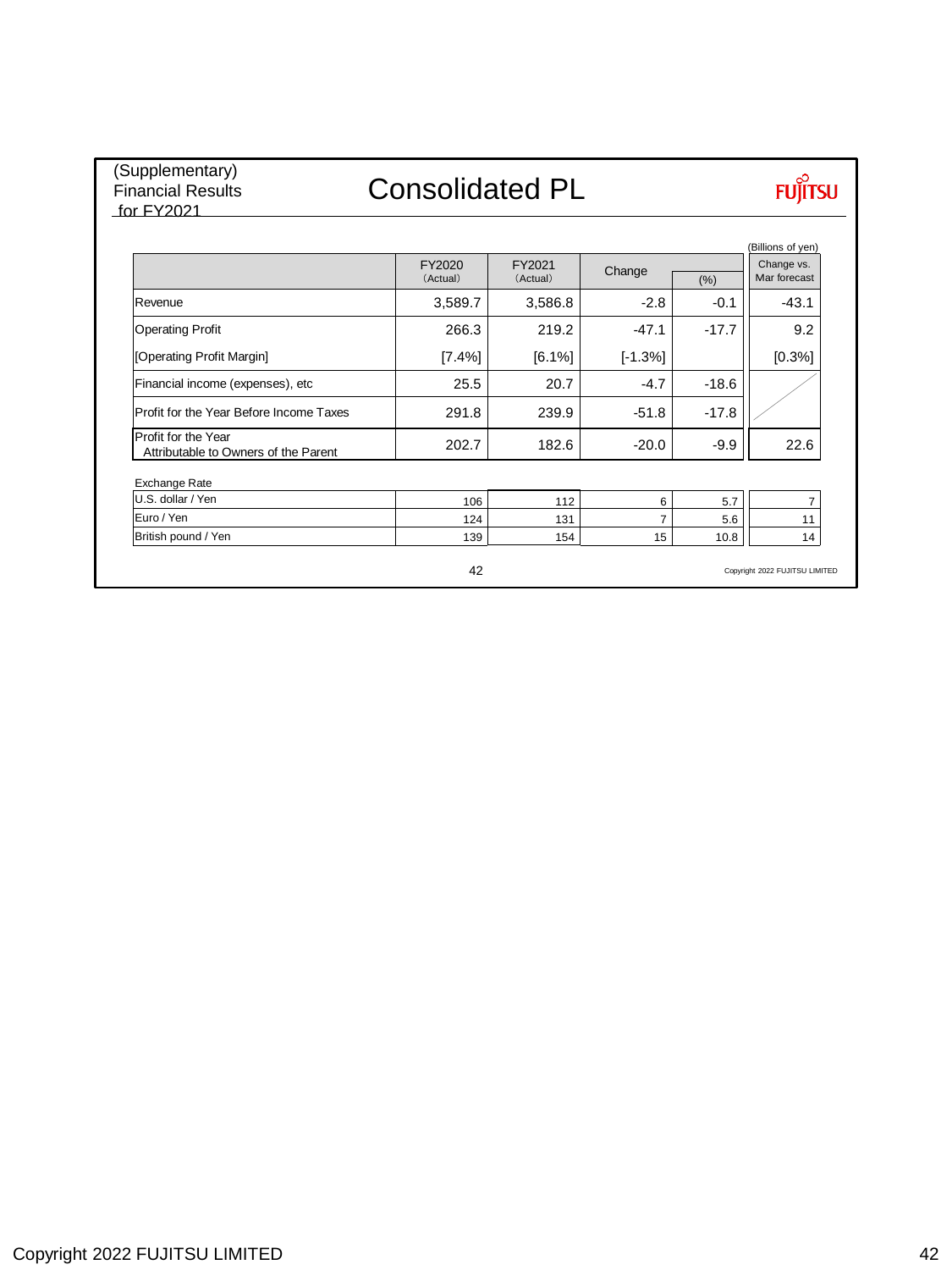### (Supplementary) Financial Results<br>for FY2021 EV2021

## Business Segment Information [Quarterly Breakdown of Results]

**FUJITSU** 

|                              |         |         |                 |         |         |                 |         |         | (Billions of yen) |
|------------------------------|---------|---------|-----------------|---------|---------|-----------------|---------|---------|-------------------|
|                              |         |         | FY2020 (Actual) |         |         | FY2021 (Actual) |         |         |                   |
|                              |         | 1Q      | 2Q              | 3Q      | 4Q      | 1Q              | 2Q      | 3Q      | 4Q                |
| Technology                   | Revenue | 683.5   | 709.5           | 765.9   | 928.7   | 687.0           | 725.7   | 738.1   | 905.4             |
| Solutions                    | OPPL    | 13.3    | 31.0            | 53.5    | 95.3    | 17.0            | 24.1    | 40.2    | 53.5              |
| Solutions/                   | Revenue | 394.1   | 444.7           | 458.0   | 586.5   | 398.6           | 446.7   | 437.5   | 557.4             |
| <b>Services</b>              | OPPL    | 18.6    | 38.2            | 42.6    | 91.2    | 20.1            | 36.5    | 38.2    | 93.8              |
| System                       | Revenue | 146.9   | 133.5           | 161.6   | 191.6   | 140.8           | 145.8   | 144.2   | 186.6             |
| Platforms                    | OPPL    | 4.9     | 1.8             | 11.5    | 20.5    | 7.9             | 7.8     | 5.8     | 35.0              |
| <b>International Regions</b> | Revenue | 171.0   | 163.8           | 192.4   | 196.2   | 177.2           | 169.4   | 192.3   | 190.4             |
| Excluding Japan              | OPPL    | $-3.7$  | 2.9             | 8.6     | 3.8     | 2.2             | 2.8     | 11.6    | 7.1               |
|                              | Revenue | $-28.6$ | $-32.6$         | $-46.2$ | $-45.8$ | $-29.6$         | $-36.3$ | $-35.9$ | $-29.1$           |
| Common                       | OPPL    | $-6.4$  | $-11.8$         | $-9.2$  | $-20.3$ | $-13.3$         | $-23.0$ | $-15.4$ | $-82.5$           |
|                              | Revenue | 72.6    | 80.6            | 80.2    | 85.4    | 53.8            | 62.7    | 60.8    | 59.6              |
| <b>Ubiquitous Solutions</b>  | OPPL    | 3.5     | 3.1             | 29.7    | 6.7     | 1.6             | 3.4     | 0.6     | 0.1               |
| <b>Device Solutions</b>      | Revenue | 68.3    | 70.3            | 75.5    | 79.6    | 81.0            | 94.1    | 101.7   | 98.9              |
|                              | OPPL    | 5.3     | 5.7             | 10.2    | 8.4     | 15.1            | 20.1    | 24.2    | 18.8              |
| Inter-segment<br>Elimination | Revenue | $-21.7$ | $-31.4$         | $-27.3$ | $-30.4$ | $-20.0$         | $-21.7$ | $-20.2$ | $-20.6$           |
|                              | Revenue | 802.7   | 829.0           | 894.3   | 1,063.5 | 801.9           | 861.0   | 880.5   | 1,043.3           |
| Total                        | OPPL    | 22.2    | 39.9            | 93.4    | 110.5   | 33.7            | 47.7    | 65.1    | 72.5              |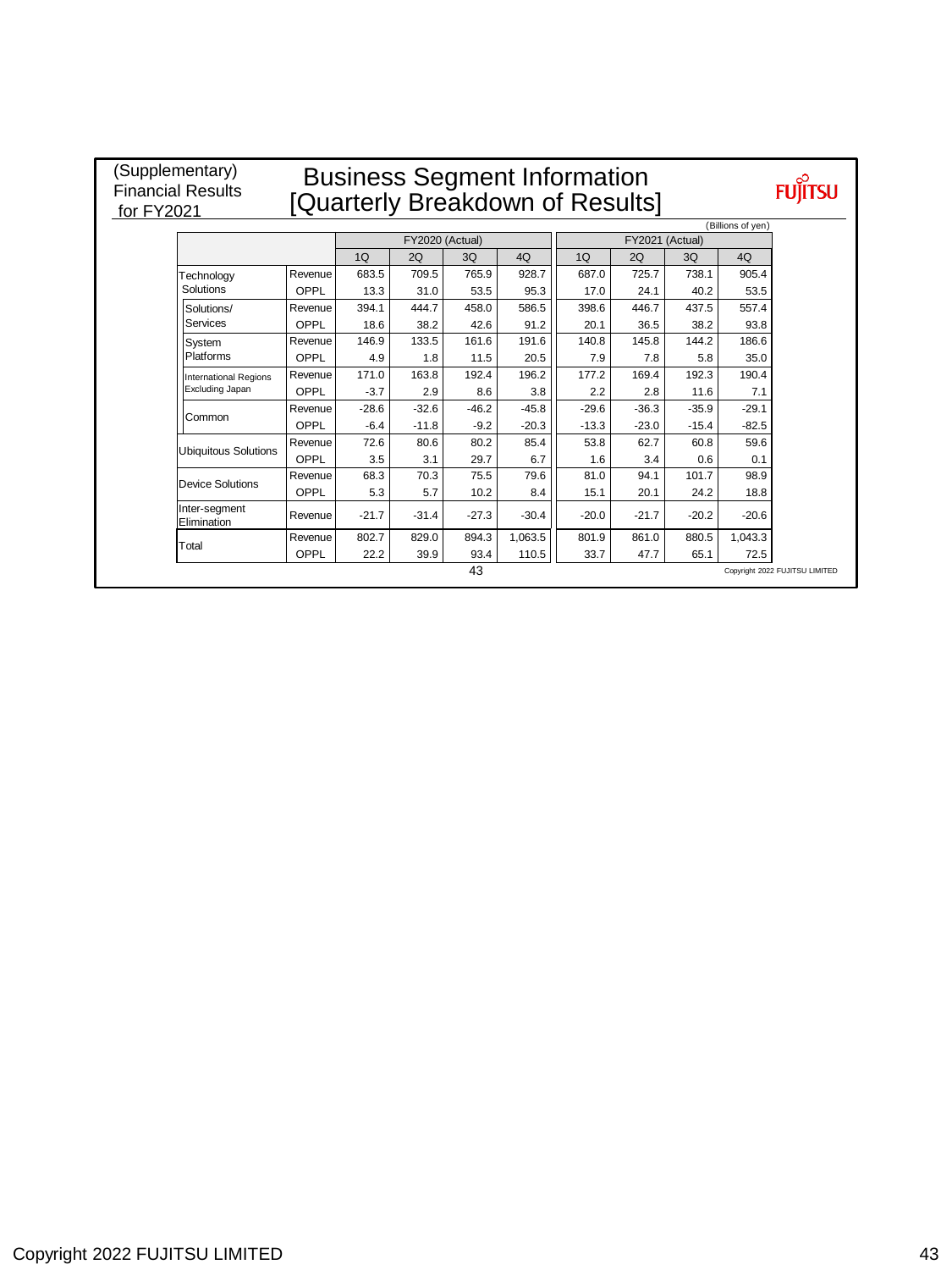| for FY2021 | (Supplementary)<br><b>Business Segment Information</b><br><b>Financial Results</b><br>[Revenue Breakdown-In and Outside Japan] |               |                    |                    |          |         |  |  |  |
|------------|--------------------------------------------------------------------------------------------------------------------------------|---------------|--------------------|--------------------|----------|---------|--|--|--|
|            | (Billions of yen)                                                                                                              |               |                    |                    |          |         |  |  |  |
|            |                                                                                                                                |               | FY2020<br>(Actual) | FY2021<br>(Actual) | Change   | (9/6)   |  |  |  |
|            |                                                                                                                                | Revenue       | 3.087.7            | 3.056.3            | $-31.3$  | $-1.0$  |  |  |  |
|            | <b>Technology Solutions</b>                                                                                                    | Japan         | 2,237.6            | 2.131.2            | $-106.4$ | $-4.8$  |  |  |  |
|            |                                                                                                                                | Outside Japan | 850.1              | 925.1              | 75.0     | 8.8     |  |  |  |
|            | Solutions/                                                                                                                     | Revenue       | 1.883.6            | 1.840.5            | $-43.1$  | $-2.3$  |  |  |  |
|            | Services                                                                                                                       | Japan         | 1.842.8            | 1.795.1            | $-47.7$  | $-2.6$  |  |  |  |
|            |                                                                                                                                | Outside Japan | 40.7               | 45.3               | 4.6      | 11.4    |  |  |  |
|            | System                                                                                                                         | Revenue       | 633.7              | 617.5              | $-16.2$  | $-2.6$  |  |  |  |
|            | Platforms                                                                                                                      | Japan         | 505.3              | 416.5              | $-88.7$  | $-17.6$ |  |  |  |
|            |                                                                                                                                | Outside Japan | 128.4              | 200.9              | 72.5     | 56.5    |  |  |  |
|            | International Regions                                                                                                          | Revenue       | 723.7              | 729.3              | 5.6      | 0.8     |  |  |  |
|            | <b>Excluding Japan</b>                                                                                                         | Japan         | 0.4                | 0.6                | 0.1      | 37.9    |  |  |  |
|            |                                                                                                                                | Outside Japan | 723.2              | 728.7              | 5.4      | 0.8     |  |  |  |
|            | Common                                                                                                                         | Revenue       | $-153.3$           | $-131.0$           | 22.2     |         |  |  |  |
|            |                                                                                                                                | Revenue       | 319.0              | 237.1              | $-81.9$  | $-25.7$ |  |  |  |
|            | <b>Ubiquitous Solutions</b>                                                                                                    | Japan         | 209.0              | 129.6              | $-79.3$  | $-38.0$ |  |  |  |
|            |                                                                                                                                | Outside Japan | 109.9              | 107.4              | $-2.5$   | $-2.3$  |  |  |  |
|            |                                                                                                                                | Revenue       | 293.8              | 375.9              | 82.1     | 27.9    |  |  |  |
|            | <b>Device Solutions</b>                                                                                                        | Japan         | 75.8               | 87.0               | 11.1     | 14.7    |  |  |  |
|            |                                                                                                                                | Outside Japan | 217.9              | 288.9              | 70.9     | 32.6    |  |  |  |
|            | Inter-segment Elimination                                                                                                      | Revenue       | $-110.9$           | $-82.6$            | 28.3     |         |  |  |  |
|            |                                                                                                                                | Revenue       | 3.589.7            | 3.586.8            | $-2.8$   | $-0.1$  |  |  |  |
|            | Total                                                                                                                          | Japan         | 2.417.6            | 2.269.8            | $-147.7$ | $-6.1$  |  |  |  |
|            |                                                                                                                                | Outside Japan | 1.172.0            | 1.316.9            | 144.8    | 12.4    |  |  |  |
|            | Ratio of Revenue Outside Japan<br>32.7%<br>36.7%<br>4.0%<br>44<br>Copyright 2022 FUJITSU LIMITED                               |               |                    |                    |          |         |  |  |  |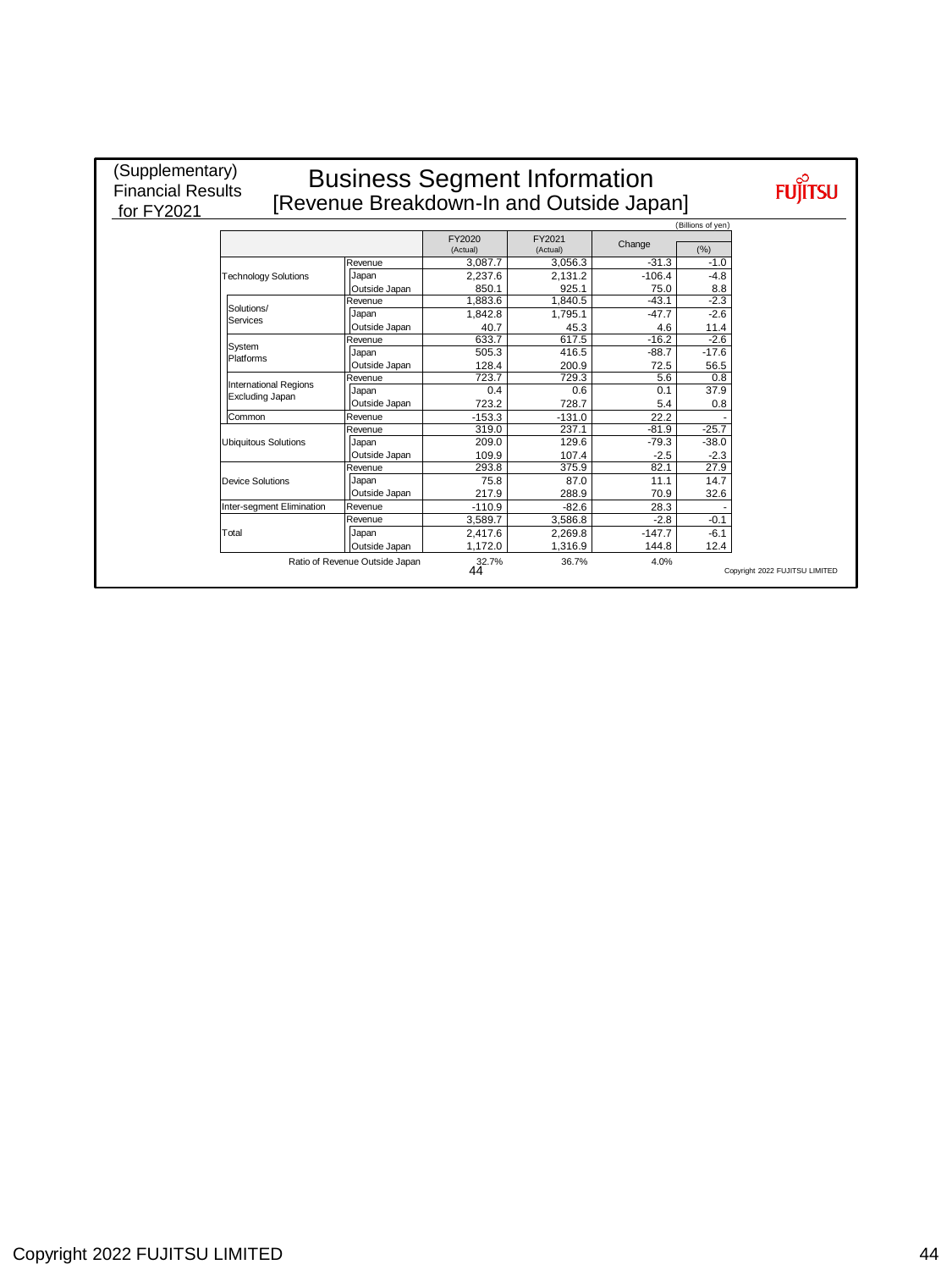| (Supplementary)<br><b>Breakdown of International Regions</b><br><b>Financial Results</b><br><b>Excluding Japan</b><br>for FY2021 |                                              |                               |                    |         |                                      |                                |  |  |  |  |
|----------------------------------------------------------------------------------------------------------------------------------|----------------------------------------------|-------------------------------|--------------------|---------|--------------------------------------|--------------------------------|--|--|--|--|
|                                                                                                                                  | (Billions of yen)                            |                               |                    |         |                                      |                                |  |  |  |  |
|                                                                                                                                  |                                              | FY2020<br>(Actual)            | FY2021<br>(Actual) | Change  | Impact of restructuring<br>[Revenue] |                                |  |  |  |  |
|                                                                                                                                  | <b>International Regions</b>                 | Revenue<br>723.7              | 729.3              | 5.6     | $-16.0$                              |                                |  |  |  |  |
|                                                                                                                                  | <b>Excluding Japan</b>                       | Operating<br>11.6<br>Profit   | 23.9               | 12.3    |                                      |                                |  |  |  |  |
|                                                                                                                                  | <b>NWF</b>                                   | 347.8<br>Revenue              | 362.7              | 14.8    |                                      |                                |  |  |  |  |
|                                                                                                                                  | INorthern & Western<br>Europe]               | Operating<br>5.3<br>Profit    | 7.9                | 2.5     |                                      |                                |  |  |  |  |
|                                                                                                                                  | <b>CEE</b>                                   | 170.4<br>Revenue              | 169.0              | $-1.4$  |                                      |                                |  |  |  |  |
|                                                                                                                                  | ICentral & Eastern<br>Europel                | Operating<br>5.4<br>Profit    | 7.5                | 2.0     |                                      |                                |  |  |  |  |
|                                                                                                                                  |                                              | 50.7<br>Revenue               | 39.1               | $-11.5$ | $-15.0$                              |                                |  |  |  |  |
|                                                                                                                                  | Americas                                     | Operating<br>$-5.4$<br>Profit | 0.6                | 6.1     |                                      |                                |  |  |  |  |
|                                                                                                                                  |                                              | 79.8<br>Revenue               | 83.4               | 3.5     |                                      |                                |  |  |  |  |
|                                                                                                                                  | Asia                                         | Operating<br>2.6<br>Profit    | 2.7                | 0.1     |                                      |                                |  |  |  |  |
|                                                                                                                                  |                                              | 74.3<br>Revenue               | 79.7               | 5.4     |                                      |                                |  |  |  |  |
|                                                                                                                                  | <b>Oceania</b>                               | Operating<br>1.7<br>Profit    | 3.9                | 2.2     |                                      |                                |  |  |  |  |
|                                                                                                                                  |                                              | 0.4<br>Revenue                | $-4.7$             | $-5.2$  | $-0.9$                               |                                |  |  |  |  |
|                                                                                                                                  | <b>Others</b>                                | Operating<br>1.8<br>Profit    | 1.0                | $-0.8$  |                                      |                                |  |  |  |  |
|                                                                                                                                  | Note: Revenue includes Inter-region revenue. |                               | 45                 |         |                                      | Copyright 2022 FUJITSU LIMITED |  |  |  |  |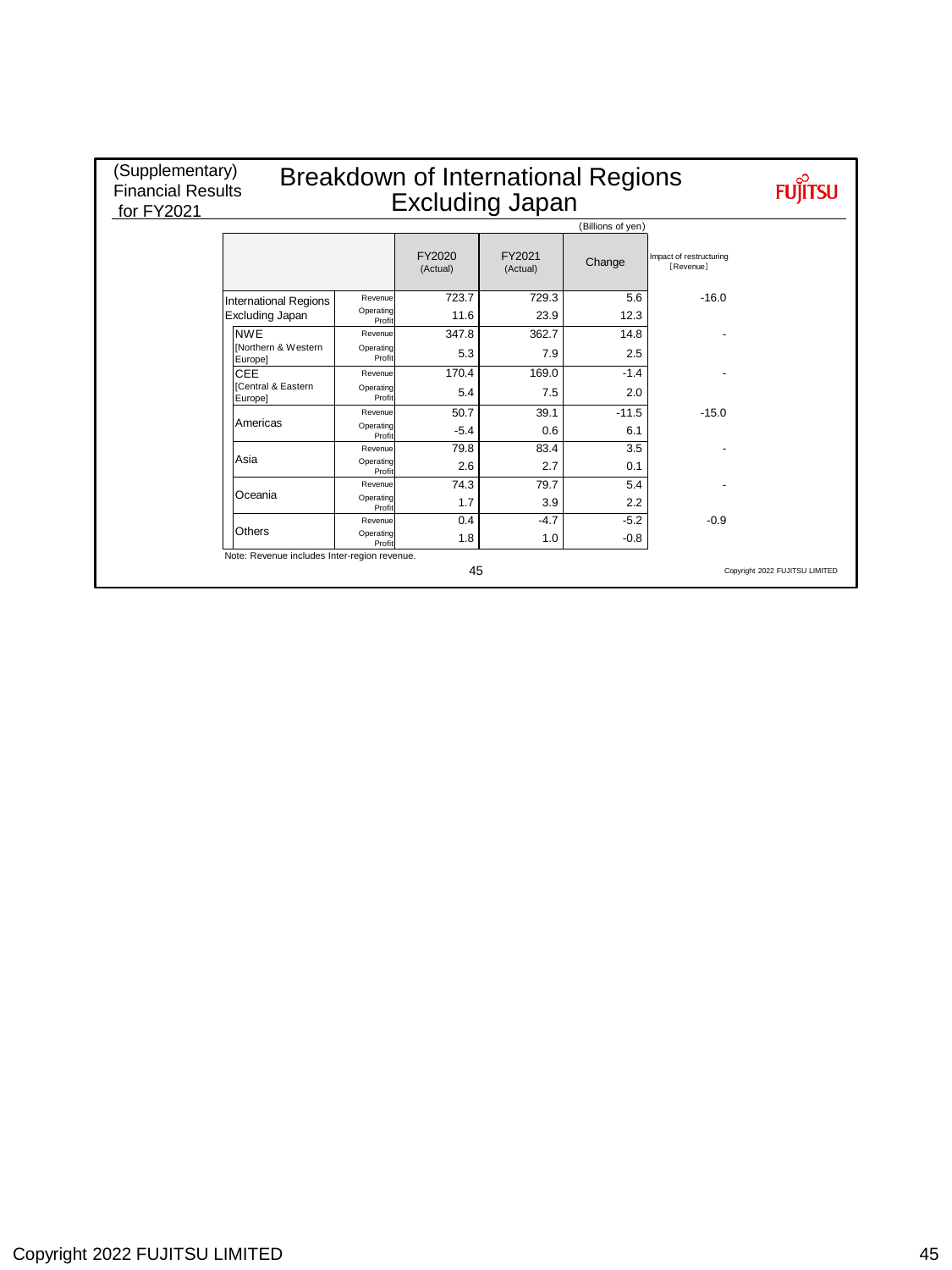(Supplementary) Financial Results for FY2021

# Changes in Financial Indicators

# **FUJITSU**

| (Billions of yen) |
|-------------------|
| .                 |

|                                                       | FY2019<br>(Actual) | FY2020<br>(Actual) | FY2021<br>(Actual) |
|-------------------------------------------------------|--------------------|--------------------|--------------------|
| Interest-bearing Loans                                | 405.5              | 316.3              | 285.3              |
| (Net Interest-bearing Loans)                          | $(-46.2)$          | (-165.5)           | (-198.7)           |
| D/E Ratio (Times)                                     | 0.33               | 0.22               | 0.18               |
| Equity Attributable to Owners of the Parent Ratio (%) | 38.9               | 45.5               | 47.7               |
| $ROE(\% )$                                            | 13.5               | 15.1               | 12.0               |
| $EPS(Yen)^{2}$                                        | 791.20             | 1,013.78           | 924.21             |

\*1 Return on Equity Attributable to Owners of the Parent (%)

\*2 Earnings per share(Basic)

46

Copyright 2022 FUJITSU LIMITED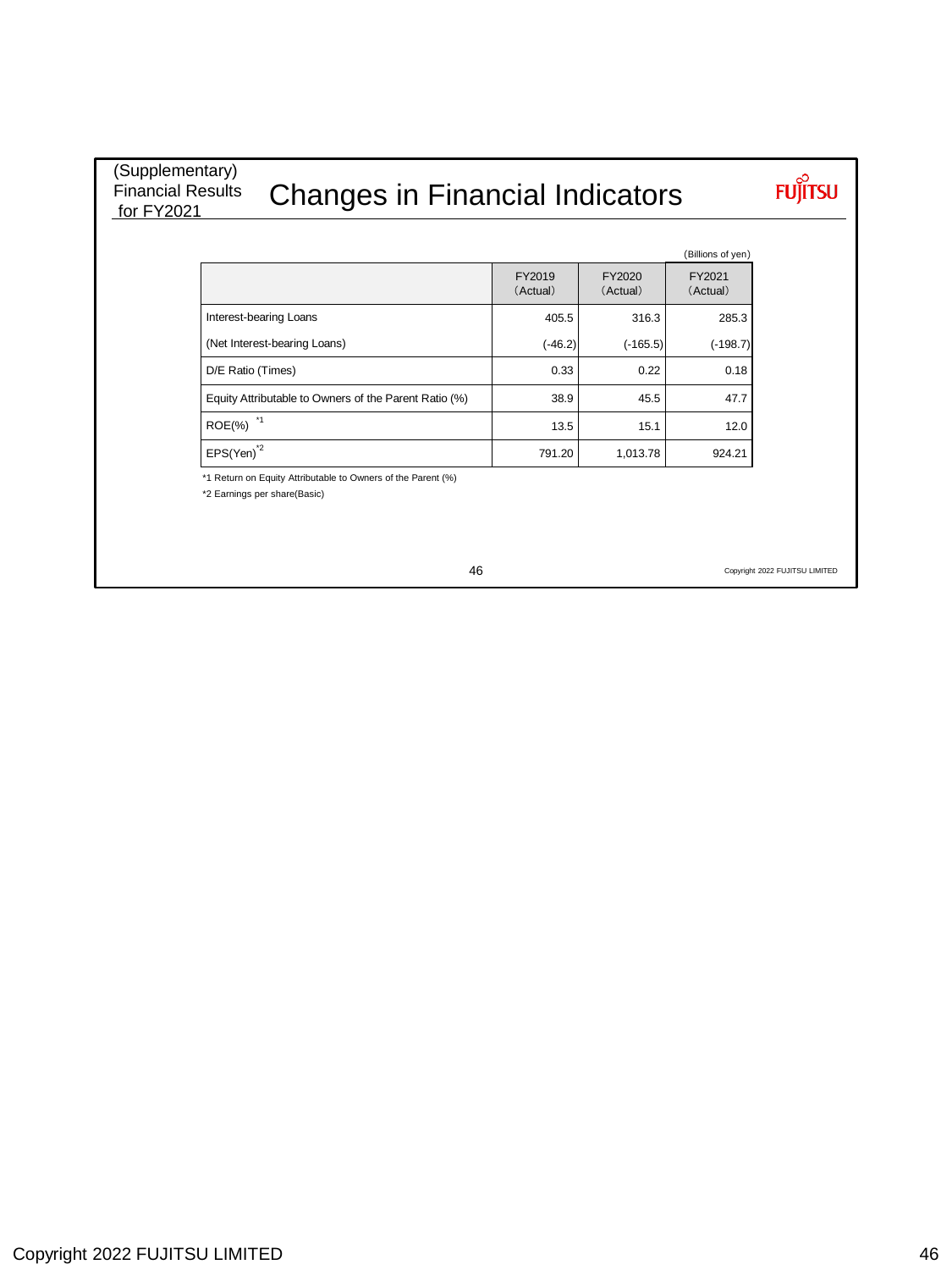| (Supplementary)<br><b>Earnings Forecast</b><br>for FY2022             |                                                       | Assumption used for<br><b>FY2022 Forecasts</b> |                      |                                                                           |                                |  |  |  |
|-----------------------------------------------------------------------|-------------------------------------------------------|------------------------------------------------|----------------------|---------------------------------------------------------------------------|--------------------------------|--|--|--|
|                                                                       | 1. Exchange Rates (Average) and Impact of Fluctuation |                                                |                      |                                                                           |                                |  |  |  |
|                                                                       | FY2020<br>(Actual)                                    | FY2021<br>(Actual)                             | FY2022<br>(Forecast) | Impact of<br><b>Exchange Rate</b><br>Fluctuation<br>FY2022<br>(Forecast)* |                                |  |  |  |
| U.S. dollar / Yen                                                     | 106                                                   | 112                                            | 115                  | -1.2 Billion yen                                                          |                                |  |  |  |
| Euro / Yen                                                            | 124                                                   | 131                                            | 130                  | 0.0 Billion yen                                                           |                                |  |  |  |
| British pound / Yen                                                   | 139                                                   | 154                                            | 155                  | 0.0 Billion yen                                                           |                                |  |  |  |
| * Impact of 1 yen fluctuation on operating profit (yen appreciation). |                                                       | 47                                             |                      |                                                                           | Copyright 2022 FUJITSU LIMITED |  |  |  |

47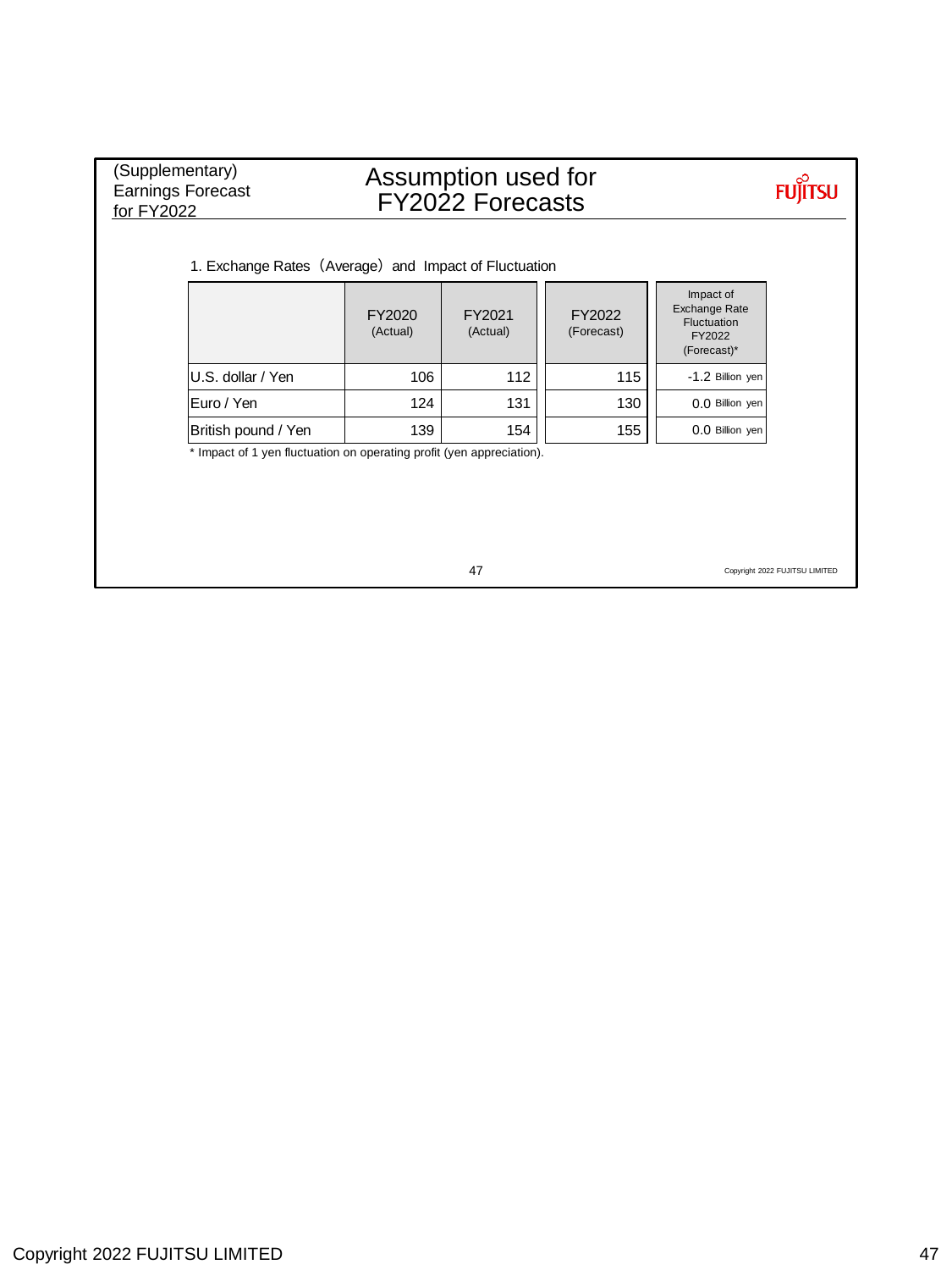| (Supplementary)<br><b>Earnings Forecast</b><br>for FY2022 | Assumption used for                                                                 | <b>FY2022 Forecasts</b> |                    |                      |                                |
|-----------------------------------------------------------|-------------------------------------------------------------------------------------|-------------------------|--------------------|----------------------|--------------------------------|
|                                                           | 2. Capital Expenditures and Depreciation<br>(Property, Plant and Equipment)         |                         |                    | (Billions of yen)    |                                |
|                                                           |                                                                                     | FY2020<br>(Actual)      | FY2021<br>(Actual) | FY2022<br>(Forecast) |                                |
| <b>Technology Solutions</b>                               |                                                                                     | 46.6                    | 46.4               | 50.0                 |                                |
| <b>Ubiquitous Solutions</b>                               |                                                                                     | 0.2                     | 0.0                | 0.0                  |                                |
| <b>Device Solutions</b>                                   |                                                                                     | 40.7                    | 42.5               | 90.0                 |                                |
| <b>Capital Expenditures</b>                               |                                                                                     | 87.5                    | 88.9               | 140.0                |                                |
| Depreciation                                              |                                                                                     | 76.0                    | 89.5               | 100.0                |                                |
| (Leases).<br>3. R&D Expenses                              | Capital expenditures and depreciation do not include the impact of adopting IFRS 16 |                         |                    |                      |                                |
| R&D Expenses                                              |                                                                                     | 113.8                   | 105.3              | 105.0                |                                |
| [As % of Revenue]                                         |                                                                                     | [3.2%]                  | [2.9%]             | [2.8%]               |                                |
|                                                           |                                                                                     | 48                      |                    |                      | Copyright 2022 FUJITSU LIMITED |